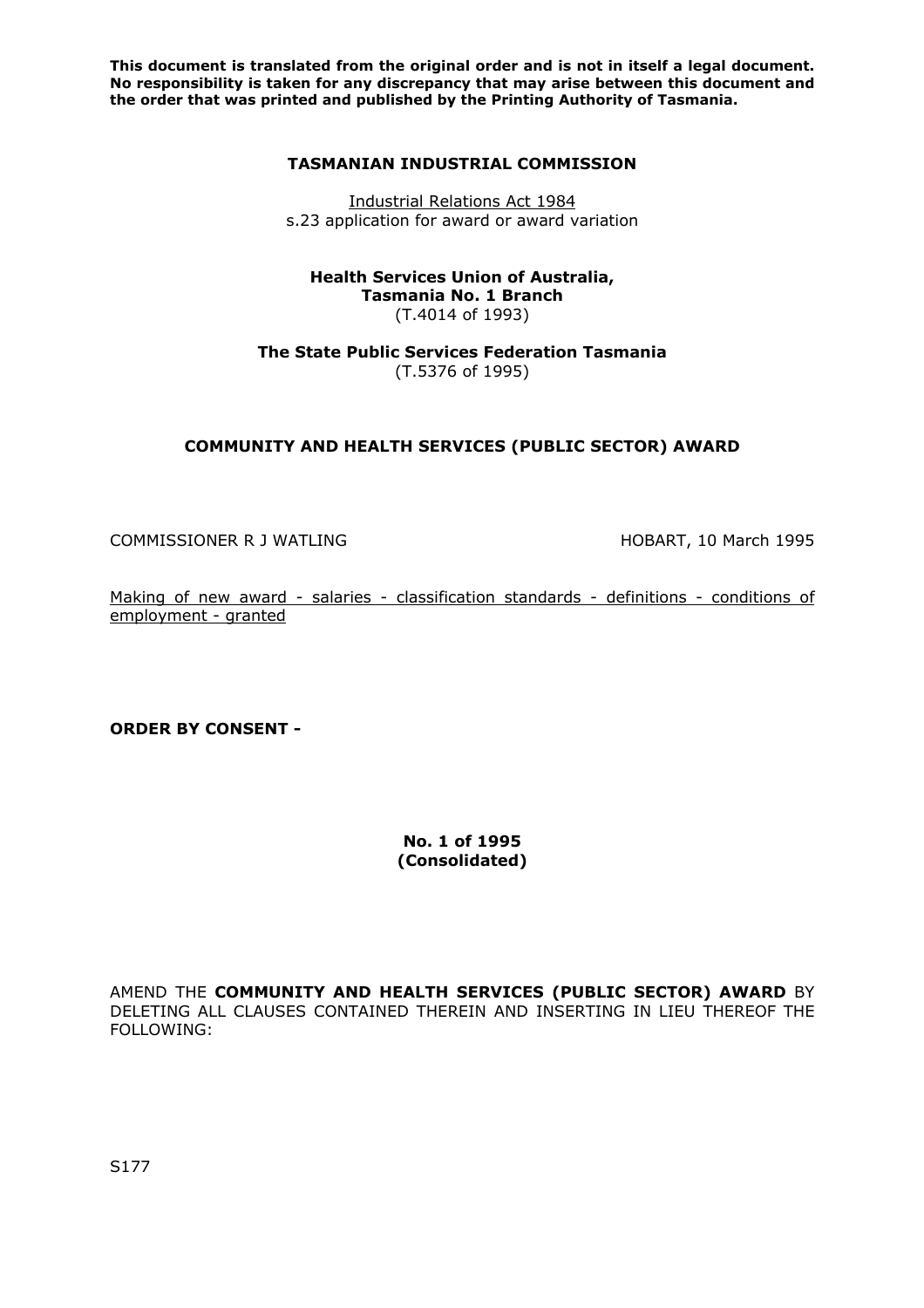# **1. TITLE**

This award shall be known as the "Community and Health Services (Public Sector) Award".

## **2. SCOPE**

This award is established in respect of employees, within the meaning of the Tasmanian State Service Act 1984, employed in the Department of Community and Health Services, who occupy positions which require the performance of operational, clerical and administrative, technical or professional work as defined by the classification standards contained in this award.

No other award of the Tasmanian Industrial Commission shall apply to employees of the Department of Community and Health Services, with the following exceptions:

- (a) Medical Practitioners (Public Sector) Award;
- (b) Dental Officers Award;
- (c) Tasmanian Ambulance Award.

### **3. ARRANGEMENT**

|                                     | <b>SUBJECT MATTER</b>                                                                                                                                                               | CLAUSE NO.                            |
|-------------------------------------|-------------------------------------------------------------------------------------------------------------------------------------------------------------------------------------|---------------------------------------|
| Title<br>Scope<br>Arrangement       | Date of Operation<br>Supersession & Savings<br>Parties and Persons Bound                                                                                                            | $\mathbf{1}$<br>2<br>3<br>4<br>5<br>6 |
| Definitions<br>(b)                  | (a) General Definitions<br><b>Classification Standards</b><br>- Operational Employees<br>- Administrative & Clerical Employees<br>- Technical Employees<br>- Professional Employees | 7                                     |
| <b>Salaries</b><br>(a)<br>(b)<br>d) | <b>Operational Employees</b><br>Administrative & Clerical Employees<br>(c) Technical Employees<br>Professional Employees                                                            | 8                                     |

(e) Apprentices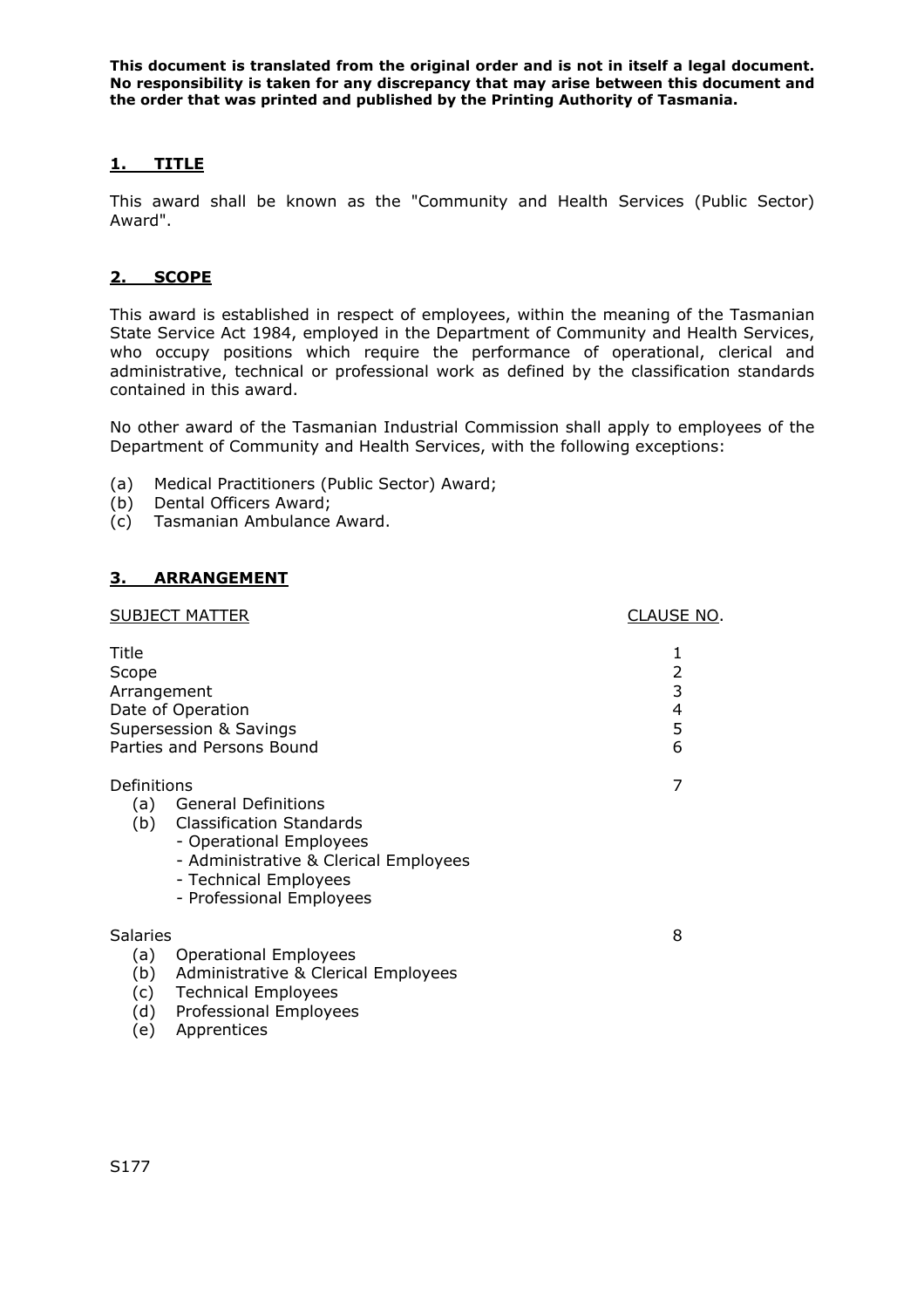| Abandonment of Employment<br>Accommodation & Other Requirements                                                                                                                                                                                                                                                                                                                                           | 9<br>10                                                                                      |
|-----------------------------------------------------------------------------------------------------------------------------------------------------------------------------------------------------------------------------------------------------------------------------------------------------------------------------------------------------------------------------------------------------------|----------------------------------------------------------------------------------------------|
| Allowances<br>(a)<br>Annual leave<br>(b)<br>District<br>(c) First Aid<br>(d) Higher Duties, More Responsible Duties and Mixed Functions<br>(e) Kilometreage<br>(f) Meal<br>(g) Travelling                                                                                                                                                                                                                 | 11                                                                                           |
| Annual Leave<br>Apprentices<br>Board & Lodging<br>Casual Employees<br>Compassionate Leave<br>Contract of Employment<br><b>Excess Fares</b><br>Grievance & Dispute Settlement Procedure<br>Holidays with Pay<br>Hours of Work (Day Worker)<br>Leave Expenses - Bass Strait Islands<br>Lifting of Patients<br><b>Maternity Leave</b><br>Meals on Duty<br>Notice Board<br>Overtime (Other than Shiftworkers) | 12<br>13<br>14<br>15<br>16<br>17<br>18<br>19<br>20<br>21<br>22<br>23<br>24<br>25<br>26<br>27 |
| Part-Time Employees<br>(a) Annual Leave<br>(b) Calculation of Hourly Rate<br><b>District Allowance</b><br>(c)<br>(d) Hours of Work<br>(e) Leave Without Pay<br>(f)<br>Overtime<br>(g)<br>Shift Work<br>Sick Leave<br>(h)                                                                                                                                                                                  | 28                                                                                           |
| Payment of Wages<br>Recall, On Call and Close Call<br>Protective Clothing & Safety Appliances<br>Salary Increments<br>Shift Work<br>(a)<br>Afternoon Shift & Night Shift Allowance<br><b>Broken Shift</b><br>(b)<br>Daylight Saving<br>(c)<br>Forty Eight Hours Notice of Transfer in Emergencies<br>(d)                                                                                                  | 29<br>30<br>31<br>32<br>33                                                                   |

(e) Hours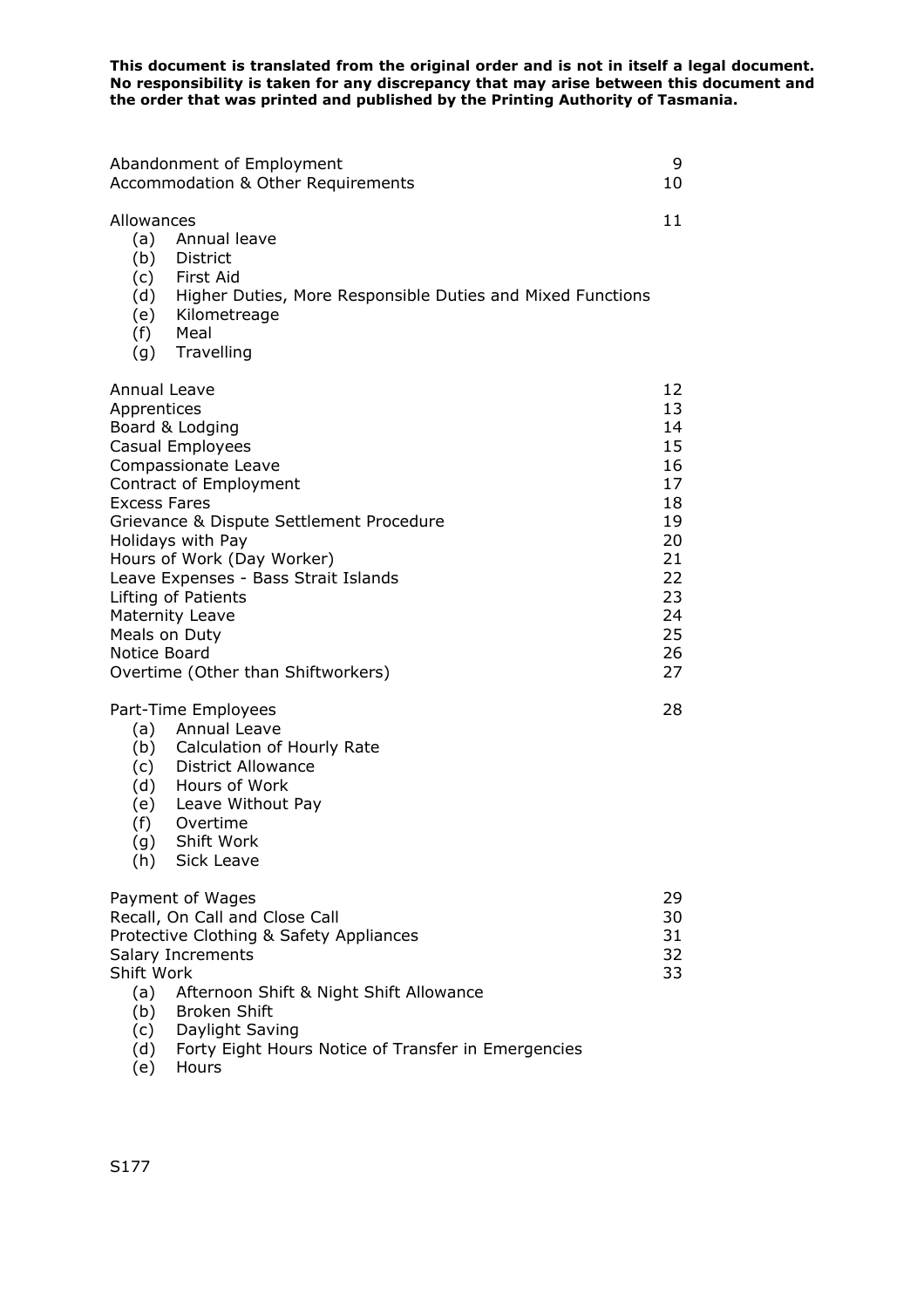- (f) Overtime (as defined)
- (g) Rosters
- (h) Saturday, Sunday, & Holidays with Pay

| Sick Leave                                                                                                                                                                    | 34                         |
|-------------------------------------------------------------------------------------------------------------------------------------------------------------------------------|----------------------------|
| <b>Special Rates</b><br>Cold Places<br>(a)<br><b>Confined Places</b><br>(b)<br>(c)<br>Dirty Work<br><b>Hot Places</b><br>(d)<br>Rates not Subject to Penalty Additions<br>(e) | 35                         |
| Uniforms<br>Union Officials Right Of Entry<br>Union Representatives/Stewards<br>Work Above Floor Level<br>Work Away From Normal Place                                         | 36<br>37<br>38<br>39<br>40 |

## **4. DATE OF OPERATION**

This award shall be operative:

- (a) from the first full pay period to commence on or after 1 December 1993 in respect to Clause 7 - Definitions;
- (b) from the first full pay period to commence on or after 1 December 1993 in respect to Clause 8 - Salaries;
- (c) from the first full pay period to commence on or after 15 February 1995 in respect to Clauses 9 through to 41 with the exceptions of Clause 30 - Recall, On Call and Remote Call and Clause 34 - Sick Leave:
- (d) from the first full pay period to commence on or after 29 June 1994 in respect to Clause 30 - Recall, On Call and Remote Call; and
- (e) from the first full pay period to commence on or after 29 June 1994 in respect to Clause 34 - Sick Leave.

#### **5. SUPERSESSION AND SAVINGS**

This award incorporates and supersedes:

- (a) Boiler Attendants Award No. 1 of 1991 (Consolidated) and No. 1 of 1993.
- (b) Clerical Officers Award No. 2 of 1991 (Consolidated) and No. 1 of 1994.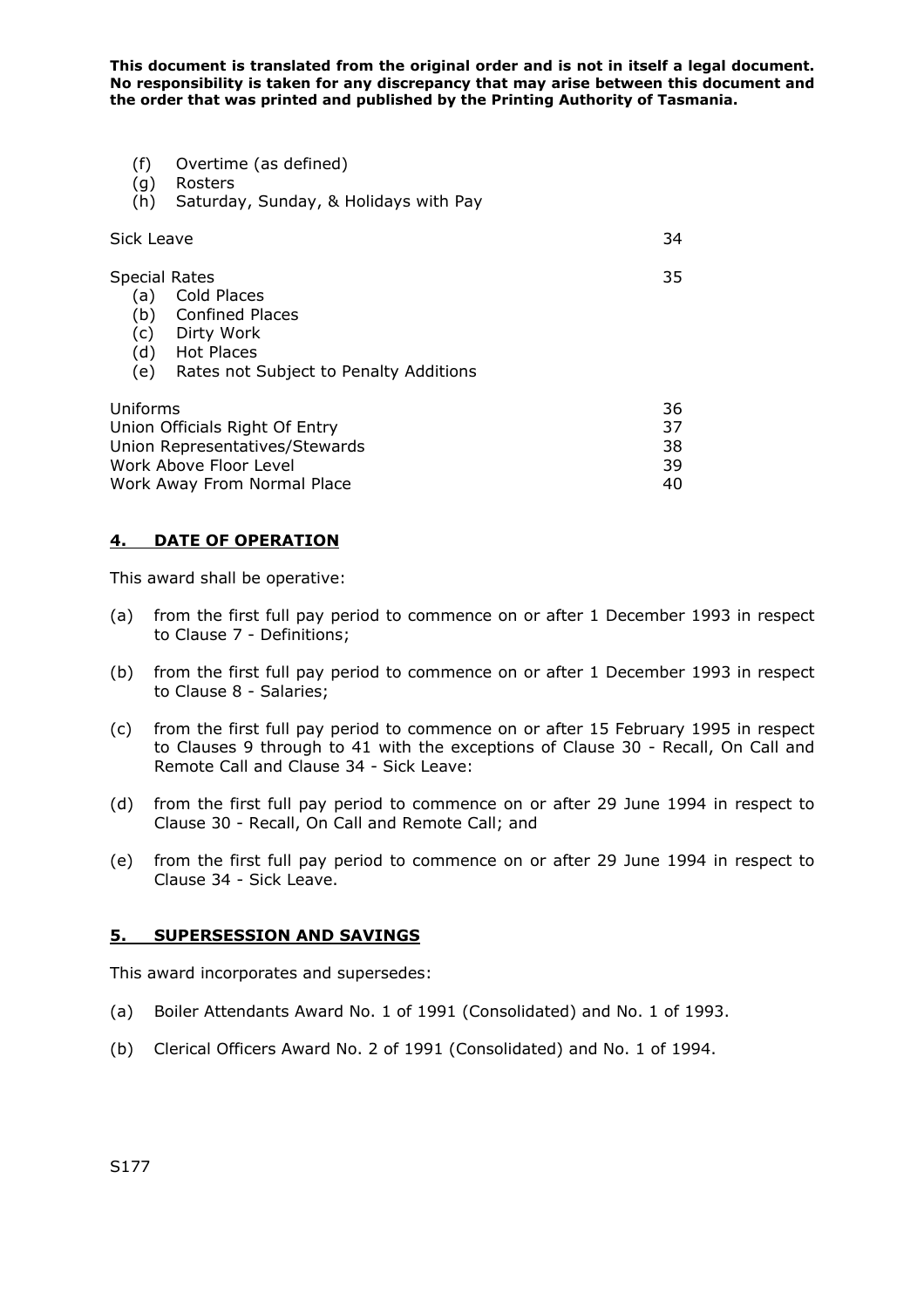- (c) Community and Health Services (Public Sector) Award No. 2 of 1994 (Consolidated) and No. 1 of 1994.
- (d) General Officers Award No. 2 of 1991 (Consolidated), No. 1 of 1993 and No. 1 of 1994.
- (e) Health Inspectors Award No. 1 of 1991 (Consolidated) and No. 1 of 1994.
- (f) Hospital Employees (Public Hospitals) Award No. 5 of 1991 (Consolidated), No. 6 of 1991, No. 1 of 1992, Nos. 1 and 2 of 1993 and Nos. 1 and 2 of 1994.
- (g) Hospital Scientists Award No. 1 of 1991 (Consolidated) and No. 1 of 1994.
- (h) Junior Officers Award No. 2 of 1991 (Consolidated) and No. 1 of 1994.
- (i) Keyboard and Office Assistants Award No. 1 of 1991 (Consolidated) and No. 1 of 1994.
- (j) Librarians Award No. 1 of 1991 (Consolidated) and No. 1 of 1994.
- (k) Pharmacist Award No. 1 of 1991 (Consolidated) and No. 1 of 1994.
- (l) Professional Engineers Award No. 2 of 1991 (Consolidated), No. 3 of 1991 and No. 1 of 1994.
- (m) Psychologists Award No. 1 of 1991 (Consolidated) and No. 1 of 1994.
- (n) School Dental Therapists Award No. 2 of 1991 (Consolidated), No. 1 of 1992, No. 1 of 1993 and Nos. 1 and 2 of 1994.
- (o) Social Trainers Award No. 3 of 1991 (Consolidated), No. 1 of 1992, No. 1 of 1993 and Nos. 1 and 2 of 1994.
- (p) Technical Officers Award No. 2 of 1991 (Consolidated) and No. 1 of 1994.
- (q) Physiotherapists, Occupational Therapists and Speech Pathologists Award No. 2 of 1991 (Consolidated), No. 1 of 1993 and No. 1 of 1994.
- (r) Welfare Workers Award No. 1 of 1991 (Consolidated), Nos. 1 and 2 of 1994.

**PROVIDED** that no right, obligation or liability incurred under any of the abovementioned provisions shall be affected by the replacement and supersession.

**PROVIDED ALWAYS** that any employee who is in receipt of a higher wage rate at the date of this award shall have his/her salary maintained.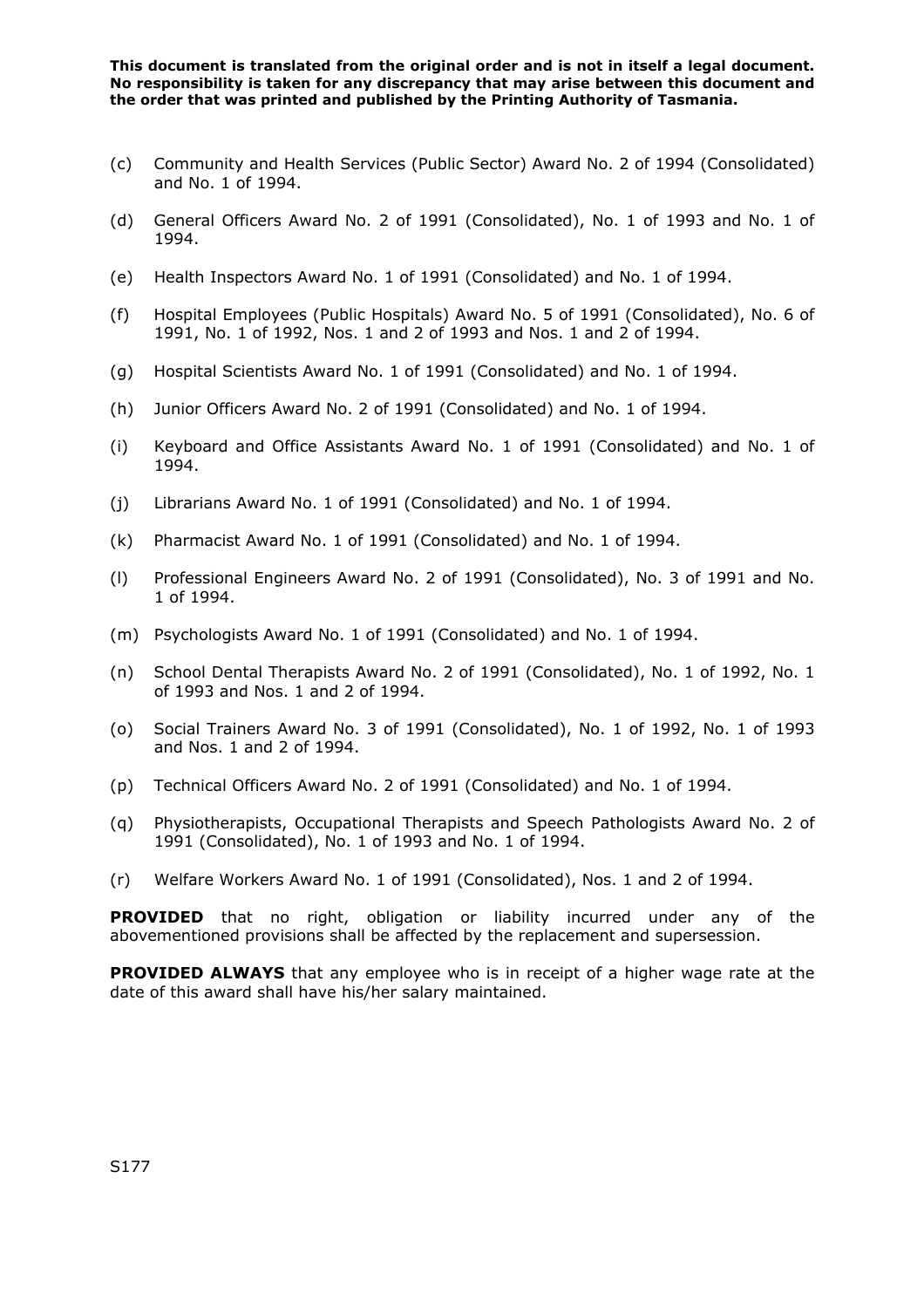## **6. PARTIES AND PERSONS BOUND**

Unless otherwise specified, this award shall have application to and be binding upon:

- (a) all employees (whether members of a registered organisation or not) for whom classifications appear in this award.
- (b) the following organisation/s of employees in respect of whom award interest has been determined:
	- (i) the Health Services Union of Australia Tasmania No. 1 Branch and the Officers of that organisation and their members for whom classifications appear in this award;
	- (ii) the State Public Services Federation Tasmania and the Officers of that organisation and their members for whom classifications appear in this award; and
- (c) the employer having an interest in this award is the Minister for Public Sector Management, in relation to all employees.

## **7. DEFINITIONS**

(a) General Definitions

**'Afternoon Shift'** means a shift terminating after 6pm and at or before midnight.

**'Casual Employee'** means a person who is employed as a temporary employee whether full-time or part-time, with a detailed contract for a period not exceeding 1 calendar month to provide relief as required.

**'Cup Day'** means not more than one full day or less than one-half day holiday which shall be observed on the days specified in accordance with the proclamation of the local 'Cup Day' holidays, appearing in the Tasmanian Government Gazette in accordance with the provisions of the Bank Holidays Act, 1919 having regard to the municipalities declared therein and the period of observance of the holiday within such declared municipalities.

**'Day Worker'** means an employee whose normal hours of duty fall between the hours of 7am and 5.30pm, Monday to Friday (subject to the provisions of Clause 21 - Hours of Work (Day Worker)).

**'Day Shift'** means a shift commencing at or after 6am and terminating at or before 6pm and is worked in accordance with a roster (as defined) and includes Saturdays and Sundays.

**'Employer'** means the Minister for Public Sector Management.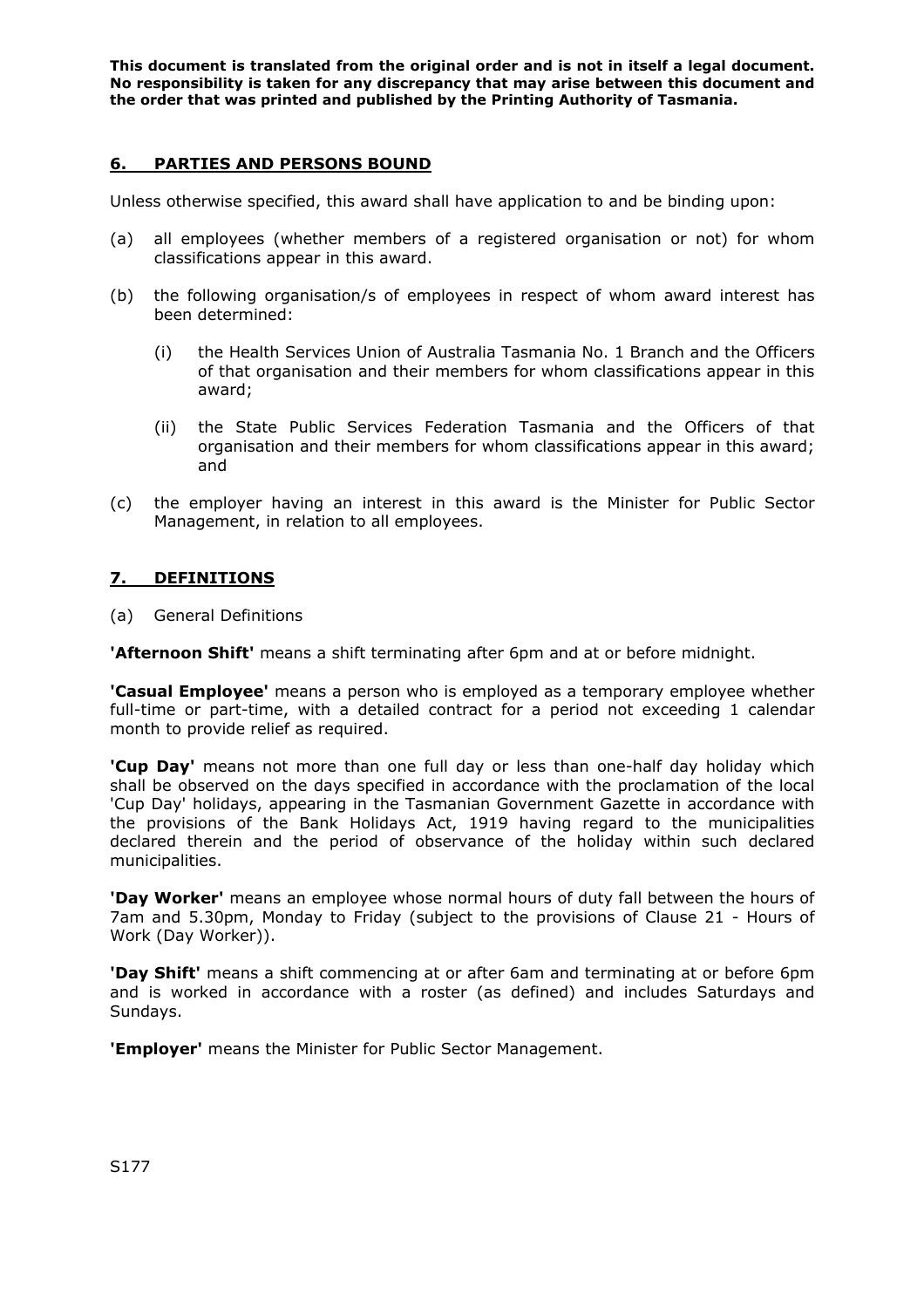**'Employee'** means a person permanently, temporarily or on a casual basis, employed under the provisions of the Tasmanian State Service Act 1984.

**'Head of Agency'** means the Secretary of the Department of Community and Health Services and his/her delegated representative.

**'Isolated Area'** means any area, centre, district or location embraced by the Commonwealth Taxation Zone B prescription, together with such other areas, centres, districts or locations as may be approved by the Tasmanian Industrial Commission, including the following: King Island, Flinders Island, Cape Barren Island, Maria Island and Bruny Island.

**'Night Shift'** means a shift commencing at or after 4pm and before 6am.

**'Overtime'** means work performed outside the ordinary hours of duty.

**'Part-Time Employee'** means an employee engaged to regularly work for less hours per day or week than those prescribed for full-time employees.

**'Relevant Award Rates'** means the ordinary rate specified for the appropriate classification, the appropriate level and the appropriate year of employment applicable to an employee as specified in Clause 8 - Salaries of this award.

**'Roster'** means a work pattern designed for a specific work area for all work performed outside the spread of ordinary hours contained in Clause 21 - Hours of Work (Dayworker) excluding work performed outside the spread of hours and paid in accordance with Clause 27 - Overtime.

**'Rostered Shift'** means a shift of which the employee concerned has at least 48 hours notice.

**'Shift Work'** means work performed in accordance with a roster (as defined) and may include day shift (as defined), afternoon shift (as defined), night shift (as defined) and Saturdays and Sundays.

**'Shiftworker'** means an employee who works in accordance with a roster (as defined).

**'Show Day'** means not more than one local show day observed on an employee's ordinary working day, other than a Saturday or a Sunday, in the city, town or district in which the employee is employed; or such other day which, in the absence of such a local show day, is agreed on by the employee and the employer (as defined).

**'Temporary Employee'** means a person engaged by the employer to relieve a full-time or part-time employee for specific periods of leave or temporarily for specific duties over a fixed term period determined by the employer.

**'Union'** means the relevant registered organisation listed in Clause 6 - Parties and Persons Bound of this award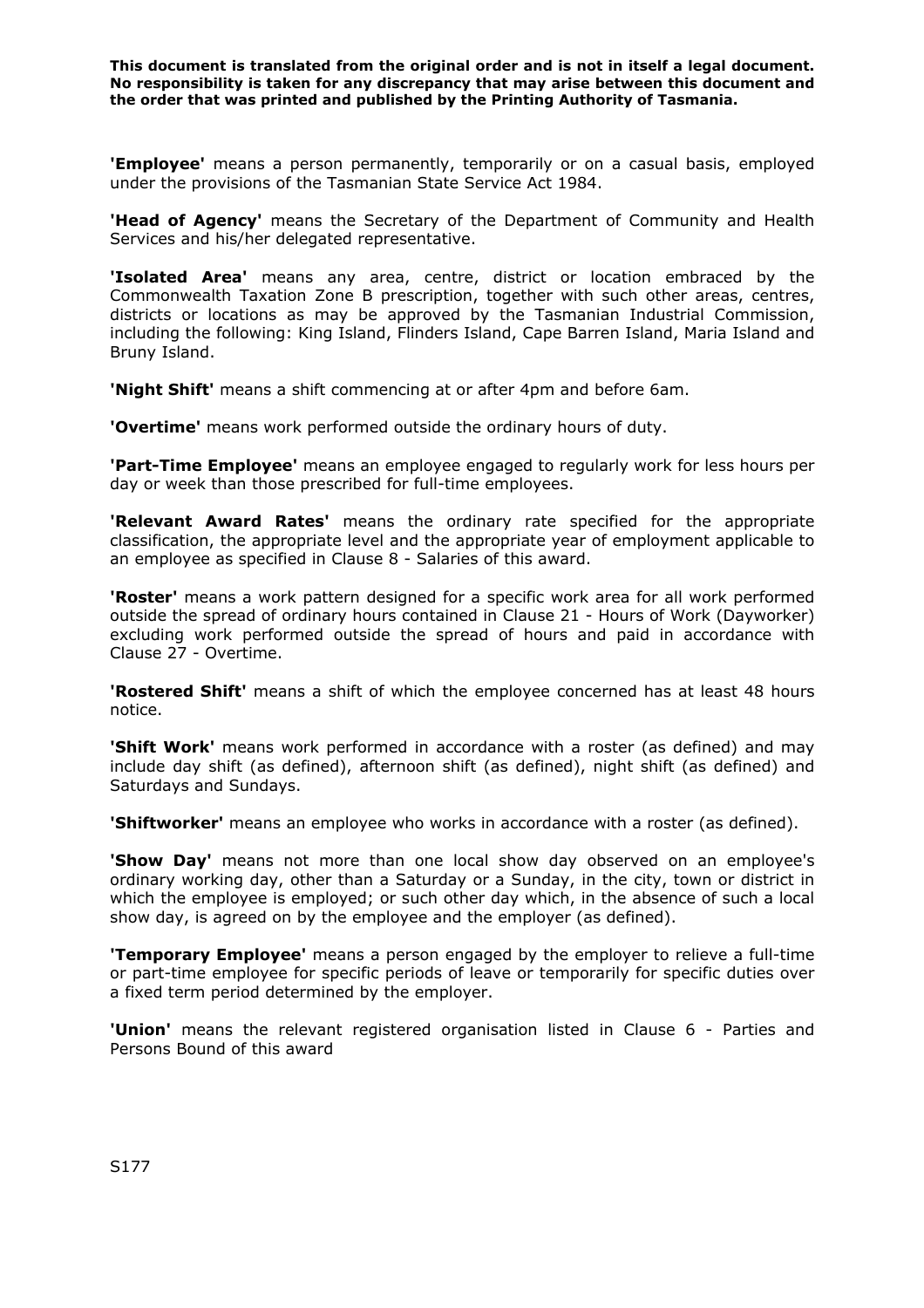**'Year of service'** shall mean 12 months of employment including rostered days off, holidays with pay, paid annual leave and paid sick leave.

(b) Classification Standards

### **Operational Employees**

A position which requires the performance of operational work (as defined) shall have assigned to it a classification level determined in accordance with the following classification standards.

### **Level 1**

Training programme and classification standards to be jointly developed.

### **Level 2**

- Involves work at a basic level in one functional area (as defined);
- An employee who has satisfactorily completed induction training;
- Works under direct supervision, generally with assistance from a more experienced employee;
- Undertakes routine tasks in an environment in which the routines and work methods are well established;
- May be required to operate basic equipment.

#### **Level 3**

- Works under regular supervision either individually or in a team;
- Performs a wide range of tasks within one functional area (as defined) requiring training;
- Exercises minimal judgment in how tasks are to be performed and determines priorities to a limited extent;
- May be required to operate equipment;
- May be required to assist less experienced employees;
- Exercises good interpersonal and communication skills.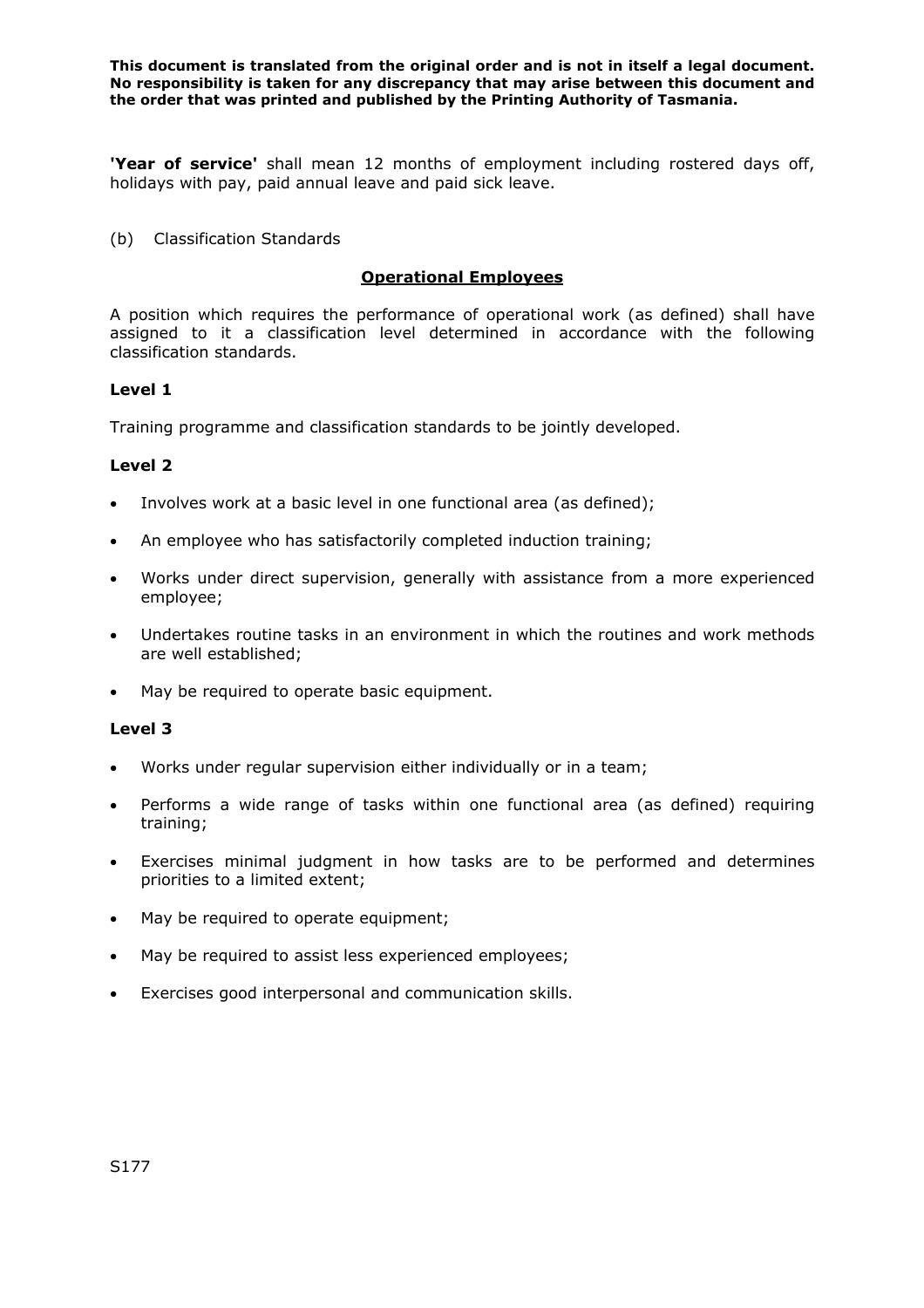## **Level 4**

- Works under general supervision either individually or in a team environment in a position requiring training;
- Performs a variety of tasks across more than one but no more than three functional area(s) (as defined);
- Exercises judgment in how tasks are to be performed;
- May be responsible for supervising staff or leading a team engaged in a variety of routine, manual tasks, including assignment and quality control of work for staff working below Level 4;
- Exercises good interpersonal and communication skills;
- Exercises specialist skills over and above those required in Level 3.

### **Level 5**

- Works under general supervision, either individually or in a team environment performing a variety of tasks requiring knowledge of standardised practices and procedures for the work area and requiring skills obtained though considerable training and experience;
- Under general direction supervises a significant number of staff engaged in a variety of manual tasks across more than one functional area (as defined); OR
- Provides routine assistance to technical and/or professional staff requiring a limited level of technical knowledge; OR
- Operates plant and equipment requiring skills acquired through considerable training or experience;
- Exercises judgment in deciding how tasks are to be performed;
- Exercises good interpersonal and communication skills.

#### **Level 6**

- Works under general supervision either individually or in a team;
- Performs trade work requiring trade certificate qualifications or work requiring an equivalent level of skill; OR
- Under general supervision, operates vehicles/equipment requiring a high level of operational skill; OR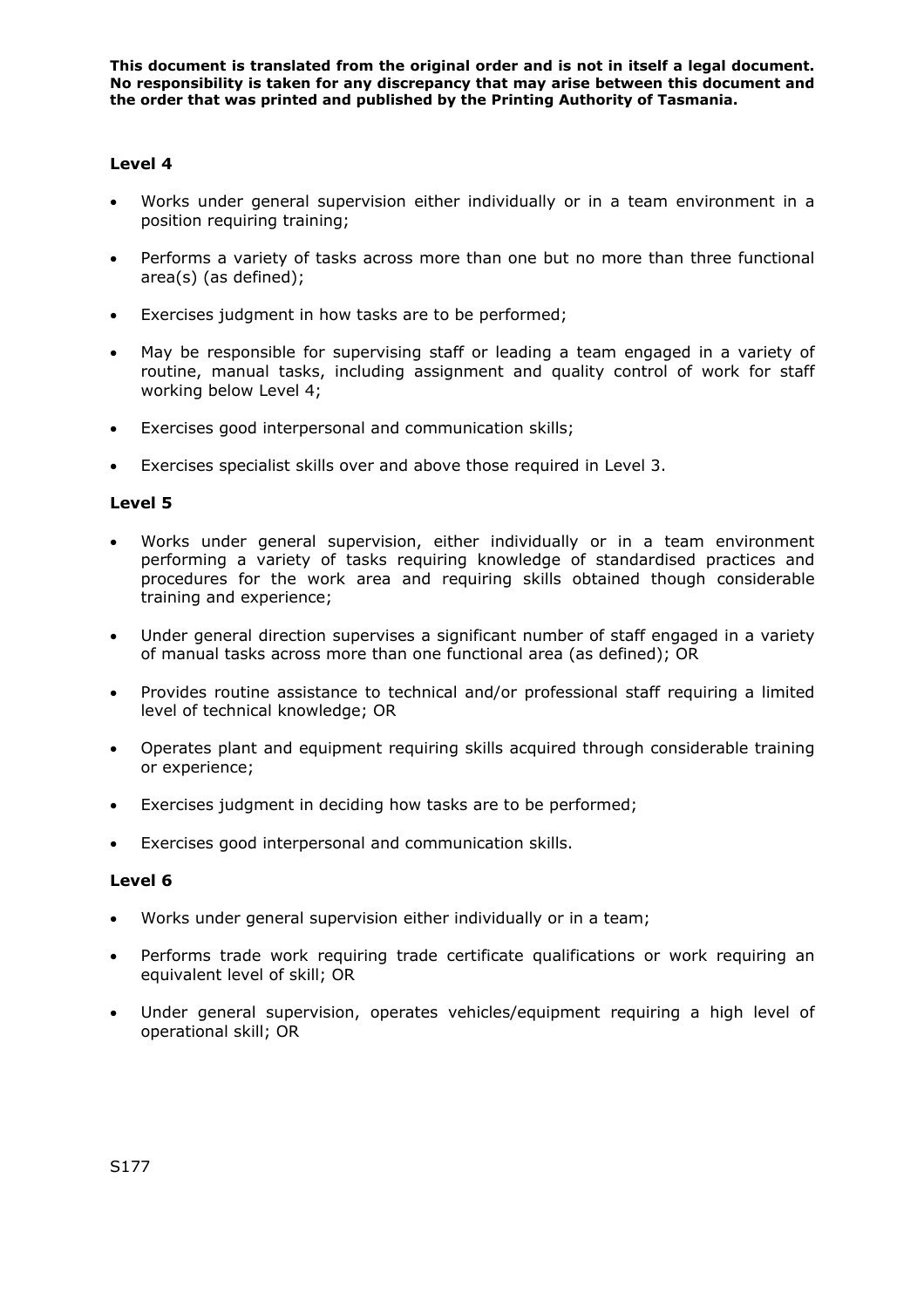- Supervises a large number of non trade staff, or a number of non trade work teams that may be multi skilled in function;
- Exercises independent judgment in deciding how tasks are to be performed;
- Exercises good interpersonal and communication skills.
- Able to apply quality control techniques to own work and to the work of other staff.

#### **Level 7**

- Under general supervision either individually or in a team environment, performs trade work requiring a high level of trade skill, employs initiative and judgment above that undertaken at the trades level; OR
- Under limited direction, operates vehicles/equipment requiring an advanced level of skill; OR
- Under limited supervision, supervises, plans and co-ordinates the work of small work teams or controls the operations of an organisational element of a program which undertakes predominantly a variety of manual tasks.
- A person in a supervisory role at this level could be expected to exercise initiative and judgment in solving day to day operational problems including -
	- $\div$  estimating and ordering
	- work prioritising
	- $\div$  staffing control and training
	- ❖ maintenance of records and basic reporting.

#### **Level 8**

- Under limited supervision, either individually or in a team environment undertakes special class trade work, employs an independent approach and a high degree of initiative. These tasks may encompass the provision of trade and equivalent level guidance and assistance to other members of a work team; OR
- Under administrative supervision, takes charge of an occupational group of staff engaged in a wide range of activities normally within a work stream and is responsible for a range of functions including: implementation of quality control, training and/or teaching, staff recruitment, estimation of costs, preparation of orders, and setting of and review of procedures; OR
- Under administrative supervision, takes charge of and carries out maintenance and repair of government owned and/or leased buildings and residences together with associated services and equipment, and develops: plans, schedules, and cost preventive maintenance programmes.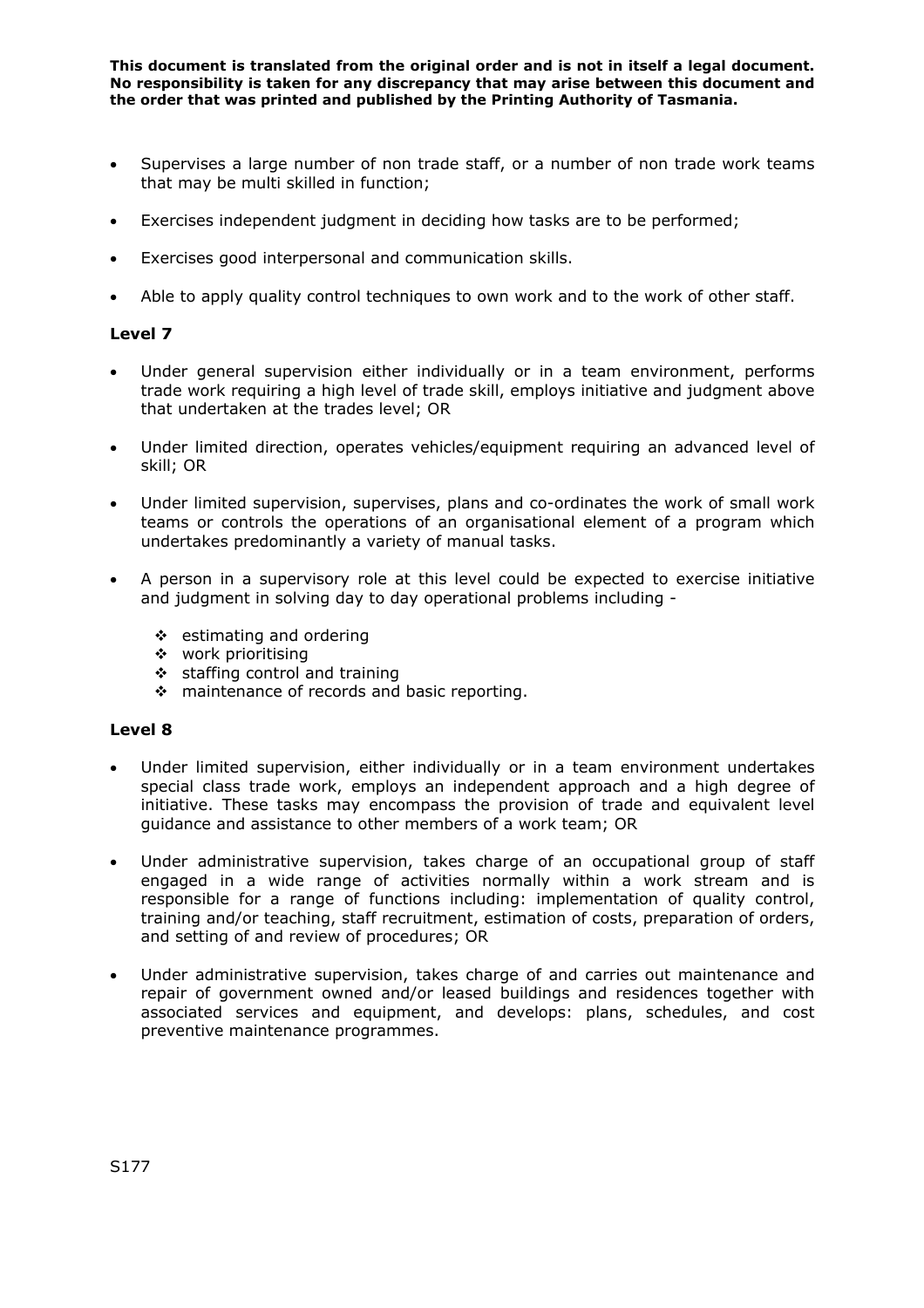- A person at this level in a supervisory role could be expected to exercise a high degree of initiative and judgment in solving day to day problems including:
	- $\div$  staff training and/or teaching;
	- ❖ estimating and ordering:
	- \* work prioritising;
	- \* overseeing records maintenance and preparation of
	- **\*** minor reports;

OR,

• as a specialist make recommendations and/or implement alternative methods of approach to complex operational problems.

### **Level 9**

- Under limited supervision, either individually or in a team environment, supervises a large group of trades and/or non-trades staff in more than one field employed on a varied range of more complex operational equipment or projects; OR
- As an advanced engineering tradesperson under limited supervision, performs work beyond the special class tradesperson involving intricate systems and designs; OR
- Under administrative supervision, takes charge of and carries out maintenance and repair of government owned and/or leased buildings and residences together with associated services and equipment and develops: plans, schedules and costs preventive maintenance; OR
- Under general supervision, inspects houses to determine repair and maintenance requirements and estimate the costs of such requirements; OR
- Under administrative supervision, exercises direct and indirect control over a large group of staff, including subordinate supervisory staff, undertaking a varied range of work within a stream.
- Dual qualified tradesperson;

A person at this level in a supervisory role would be expected to exercise a high degree of initiative, judgment and flexibility in solving complex trade related problems including:

- co-ordination of resources
- overseeing training
- estimation of costs
- arranging recruitment
- oversight safety measures
- \* review work methods and oversee quality control
- OR, as an inspector carry out inspections of valuable assets and ensure they meet quality standards, approve completed jobs;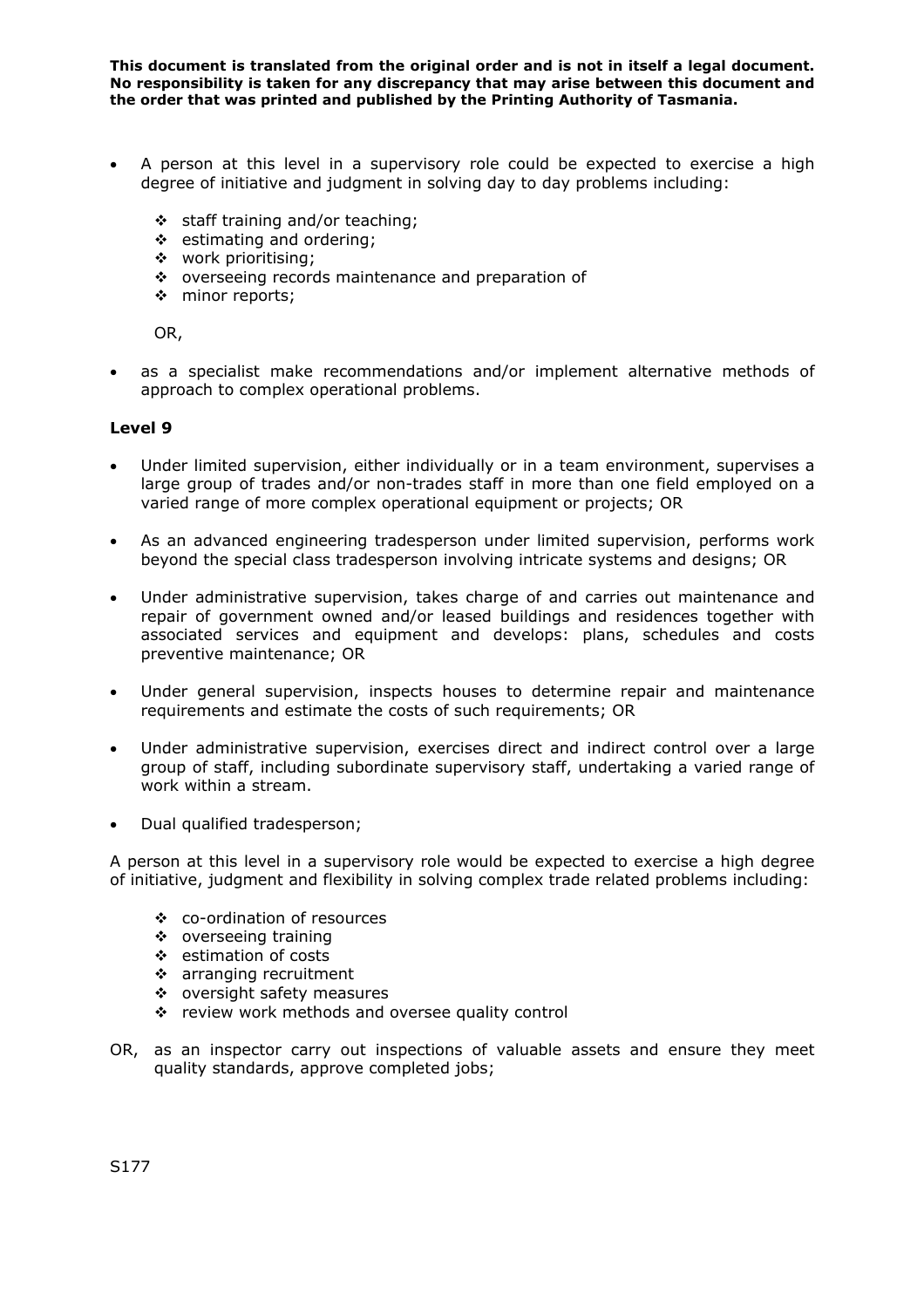OR as an advanced engineering tradesperson make recommendations and/or implement alternative methods of approach to complex operational problems using a high level of initiative.

### **Level 10**

- Under limited direction, controls three or more significant groups of trades staff, or staff with an equivalent level of skills and knowledge, engaged in specialised activities including subordinate supervisory staff; OR
- Under administrative supervision, controls a major service operation including a large number of trades, non-trades and/or associated staff; OR
- Under limited supervision, oversee and conduct trade training courses in theory and practice including the supervision of instructors.
- A person at this level is expected to exercise a high degree of initiative, independent judgment and leadership in solving complex operational problems.

For the purpose of this definition, unless the contrary intention appears:

**'Direct Supervision**' means where persons working under direct supervision are clear easily understood instructions.

Deadlines and priorities are given.

Deviations from normal routines, problems and unfamiliar situations would be referred to the supervisor.

**'Functional area'** refers to a work unit providing a distinct service, eg. cleaning, catering, kitchen, attendants, hospitals aides, stores, workshops, laundry, etc.

**'Limited Direction**' means where a person working under limited direction are provided with a clear statement of overall objectives and the resources available. In conjunction with the supervisor they decide on projects and assignments to be carried out and set deadlines.

The person is fully competent and very experienced in a technical sense and requires little guidance during the performance of assignments. The person would have authority to plan and carry out assignments, using some latitude in approach to achieve the desired objectives.

**'Limited Supervision**' means where a person working under limited supervision would be expected to have a broad trade or subject matter knowledge and wide experience. They perform work in accordance with broadly based standing instructions. In a technical sense, the person is fully competent and very experienced requiring little guidance.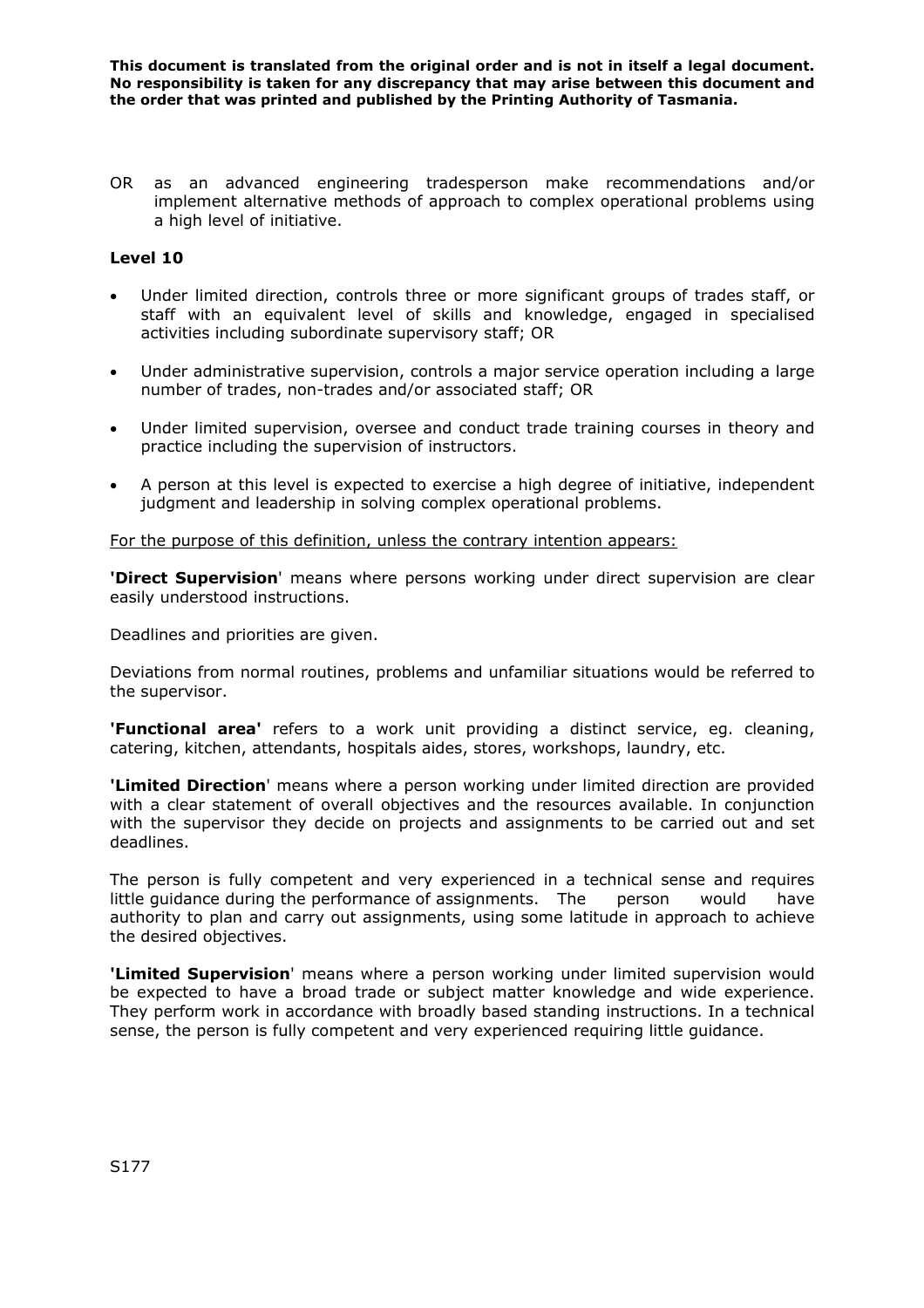The person is expected to report on the work of the area when required. The area's progress and performance would normally only be inspected at irregular intervals. The standard of products or performance of the area is kept under review.

**'Regular supervision'** means employees working under regular supervision are given broad instructions.

Employees would exercise limited judgment on how to complete tasks and priorities.

The employee has competence in a range of tasks within one functional area (as defined).

Supervision is generally provided at the commencement and at the completion of tasks.

Employees are capable of working alone.

### **Administrative and Clerical Employees**

A position falling within the scope of this award shall have assigned to it a classification level determined in accordance with the following classification standards.

#### **Level 1**

Trainee Level concerned with basic clerical work undertaken under specific direction and direct supervision. Ability to acquire the required knowledge and skills derived from a reasonable standard of education.

#### **Level 2**

Routine work generally by specific direction undertaken under direct and/or routine supervision. Choices made based on established guidelines/instructions written or verbal. Ability to acquire the required knowledge and skills to effectively undertake the work.

#### **Level 3**

Experienced clerical level - to achieve set outcomes, undertaken under routine supervision. Choices made based on established guidelines/instructions written or verbal. Directly responsible for completion of tasks. A knowledge of established work practices is required. Experienced clerical level requiring good communication skills.

#### **Level 4**

Specialist functions undertaken under general direction and general supervision based on established procedures and practices. Exercise of limited discretion is required. Supervision of a small number may be a feature. Experienced clerical level requiring a comprehensive understanding of relevant procedures and high level communication skills.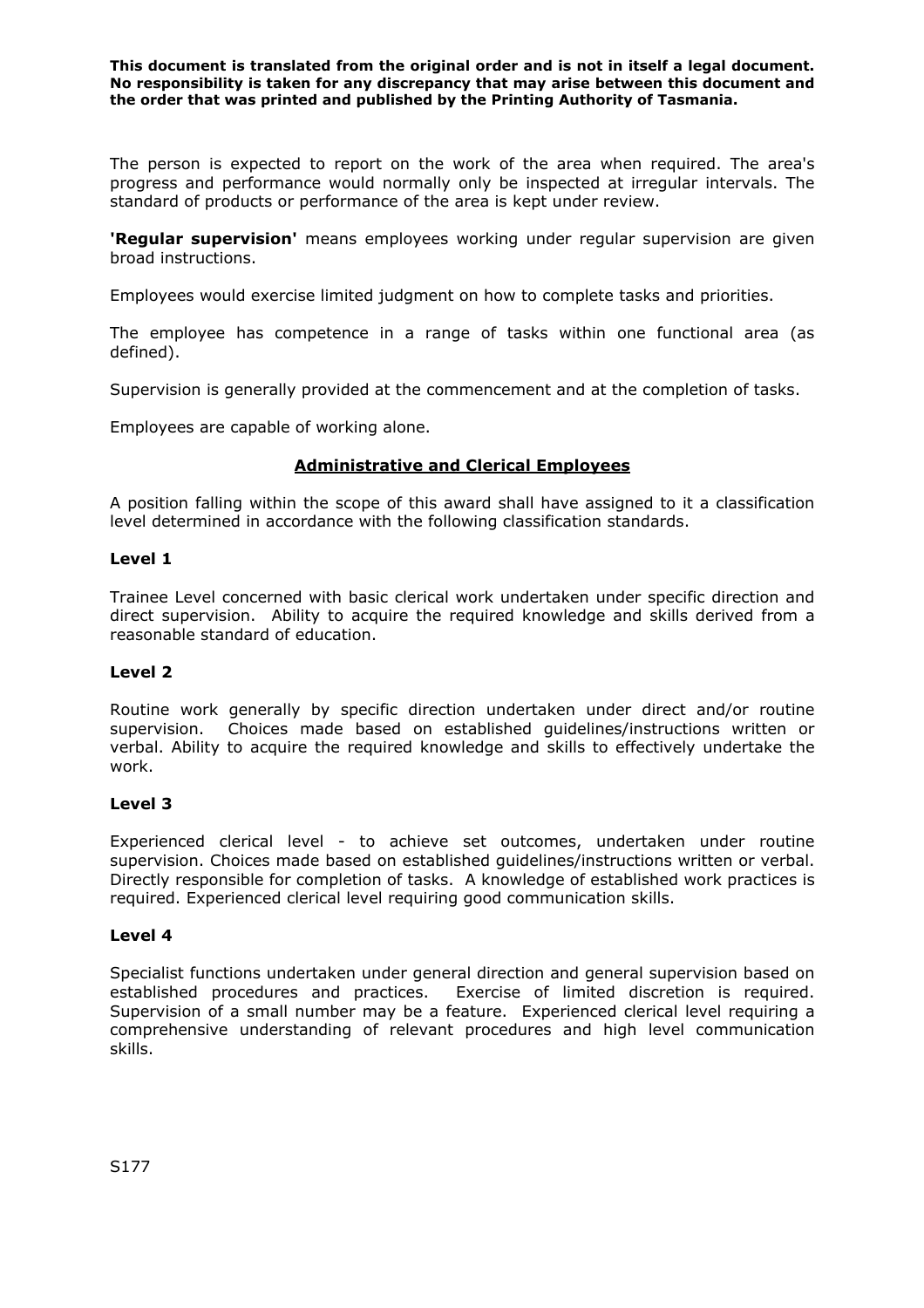## **Level 5**

Clerical and administrative work of a value impacting on the efficient operation of the work unit or Agency. A supervisory level. Work undertaken under general direction and general supervision requiring initiative and the exercise of discretion. The exercise of a formal delegation may be required. Extensive knowledge of the specific discipline with well developed communication and problem solving. Ability and experience in staff supervision.

### **Level 6**

Administrative work which may require the management of human and material resources in carrying out a variety of complex functions under a broad range of conditions under general supervision. The exercise of judgment and initiative consistent with the possession of sound knowledge in the field of work within which the position operates. Guidelines and procedures are generally well recognised but there may be some interpretation required in order to establish and select the most appropriate approach to functions. Ability to research, evaluate and formulate information is critical. Experience in resource management is essential.

#### **Level 7**

Positions require a high degree of proficiency in the use of established administrative or managerial skills such as human resource management or accounting. Positions usually have responsibility for resource allocation and management and supervision of lower level employees in the achievement of divisional or organisational goals. Interpretation of policy and guidelines is a feature and functions are undertaken with general or limited supervision. A high level of experience in management practices is paramount.

#### **Level 8**

Positions at this level work with limited supervision usually manage the operations of an organisational element, undertake a management function or provide consultative or administrative support and advice to a particular program or activity. The tasks may be either complex or specific in nature but directed to the organisation's corporate goals. Immediate subordinate positions may include staff in technical or professional structures, in which case supervision is for administrative purposes only. In other circumstances, supervision may involve the exercise of technical or professional skill and judgment. Independence of action including the use and allocation of resources within laid down constraints may be a feature. Decisions taken or responsibilities exercised may have a major impact on the operation of the work area. General management skills and the ability to contribute to the development of policy initiatives are required as is a high level of interpersonal and communication skills.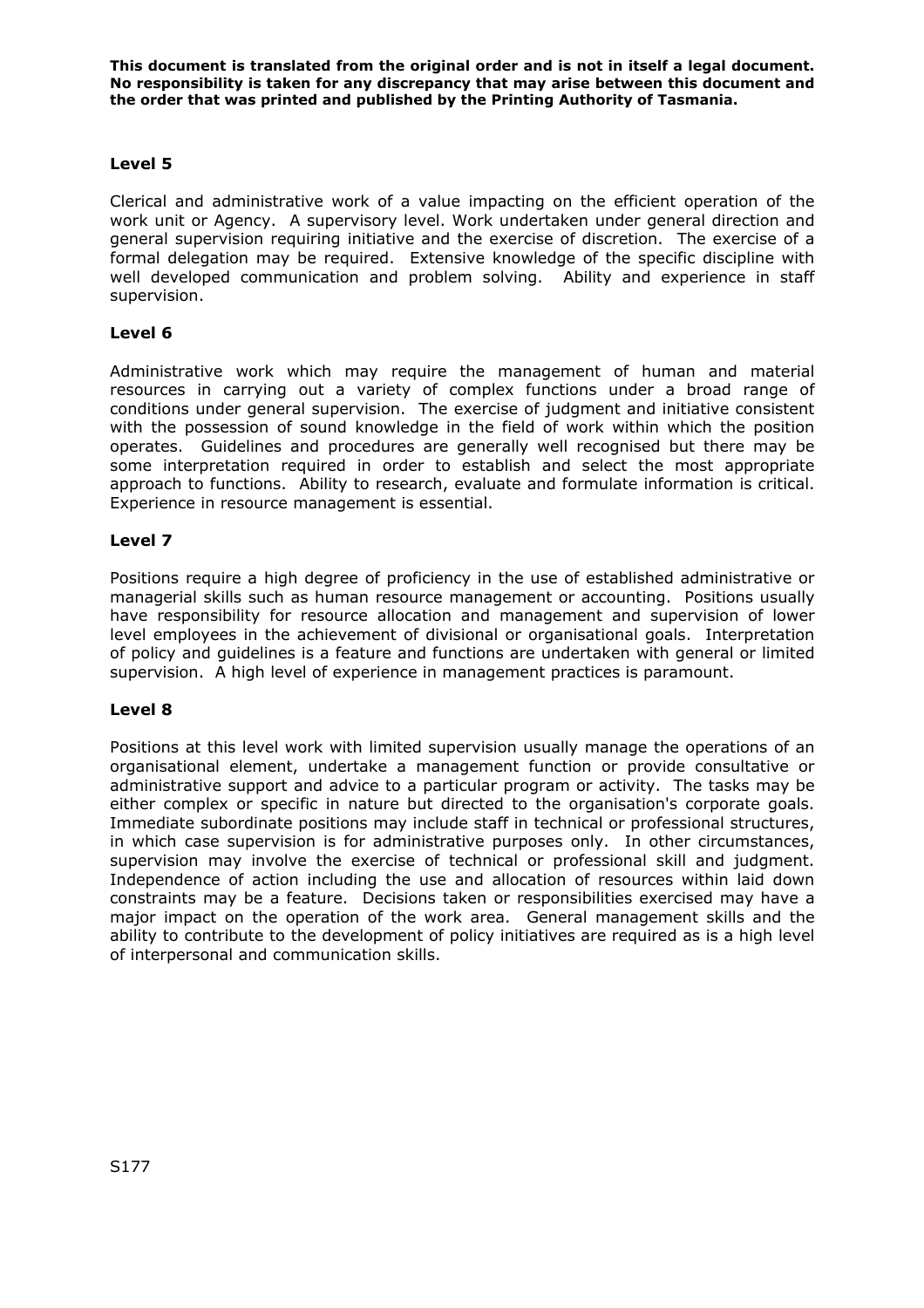## **Level 9**

Positions at this level operate as for level 8 but only work under broad direction and are required to provide more authoritative specialist consultative or management advice generally or as it relates directly to a particular work area. Positions at this level are required to operate with a significant degree of independence of action and autonomy in day to day activities, accountable to management in terms of strategic direction and meeting objectives. The tasks carried out would be of a highly complex nature encompassing a significant element of total agency operations. Significant independence and autonomy of action is expected in achieving desired outcomes. Delegations exercised at this level may include being the final authority in the process of approving the expenditure of funds; undertaking specific action in line with the policy of the Agency, or reviewing previous action or decisions. The development of rules, regulations and guidelines may be co-ordinated at this level. High level management skills are essential. Liaison and communication skills of a high order, including the ability to consult, negotiate or communicate on behalf of the agency with clients or other groups, often to finality, may be needed. A detailed understanding of legislation and the capacity to undertake specific or major research, investigations or reviews is required.

### **Level 10**

A specialist consultative advisory level reporting to senior management under broad direction to achieve outcomes. The position would play a key role in planning, developing and implementing programs. The position would have a significant effect on the operation of the agency and requires specialist administrative research or analytical skills. Positions at this level would require highly developed marketing, conceptual and strategic skills.

#### **Level 11**

A specialist with direct effect on government policy development and commentary. Required to initiate, develop and implement systems for effective forecasting, monitoring and control of government programs. Positions at this level are required to take initiative in providing a high standard of policy advice to government requiring a high level of expertise and/or extensive practical experience in relation to the implementation of a specialised program. Extensive investigative research and analytical skills with a high degree of proficiency in communication including the capacity to represent the department/Minister in public forums.

#### **Level 12**

A principal adviser to government in relation to specific programs which have a direct and critical impact on government objectives. The highest level of professional and technical competency is required. The work is carried out in direct consultation with the Chief Executive or the government. Duties are undertaken without supervision and complete autonomy within the field of expertise is exercised. The highest level of skill in relation to communication, conceptual and strategic skills and investigative research and analytical skills.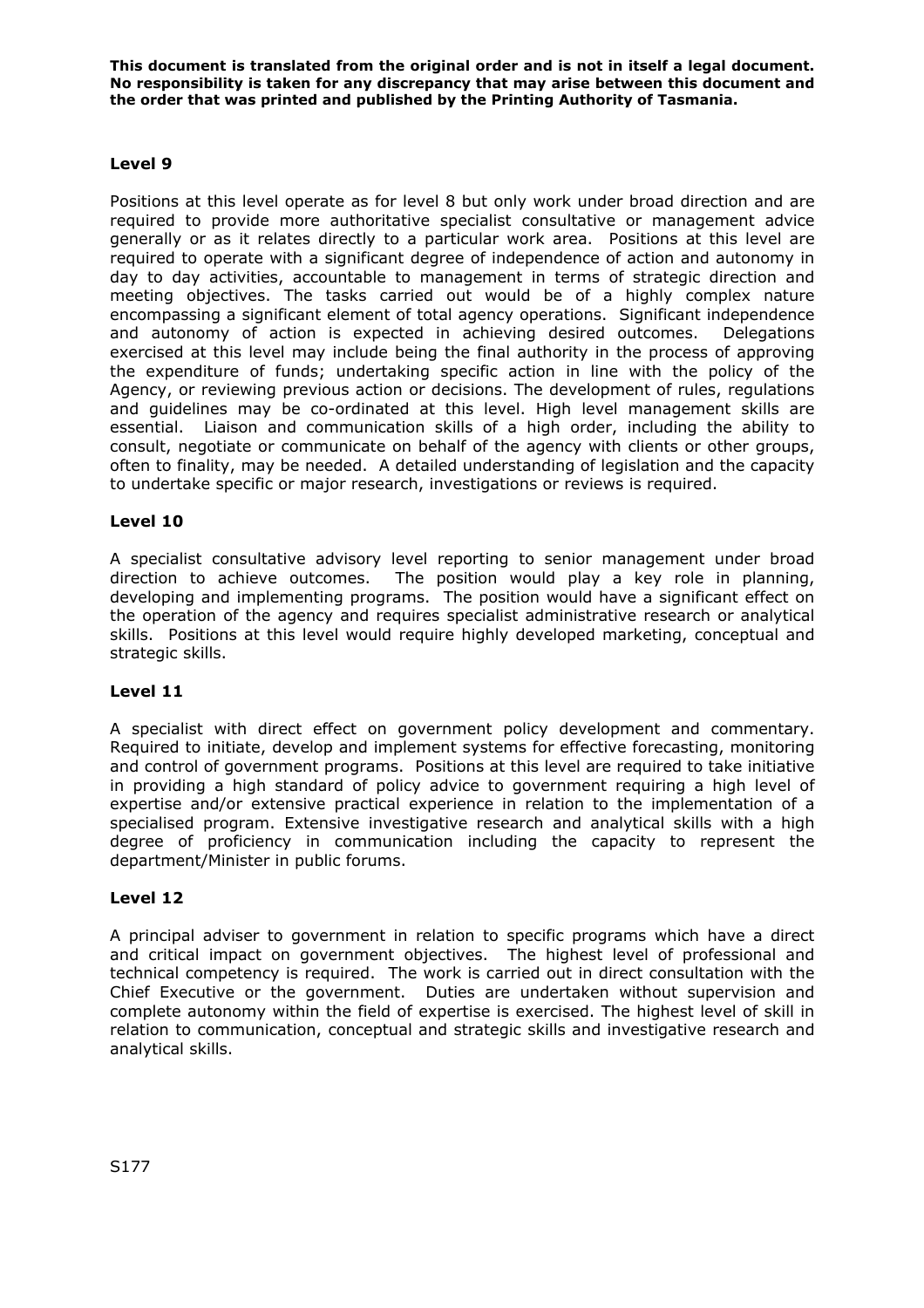#### For the purposes of this definition, unless the contrary intention appears:

**'Administrative work**' means the exercise of an appropriate level of responsibility and discretion in undertaking functions of an administrative nature; where administration is concerned with achievement of the organisation's corporate goals through Planning, organising, directing and controlling resources and/or activities. Administration is also concerned with the development and implementation of policy to achieve set objectives and desired outcomes.

**'Broad Direction**' means that staff working under broad direction are expected to develop and achieve objectives for specific functions under their control which will ensure the attainment of results critical to the efficient functioning of the unit, section branch or agency.

**'Clerical Direction**' means instructions and guidance on particular tasks and programs given by supervisors or managers to subordinate staff. It includes direction from nonhuman sources such as legislation, manuals, standards etc.

**'Clerical Supervision**' means supervision provided by supervisors or managers to subordinate staff, to ensure adherence to directions given, to decide on proposed solutions or courses of action, and to review and check the work of clerical staff.

**'Clerical Work**' means the exercise of an appropriate level of responsibility and clerical knowledge and skill under a requisite degree of direction and supervision in the understanding of the preparation, processing and maintenance of documents, records and electronic data representing the transactions or business of the work unit or organisation being served. Clerical work is performed within a framework of legislation, policies, procedures, regulations, guidelines, precedents, instructions, or custom and practice, both written and oral.

**'Direct Supervision**' means there is limited responsibility for the final outcome of work undertaken because limited discretion only is available to select the appropriate means of completing the task. Conformity with instruction is measured by the satisfactory completion of allocated tasks.

**'General Direction**' refers to situations where detailed or specific instructions are limited to unusual features.

**'General Supervision**' means that general instructions are given and tasks are undertaken to achieve the required outcomes or objectives Discretion and choice in selecting the most appropriate method for completing the allotted tasks is expected and encouraged.

**'Limited Supervision**' means that work is undertaken within established objectives and with little guidance. Conformity with instructions is usually measured in terms of the achievement of stated objectives to senior management agreed standards.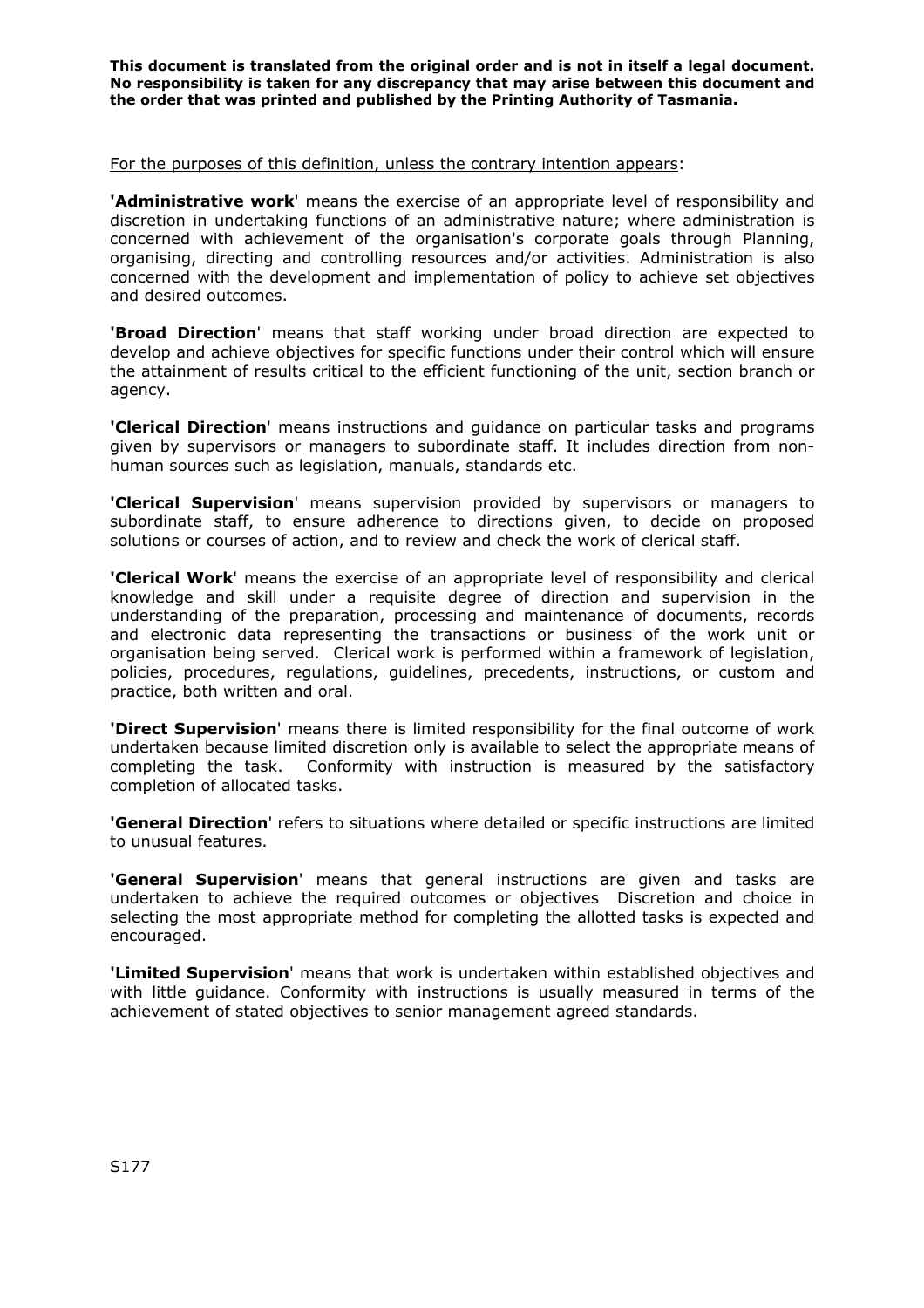**'Routine Supervision**' means that responsibility for the final outcome is still limited because the work is carried out in accordance with established guidelines and practices; however, there is scope for the exercise of discretion in the choice of work methods.

**'Specific Direction**' refers to situations where precise instructions are given with little or no choice provided.

## **Technical Employees**

A position falling within the scope of this award shall have assigned to it a classification level determined in accordance with the following classification standards.

#### **Level 1**

Technical work requiring learning and application of conventional practices, methods and standards performed under detailed technical direction and close technical supervision.

This is the trainee level. During the learning phase the work given is consistent with the level of theoretical knowledge being gained by the trainee while undertaking an appropriate course of study. Initially the work is limited in scope and complexity, but as knowledge and experience is gained the scope and complexity of the work is expanded. Detailed technical direction is given in all aspects of the work and close technical supervision is exercised over every phase of its execution.

Minimum qualifications are -

• Eligible for admission to the relevant course of study at a recognised TAFE institution

OR

• Relevant training and/or experience determined in accordance with the provisions of Section 37 of the Tasmanian State Service Act 1984 appropriate to the nature of the work.

#### **Level 2**

Technical work requiring application of conventional practices, methods and standards performed under general technical direction and general technical supervision

and/or

Complex technical work performed under detailed technical direction and close technical supervision.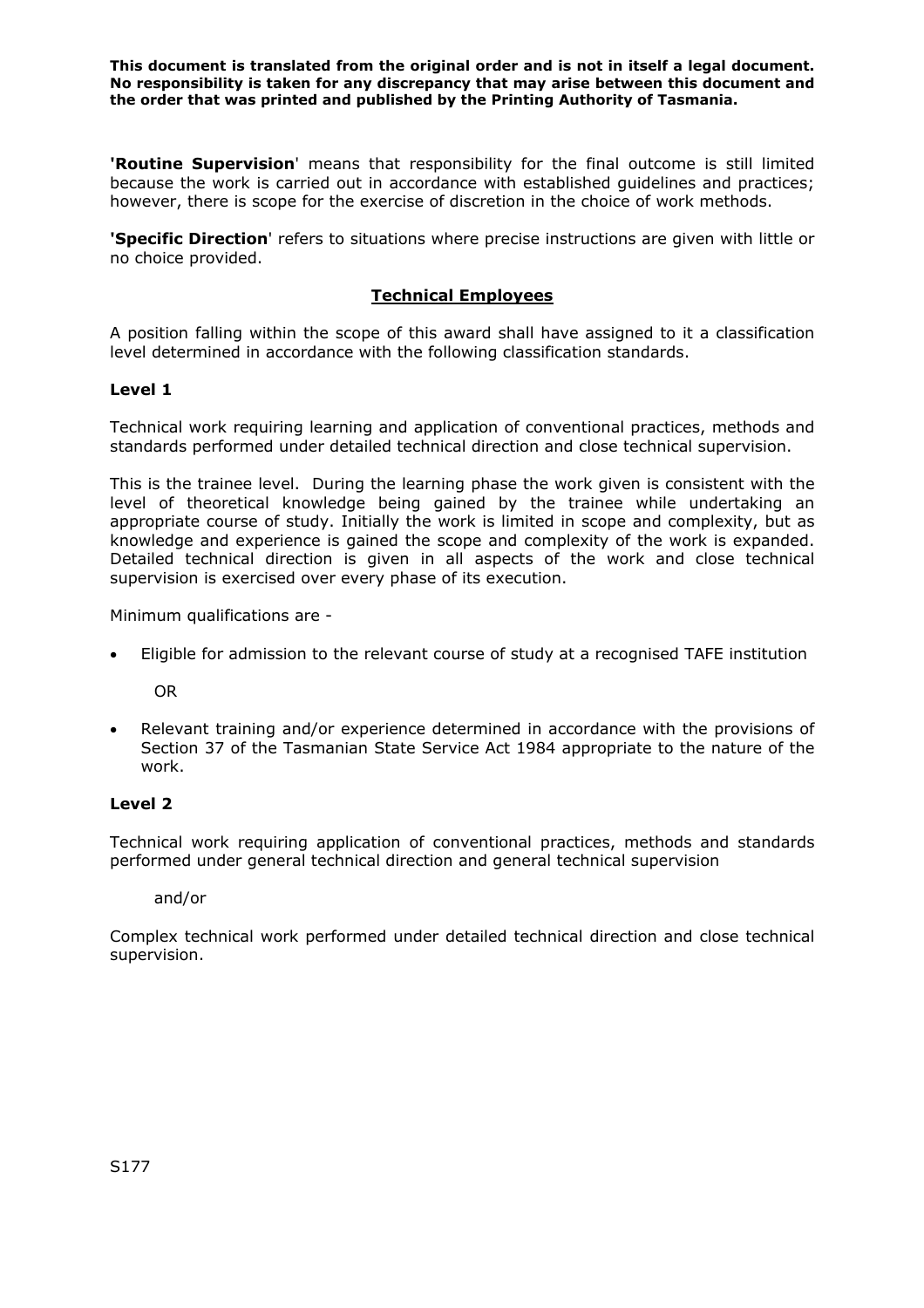This is the fully qualified technical practitioner level. The duties include ongoing technical work performed in accordance with conventional practices, methods and standards and comprehends adjustment, adaptation, interpretation or modification of those factors where necessary. Work may include technical application and administration of regulations. Work may be organised on a laboratory, field, office, geographical or functional basis, and may be performed in an individual or team situation.

Work may include or wholly consist of complex technical work.

Technical direction and/or technical supervision may be given to less experienced personnel in this level and/or to Trainees.

Minimum qualifications are:

• An Associate Diploma from a recognised TAFE institution, or an equivalent qualification, appropriate to the nature of the work

OR

• Relevant training and/or experience determined in accordance with the provisions of Section 37 of the Tasmanian State Service Act 1984 Act appropriate to the nature of the work.

#### **Level 3**

Technical work requiring significant adjustment, adaptation, interpretation or modification of conventional practices, methods and standards performed under limited technical direction and general technical supervision but not including complex technical work

#### and/or

Complex technical work performed under general technical direction and general technical supervision

#### and/or

Co-ordination and supervision of conventional technical work performed under limited technical direction and general technical supervision.

Work at this level requires the exercise of considerable technical knowledge, experience and judgment by a senior practitioner who in certain situations may be considered a specialist.

Work may include or wholly consist of complex technical work.

The co-ordination and supervision functions involve technical management of the work of a small number of technical and other staff and which may span more than one discipline or field. Normally, from 2 to 4 other technical staff would be supervised.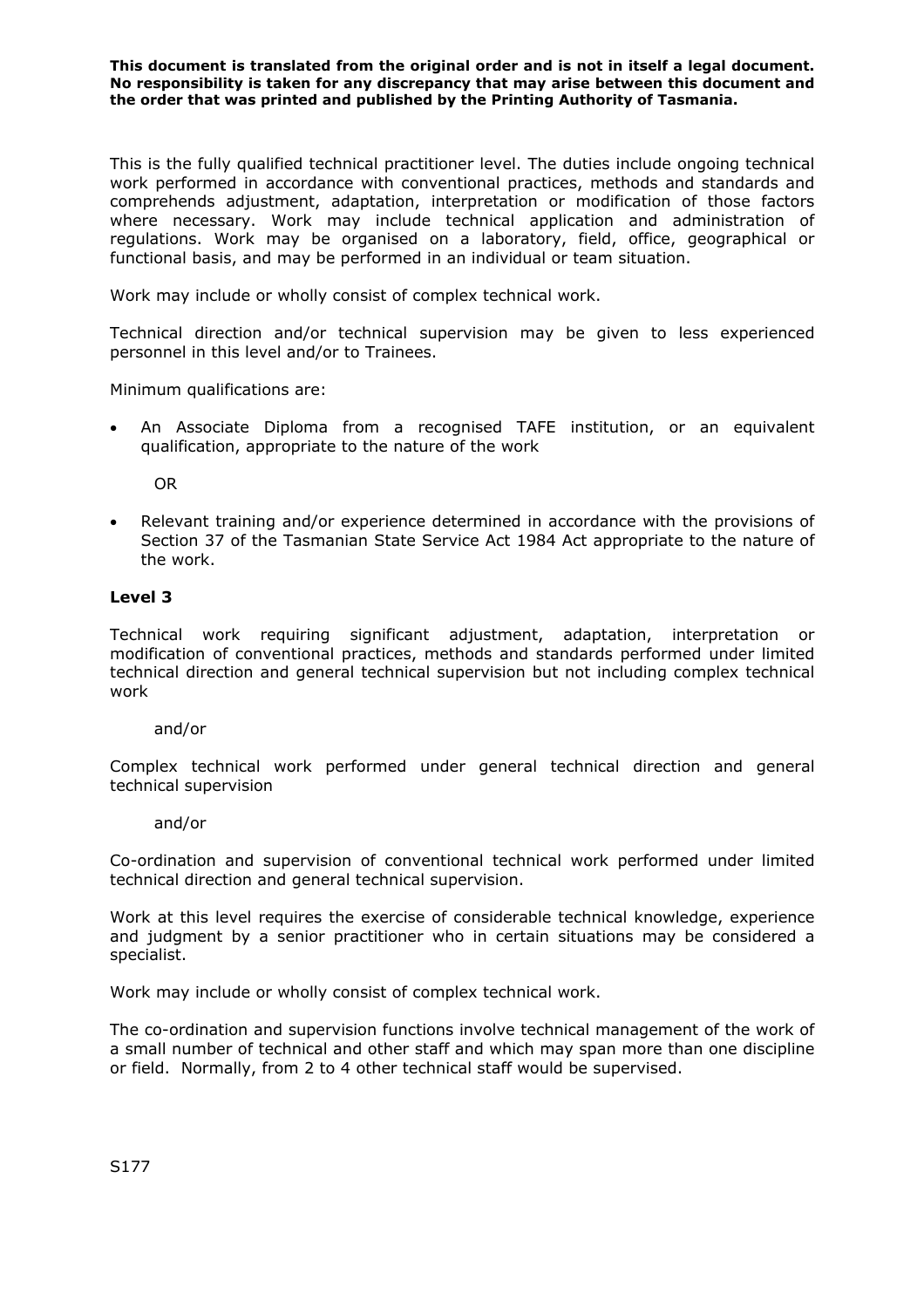#### **Level 4**

Complex technical work which may span more than one discipline or field performed under limited technical direction and limited technical supervision

and/or

Co-ordination and supervision of the activities of a unit engaged in conventional and specialist technical work performed under limited technical direction and limited technical supervision.

Complex technical work requires the exercise of significant technical knowledge, experience and judgment by a senior practitioner who in certain situations may be considered a specialist. The work may cover one or more discipline or field.

The supervisor/project leader work involves the technical management of the work of a number of technical and other staff. Normally at least 5 other technical staff would be supervised for this level to apply.

## **Level 5**

The technical management of a significant technical work unit engaged in complex activities under general supervision.

The technical management function includes using technical knowledge, expertise and experience to determine technical objectives and priorities, and to conduct technical support activities within the Agency's operating programs.

It includes interpreting relevant policy, setting standards, evaluating performance, and may involve resolving complex technical problems.

Technical direction and technical supervision not given but general guidance on agency objectives is provided. Normally, a position at this level reports to a senior manager or co-ordinator.

#### **Level 6**

The technical management and co-ordination of two or more significant work units engaged in complex activities involving two or more technical disciplines or fields.

A position only would be established at this level when the policies, strategies, technical complexities, and interrelationships are directly related to the technical work and are outside the scope of non technical senior managers or co-ordinators.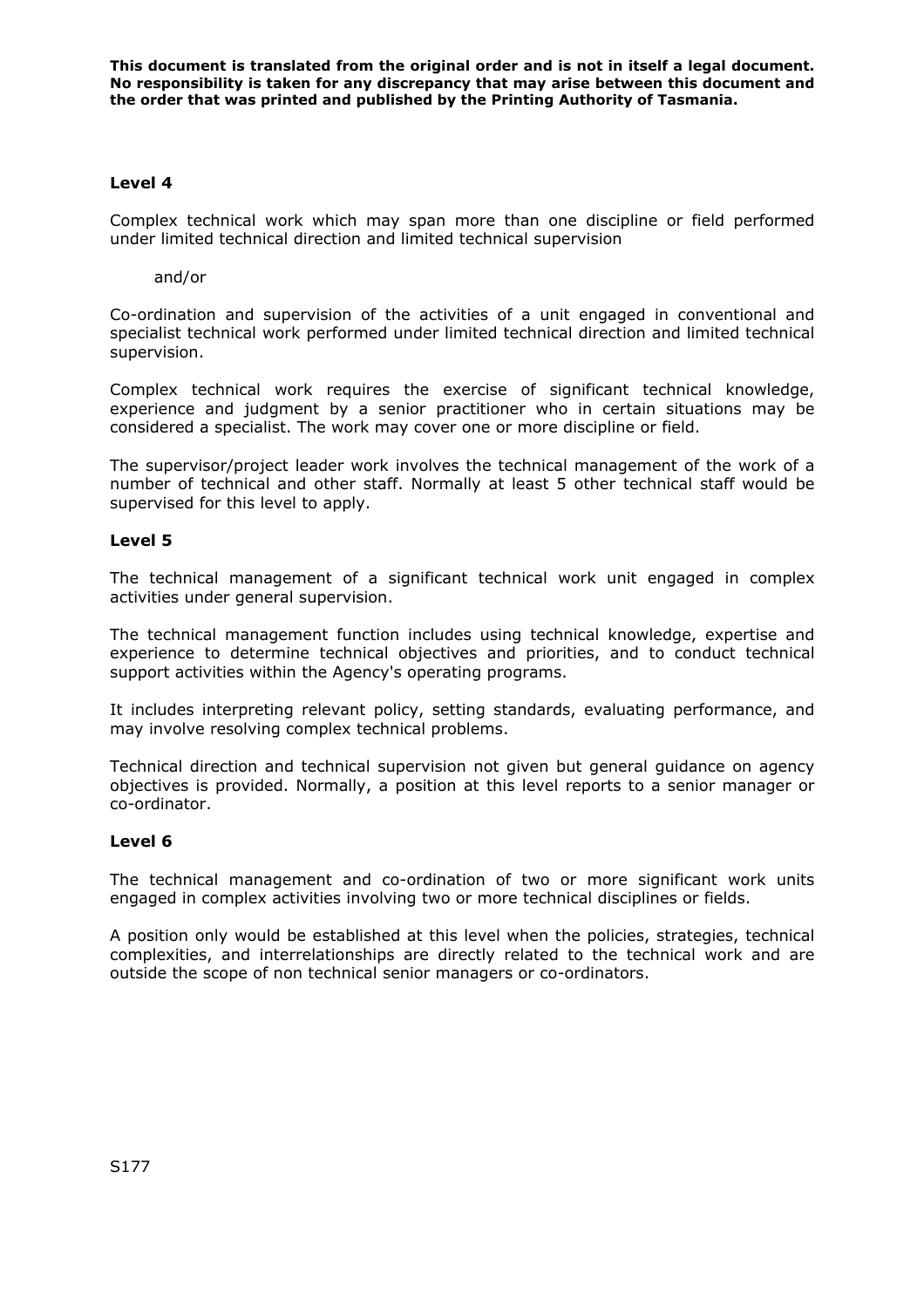#### For the purposes of this definition, unless the contrary intention appears:

**'Complex technical work**' means work which includes various tasks involving different and unrelated intricate processes and/or methods, and which depends upon detailed analysis of the subject, phase or issue involved and the selection of the appropriate course of action from many alternatives. It includes work requiring a degree of creativity, originality, ingenuity and initiative.

**'Close technical supervision**' means all work is thoroughly reviewed and checked.

**'Detailed technical direction**' refers to situations where precise instructions are given and little or no discretion is allowed.

**'General supervision**' means supervision given to technical and other staff consisting of the allocation, direction, oversight and co-ordination of the work of subordinate staff. It differs from technical supervision in that it relates to the general management of the work of all subordinate staff.

**'General technical direction'** refers to situations where general guidelines are given and detailed instructions are limited to unusual features. Some discretion is given in selection appropriate courses of action.

**'General technical supervision**' means that work is regularly reviewed and checked for conformity with directions and other requirements with specific attention given to unusual and/or critical features.

**'Limited technical direction**' refers to situations where instructions are not normally given, but advice is available if required. Wide discretion is given in selecting appropriate courses of action.

**'Limited technical supervision**' means provision of technical advice when requested and ensuring overall compliance with objectives.

**'Technical direction**' means instructions and guidance given to subordinate technical staff by technically or professionally qualified personnel. It includes direction from nonhuman sources such as manuals, codes, standards, etc.

**'Technical supervision**' means supervision given to subordinate technical staff by technically or professionally qualified personnel and consists of ensuring adherence to technical directions, solving technical problems, giving decisions on technical solutions proposed by subordinate personnel and reviewing and checking the work of technical staff: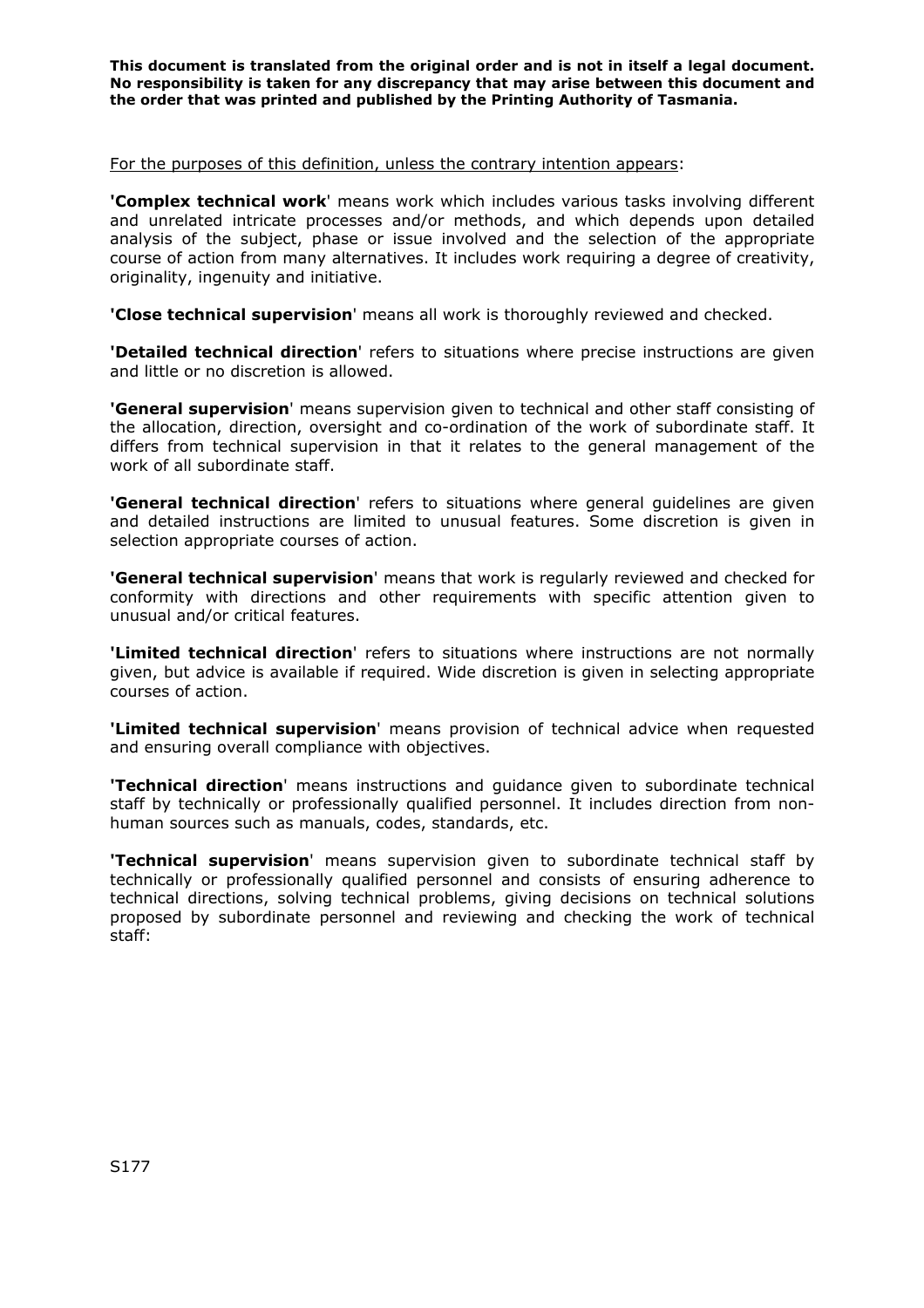**'Technical Work**' means the application of technical knowledge (initially gained by satisfactorily completing an appropriate course of study at a recognised TAFE institution, or equivalent qualification), experience and judgment to undertake, support and/or supervise research, design, development, construction, processing, maintenance, information management or regulatory activities utilising scientific, mathematical, engineering, drafting and/or laboratory principles and practices involving investigations, observations, field trials, testing, measurements, interpretations, evaluations, application of regulations, diagnosis/prognosis and remediation/treatment in laboratory, field or other situations. May work independently of professional and other technical staff.

## **Professional Employees**

A position falling within the scope of this award shall have assigned to it a classification level determined in accordance with the following classification standards.

#### **Level 1**

A Professional Practitioner, initially under close professional supervision as to method of approach and requirements, performs normal professional work under general professional guidance, and with professional development may perform novel, complex or critical professional work under professional supervision.

The work involves any or all of the following:

- The normal professional work of an organisational unit, or of a specialised professional field encompassed by the work of the unit;
- Normal professional work where it is isolated from immediate professional supervision, for example, because of remoteness of the functional work area;
- Difficult or novel, complex or critical professional work under professional supervision;
- Research carried out under professional supervision and which may be expected to contribute to advances in the techniques used; and/or
- Professional supervision of less experienced Professional Officers together with general supervision over technical and other personnel.

Initially the work of a new graduate is subject to professional supervision. As experience is gained, the contribution and the level of professional judgment increases and professional supervision decreases, until a wide range of professional tasks is capable of being performed under general professional guidance. It is expected that independent professional judgment will be exercised, when required, particularly in recognising and solving problems and managing cases where principles, procedures, techniques and methods require expansion, adaptation or modification.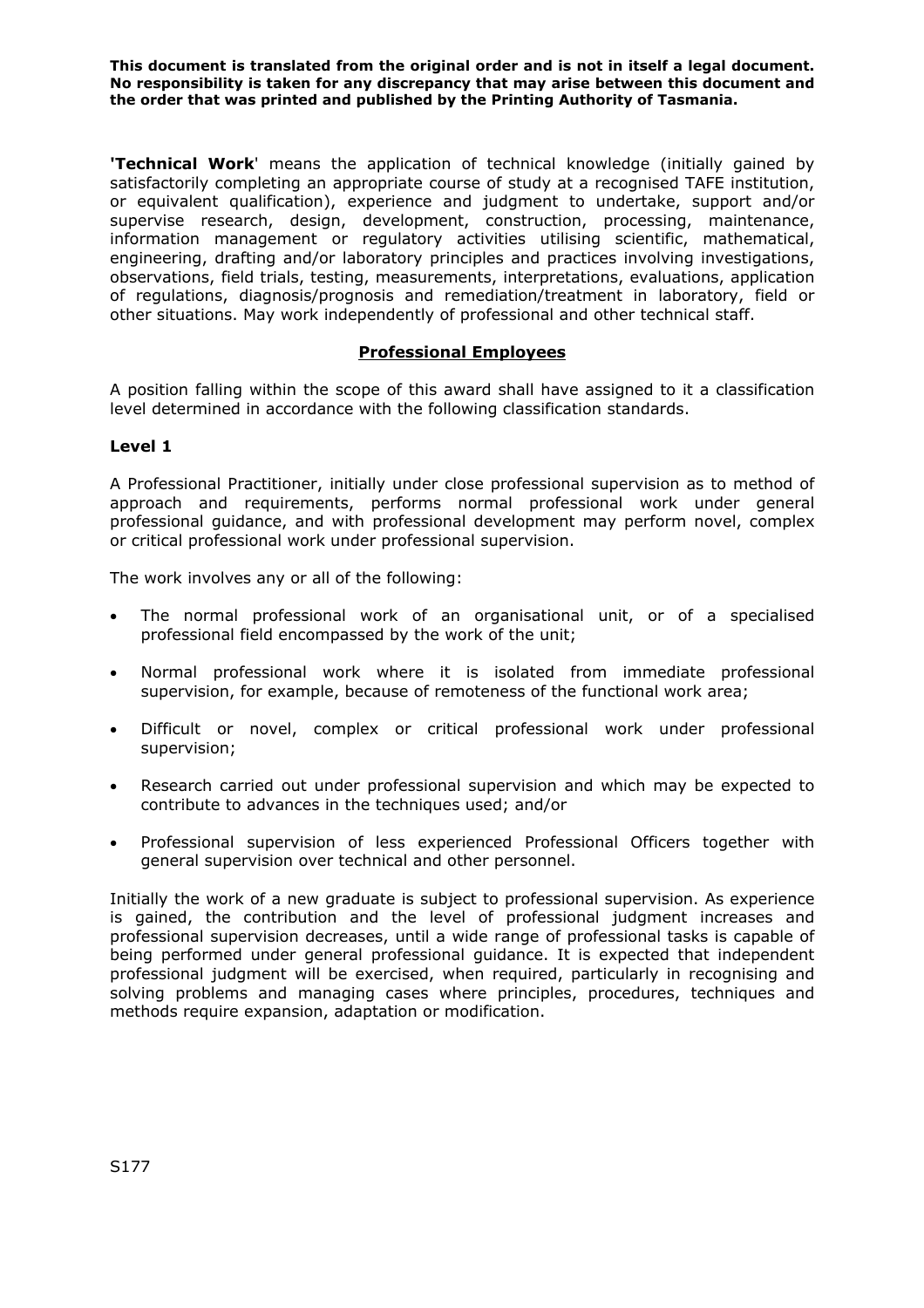Persons initially are required top have sound theoretical professional knowledge gained through satisfactory completion of an appropriate course of study at a recognised tertiary institution.

### **Level 2**

Under broad policy control and direction is a senior Professional Practitioner who performs novel, complex or critical professional work, or performs a limited range of the duties of Professional Manager or Professional Specialist with general professional guidance.

The work includes the formulation of professional or policy advice for senior management and may involve provision of such advice to senior executives in other departments, the private sector and the wider community. Normally there is limited corporate impact at this level as technical advice is often reviewed by higher authority.

The work includes the role of team/project leader requiring the co-ordination of the work of a number of professionals and/or other staff. The staff co-ordinated need not necessarily be in the same discipline as the leader. Persons at this level may oversee the operations of a section comprising professional and/or technical staff engaged in field, laboratory, clinical, production or operational work and which may be organised on a geographical or functional basis.

Persons at this level are expected to have wide experience in their professional field. They perform a variety of tasks of a novel, complex or critical nature, either individually or as a leader or member of a team. Direction is provided in terms of a clear statement of overall objectives with limited direction as to work priorities.

Where a professional at this level works as a member of a team he/she should have skills and the experience necessary to perform all the tasks undertaken by the team or to have knowledge and professional judgment to seek and utilise specialist advice when it is required.

Specialists require substantial or higher knowledge in a particular professional discipline or field and the exercise of independent professional judgment to resolve complex problems or issues.

## **Level 3**

Under broad policy control and direction is

- a senior Professional Practitioner; or
- a Professional Manager; or
- a Professional Specialist.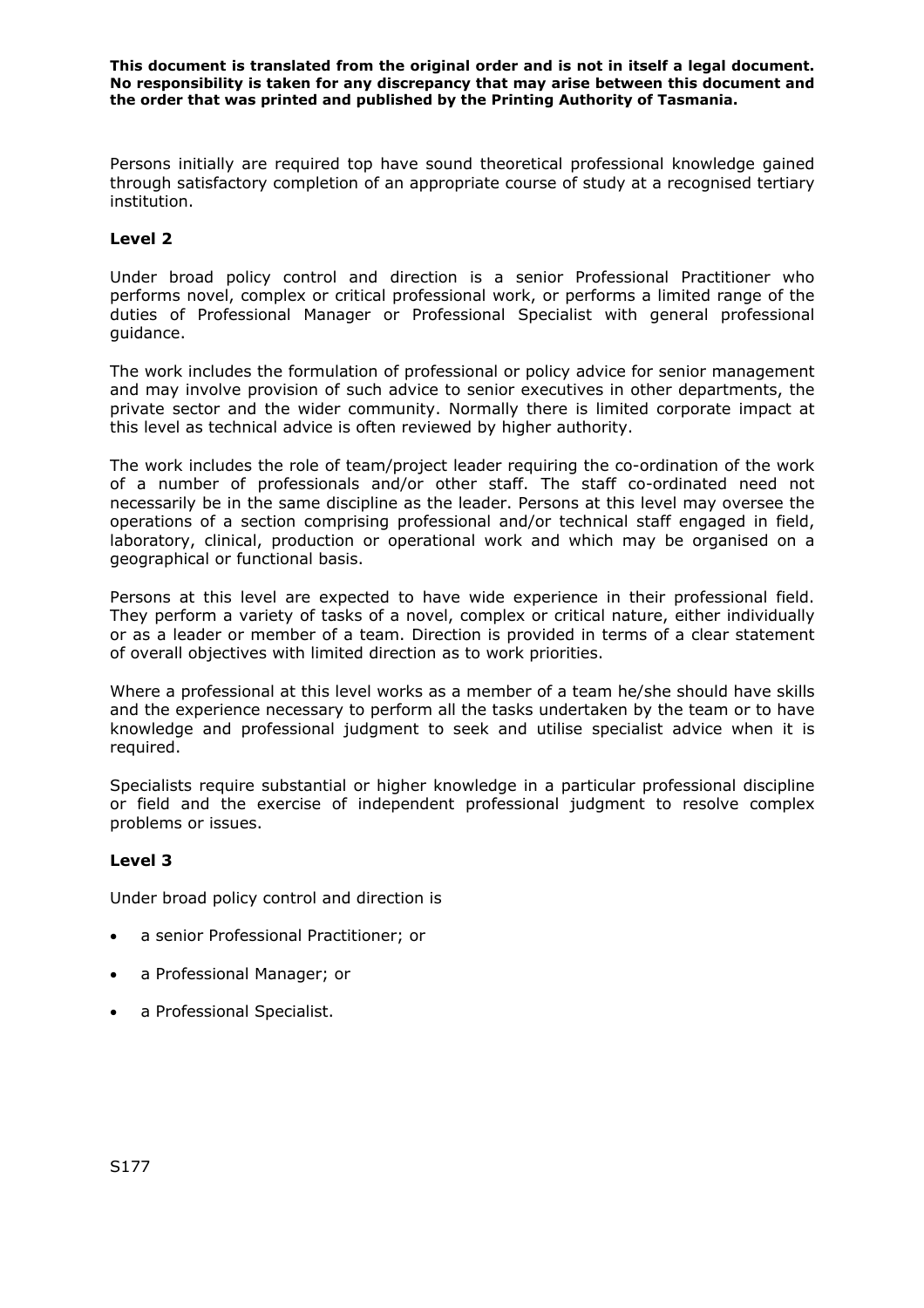The work contributes directly to the formulation of agency policies for the work area. It requires an understanding of the wider policy and strategic context. Technical or professional advice generally has consequences beyond the immediate work area and is normally only reviewed for policy and general approach. The work has moderate corporate impact.

The work is performed under broad direction in terms of objectives, policies and priorities. Programs, projects, assignments or other work are generally decided by higher level management but at this level authority is given to decide on how to achieve end results within limits of available resources. Decisions at this level have direct consequences on the achievement of results for the function or group of activities for which the person is responsible.

Persons at this level are expected to have extensive experience in their professional field and to perform a range of tasks in the absence of general professional guidance.

A senior Professional Practitioner at this level operates in the absence of general professional guidance and is expected to apply significant professional knowledge and professional judgment in one or more professional disciplines or fields in relation to more novel, complex and critical work. The Senior Professional Practitioner need not necessarily be supported by other professionals.

A Professional Manager at this level leads and directs an organisational element or team of professionals and other staff requiring considerable co-ordination, and is responsible for human, physical and financial resources under the control of the position.

The units or teams may comprise professional and other staff engaged in field, laboratory, clinical, production or operational work and which may be organised on a geographical or functional basis. The management role may require professional leadership and direction over subordinate staff including supervisors. This involves setting standards for and evaluating performance, interpreting policy relevant to the work area; and may involve resolving more complex technical or professional problems. Professional Specialists at this level exercise a high degree of independent professional judgment in the resolution of more novel, complex and critical problems or issues. They are required to provide authoritative technical or policy advice which draws on in-depth knowledge in a professional or technical field or discipline. Analysis, design and interpretation of results of research or investigations represent authoritative and final professional conclusions. An original continuing contribution to the knowledge in the relevant discipline(s) or field(s) and the application of that advance in knowledge to the organisation's work would be expected.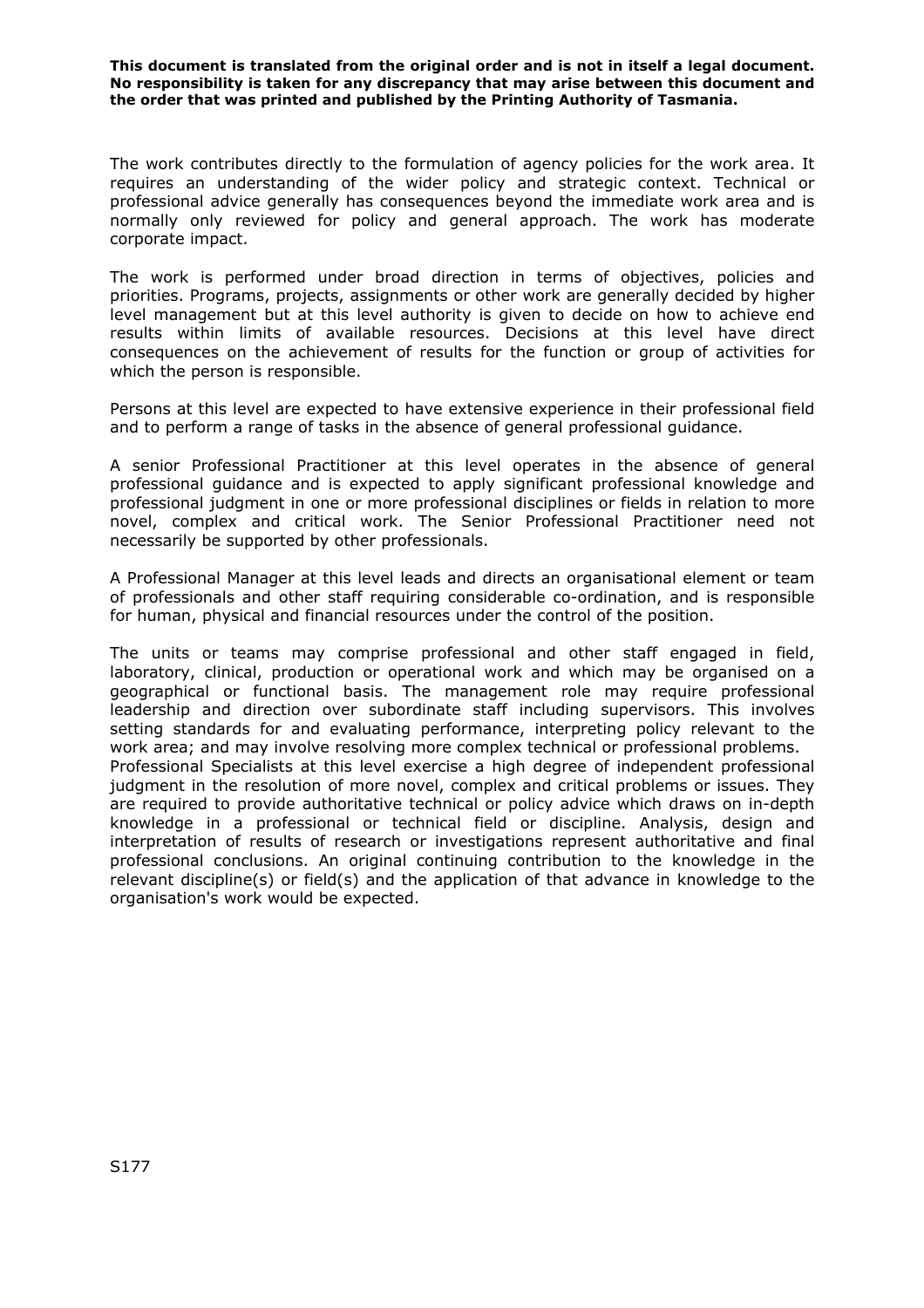## **Level 4**

Under broad policy control and direction is

- a senior Professional Practitioner; or
- a senior Professional Manager; or
- a senior Professional Specialist.

The work requires the exercise of a high degree of independence in the determination of overall strategies, priorities, work standards and the allocation of resources. Judgments made at this level form the basis of advice to senior levels within a department and are often critical to the achievement of overall objectives of a departmental program or organisational unit. Work is monitored against broad objectives and has a high corporate impact. Administrative direction is given on the Agency's policies and objectives and to ensure co-ordination with other major work units.

A senior Professional Practitioner at this level operates in accordance with broad objectives and is expected to apply unusually significant professional knowledge and professional judgment in one or more disciplines or fields directly relevant to the work area and in relation to most novel, complex or critical work.

A senior Professional Manager at this level leads, directs and co-ordinates a major function or work area in an agency involving a considerable variety of activities and organised on a geographical (including Statewide) or functional basis. Relative to other Senior Professional Officer positions, senior Professional Managers at this level have unusually significant responsibility for the human, physical and financial resources under their control, and the work may also include extensive co-ordination of projects involving unusually large numbers of professional and other staff engaged in field, laboratory, clinical, production or construction work. They direct professional and technical staff working in different fields.

Persons at this level may also be responsible for initiating, planning and conducting research projects of considerable breadth which contribute significantly to the development of agency or government policy or are highly complex in terms of problemdefinition and methodology.

A senior Professional Specialist at this level is expected to have a depth of knowledge in his/her discipline or field of significance to the department concerned. Persons at this level often have a national reputation. There is a requirement for a high degree of originality and analytical and conceptual skills in the resolution of particularly complex technical or policy issues. The work requires expert knowledge in a professional or technical field or range of fields and in most cases a comprehensive knowledge of relevant legislation and policies. In some circumstances, specialists also have a management and/or co-ordination role. The work requires constant adaptation of existing principles to new and unusual problems and involves frequent changes in policy, program or technological requirements.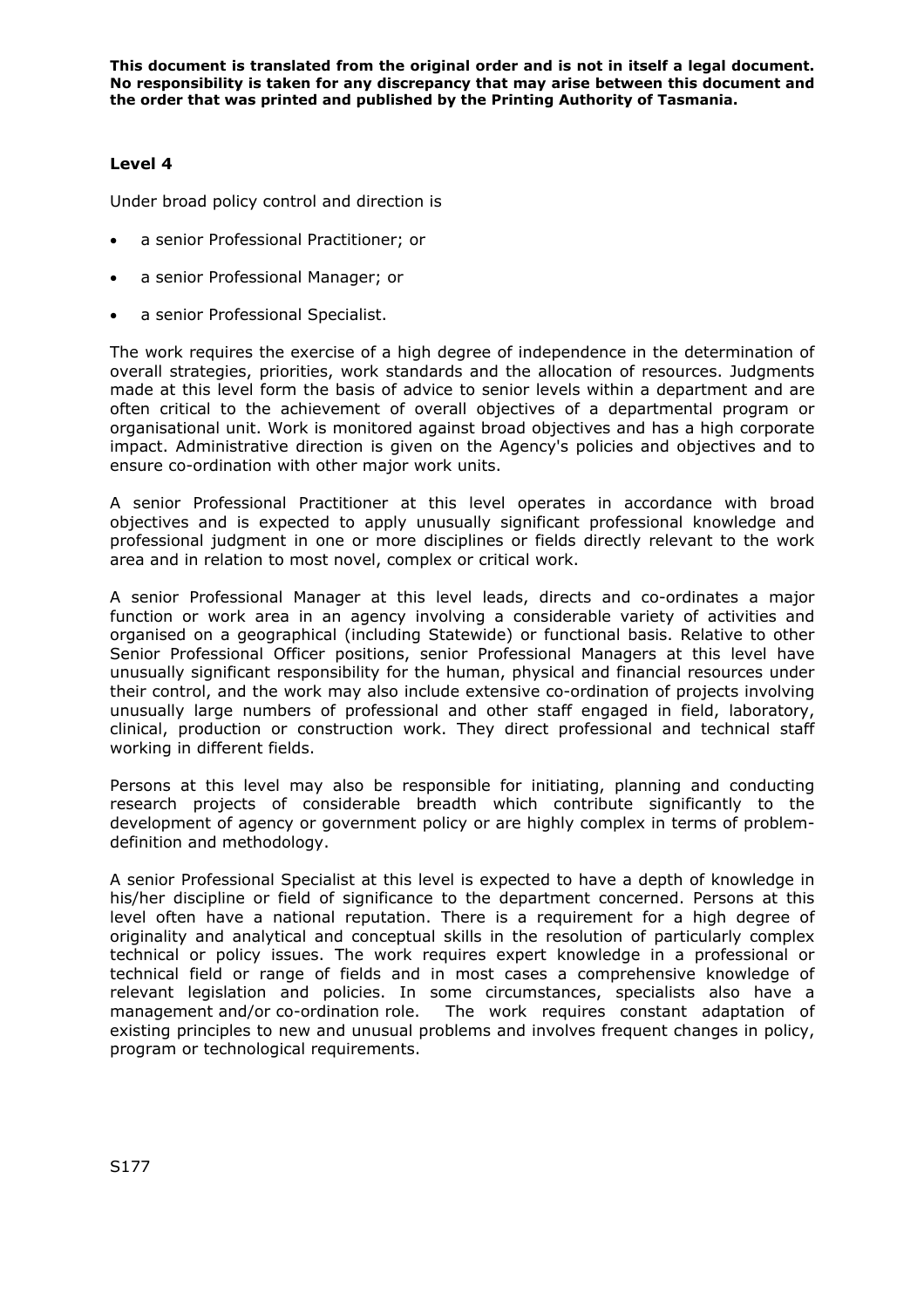## **Level 5**

Under broad policy control is an executive Professional Manager.

The work involves executive management of several major work areas in an agency involving a very wide variety of activities associated with the development, co-ordination and implementation of State-wide policies. Only broad Government objectives govern the position within which total flexibility exists for developing policies, strategies and tactics to achieve objectives. Direction would be an exception and limited only to issues which have impact upon other external operational policy areas. Work at this level has the higher corporate impact.

#### For the purposes of this definition, unless the contrary intention appears:

**'Complex professional work**' means work which includes various tasks involving different and unrelated processes and methods. It depends on analysis of the subject, phase or issues involved in each assignment and the appropriate course of action may have to be selected from many alternatives. The work involves conditions and elements that must be identified and analysed to discern interrelationships.

**'Corporate impact**' means a measure of the effect of decisions made or advice required in a position on agency policies and operations and the achievement of program objectives. Corporate impact is direct in the case of decisions taken, e.g. in determining policy or committing resources, or indirect where advice or recommendations are involved. The effect of advice or recommendations is a measure of the influence of the advice or recommendations upon the decision-maker and the consequences for the organisation of the decision made. Recommendations of a highly technical or specialised nature, for example, may influence the work of a major function or area of an agency's operations or have an effect beyond the agency.

**'Critical professional work**' is a term used in the sense commonly accepted in technological areas in relation to a critical component, critical issue or critical decision. It means a cornerstone, or fundamental decision, requiring the exercise of sound professional judgment of the effects of a decision within a particular professional discipline or field of work.

**'General professional guidance**' means direction and guidance given by a senior Professional Officer on a range of professional assignments. There is discretion in selecting the most appropriate method of completing these, and conformity with directions is measured by satisfactory completion of allocated professional assignments.

**'General supervision**' means the supervision given by a Professional Officer to technical and other staff. It consists of the allocation, direction, oversight and co-ordination of the work of subordinate staff. Professional Officers may receive supervision on non-technical administrative matters from non-professional staff.

**'Normal professional work**' includes ongoing professional duties performed in accordance with conventional established professional practice, methods and standards, but excludes professional work of a novel, complex or critical nature.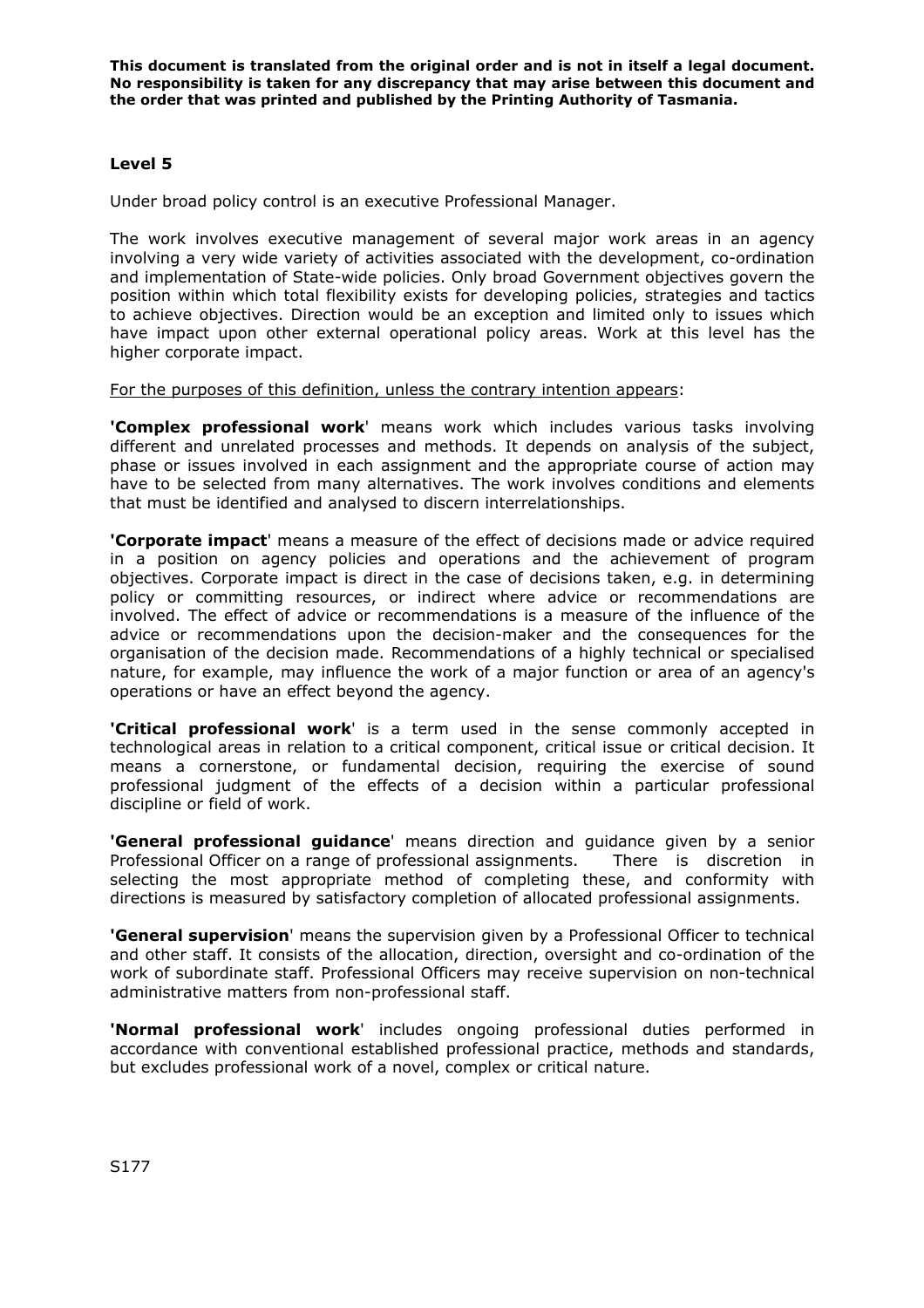**'Novel professional work**' encompasses work requiring a degree of creativity, originality, ingenuity and initiative and of a type not normally undertaken in a department or significant organisational unit within a department. The term may refer to the introduction of a new technology or process used elsewhere.

**'Professional Discipline**' means a branch of a profession.

**'Professional field of work**' means a major subdivision of a professional discipline.

**'Professional judgment**' means the application of professional knowledge and experience in defining objectives, solving problems, establishing guidelines, reviewing the work of others, interpreting results and providing and assessing advice or recommendations and other matters which have an element of latitude or decisionmaking.

**'Professional knowledge**' includes knowledge of principles and techniques applicable to the profession. It is obtained during the acquisition of professional qualifications and relevant experience.

**'Professional Manager**' is a person required to have a sound knowledge of the relevant principles, practices and procedures applicable to a professional discipline or field of work. Professional Managers are responsible for the achievement of particular objectives or completion of a project. This responsibility includes accountability for material, human and financial resources allocated to that objective or project.

**'Professional Practitioner**' means an individual, team member or team leader. In their initial years at Professional Officer Level 1 they apply professional judgment across a limited range of activities. Professionals may perform normal professional work under different types of supervision and guidance. Professional supervision is required, but it may not need to be continuous. As they gain experience at Level 1 and at the higher levels they carry out a broad range of activities or functions using relevant practices or procedures within a professional discipline or field of work. This role can provide advice to others on aspects of the discipline or field and can be expected to contribute in an original and innovative manner to activities of the work area. This role includes the supervision of subordinate professional staff and staff from other fields of work.

**'Professional specialist**' means a person who has an in-depth knowledge of, and is acknowledged as an authority both by senior management and by professional peers in a professional discipline, field of work or a range of disciplines or fields. An original and continuing contribution to the discipline(s) or field(s) is an essential element of this role.

**'Professional supervision**' means supervision given to subordinate professional officers which requires the exercise of professional judgment and consists of:

- setting guidelines for the work of Professional officers
- suggesting approaches to the conduct of professional work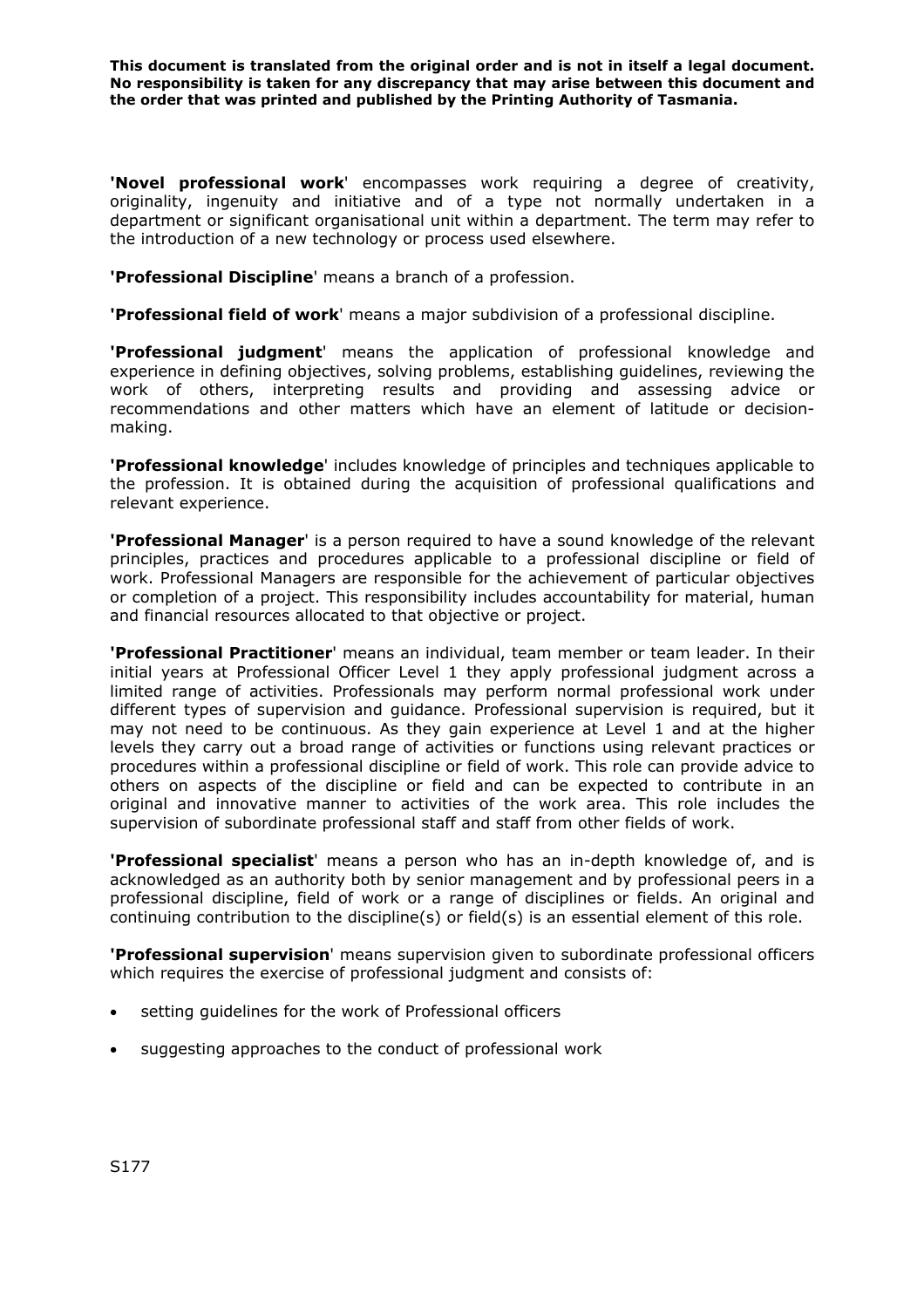- solving technical problems raised by subordinate Professional Officers
- giving decisions on technical solutions proposed by subordinate Professional Officers
- reviewing and sometimes checking the work of other Professional Officers

**'Work of a professional nature**' means the application of professional knowledge initially gained by satisfactorily completing an appropriate course of study at a recognised tertiary institution, experience and judgment in the development, management and use of technology; investigation; survey; analysis; testing; observation; evaluation; applied research; planning; provision and maintenance of facilities and services; diagnosis/prognosis; remediation/treatment; liaison; administration of safety regulations; and education in laboratory, field or other situations.

### **8. SALARIES**

An employee appointed or promoted to a position within a classification level prescribed by this award shall, subject to satisfying the prescribed requirements, be paid the salary rate determined for the relevant classification.

Furthermore the fortnightly equivalents of each relevant award rate (as defined) prescribed by this award shall be calculated by dividing the annual figure payable by twenty-six.

(a) Operational Employees

An employee appointed or promoted to a position within a level prescribed by this award shall be paid at the salary rate determined for that level by reference to the relevant classification standards as set out in Clause 7 - Definitions, subclause (b) - Classification Standards:

| Salary per Annum<br>\$  |
|-------------------------|
|                         |
| 17671<br>18378          |
|                         |
| 18407<br>18851<br>19283 |
|                         |
| 19509<br>19784<br>20179 |
|                         |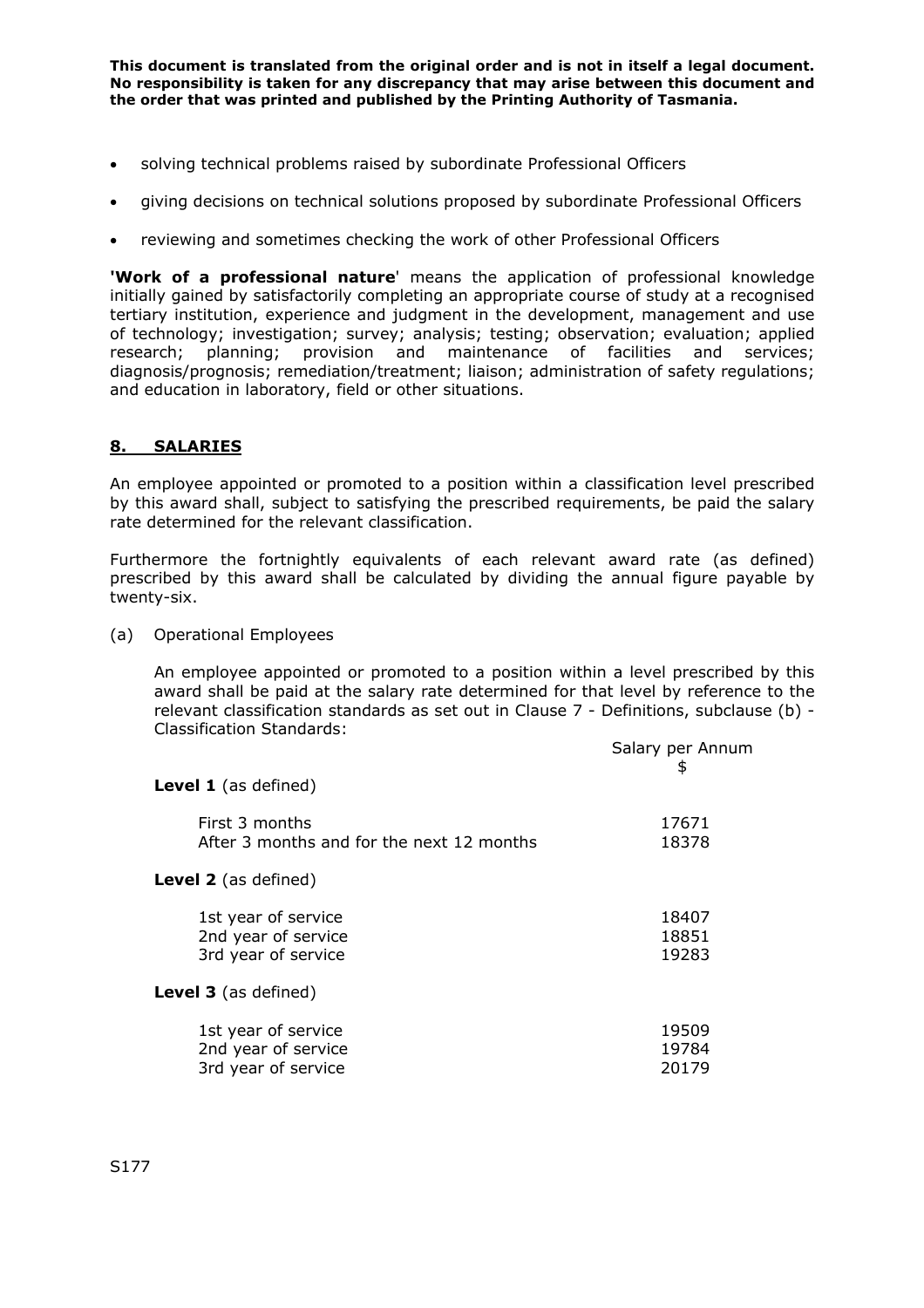#### **Level 4** (as defined)

| 1st year of service<br>2nd year of service<br>3rd year of service | 20586<br>20986<br>21294 |
|-------------------------------------------------------------------|-------------------------|
| Level 5 (as defined)                                              |                         |
| 1st year of service<br>2nd year of service<br>3rd year of service | 21585<br>21882<br>22354 |
| Level 6 (as defined)                                              |                         |
| 1st year of service<br>2nd year of service                        | 23561<br>23981          |
| <b>Level 7</b> (as defined)                                       | 24739                   |
| <b>Level 8</b> (as defined)                                       | 27095                   |
| <b>Level 9</b> (as defined)                                       | 29452                   |
| <b>Level 10</b> (as defined)                                      | 31808                   |

#### (b) Administrative and Clerical Employees

An employee appointed or promoted to a position within a level prescribed by this award shall be paid at the salary rate determined for that level by reference to the relevant classification standards as set out in Clause 7 - Definitions, subclause (b) - Classification Standards.

#### **Level 1** (as defined)

| 1st year of service | 16493 |
|---------------------|-------|
| 2nd year of service | 17671 |
| 3rd year of service | 18849 |
| 4th year of service | 20027 |

#### **Level 2** (as defined)

| 1st year of service                | 21205 |
|------------------------------------|-------|
| 2nd year of service                | 22383 |
| 3rd year of service and thereafter | 23561 |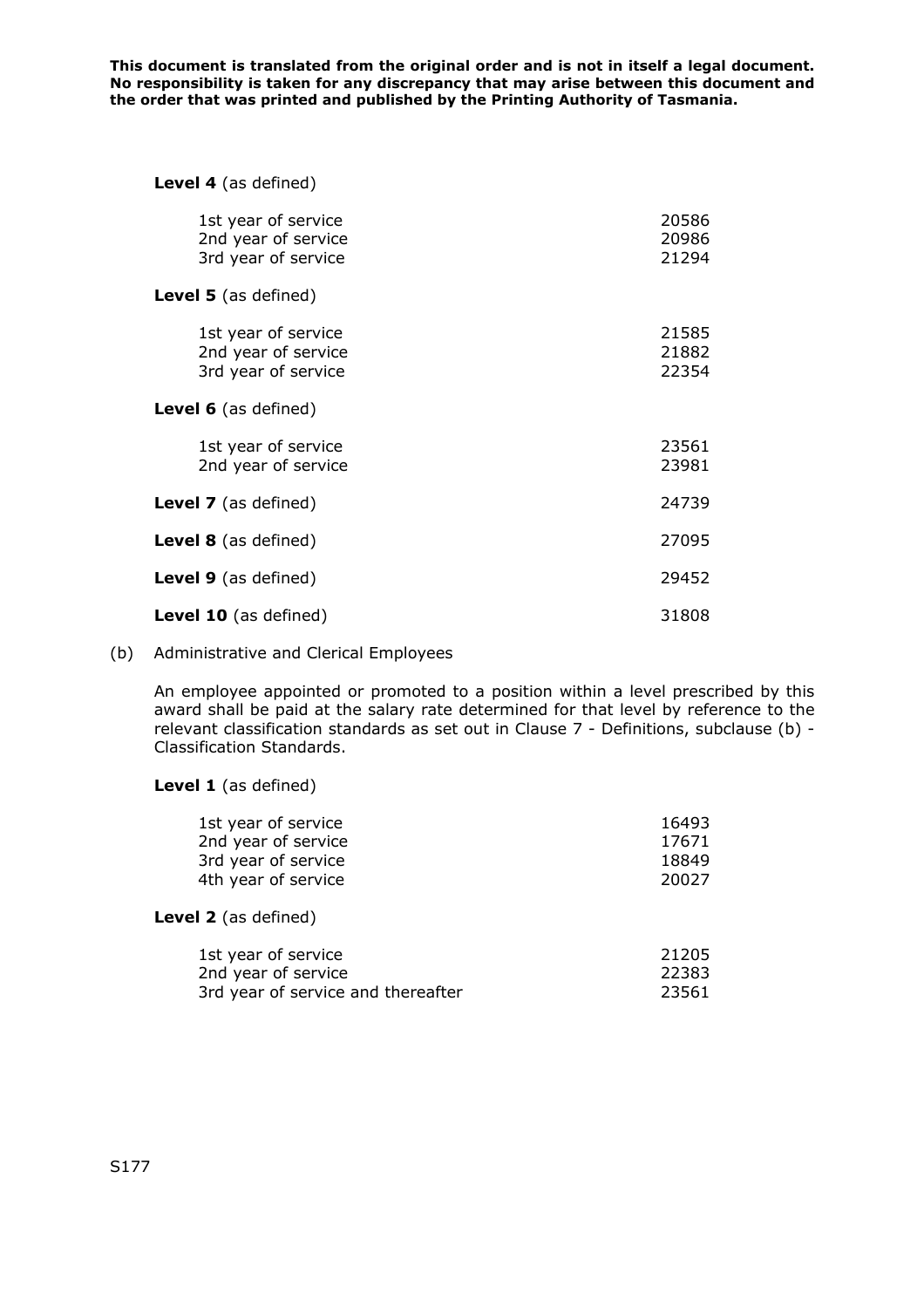# **Level 3** (as defined)

| 1st year of service<br>2nd year of service<br>3rd year of service<br>4th year of service |                                                                                                                                                                                                                                       | 24739<br>25328<br>25917<br>26506<br>27095                                                                                                                                                                                                                              |
|------------------------------------------------------------------------------------------|---------------------------------------------------------------------------------------------------------------------------------------------------------------------------------------------------------------------------------------|------------------------------------------------------------------------------------------------------------------------------------------------------------------------------------------------------------------------------------------------------------------------|
|                                                                                          |                                                                                                                                                                                                                                       |                                                                                                                                                                                                                                                                        |
| 1st year of service<br>2nd year of service<br>3rd year of service<br>4th year of service |                                                                                                                                                                                                                                       | 28273<br>28862<br>29452<br>30040<br>30620                                                                                                                                                                                                                              |
|                                                                                          |                                                                                                                                                                                                                                       |                                                                                                                                                                                                                                                                        |
| 1st year of service<br>2nd year of service                                               |                                                                                                                                                                                                                                       | 31808<br>32397<br>32985                                                                                                                                                                                                                                                |
|                                                                                          |                                                                                                                                                                                                                                       |                                                                                                                                                                                                                                                                        |
| 1st year of service<br>2nd year of service                                               |                                                                                                                                                                                                                                       | 34164<br>34753<br>35342                                                                                                                                                                                                                                                |
|                                                                                          |                                                                                                                                                                                                                                       |                                                                                                                                                                                                                                                                        |
| 1st year of service<br>2nd year of service                                               |                                                                                                                                                                                                                                       | 36520<br>37698<br>38876                                                                                                                                                                                                                                                |
|                                                                                          |                                                                                                                                                                                                                                       |                                                                                                                                                                                                                                                                        |
| 1st year of service<br>2nd year of service                                               |                                                                                                                                                                                                                                       | 41232<br>42410<br>43588                                                                                                                                                                                                                                                |
|                                                                                          |                                                                                                                                                                                                                                       |                                                                                                                                                                                                                                                                        |
| 1st year of service                                                                      |                                                                                                                                                                                                                                       | 45940<br>47122                                                                                                                                                                                                                                                         |
|                                                                                          |                                                                                                                                                                                                                                       | 49478<br>51835<br>55369                                                                                                                                                                                                                                                |
|                                                                                          | Level 4 (as defined)<br><b>Level 5</b> (as defined)<br>Level 6 (as defined)<br><b>Level 7</b> (as defined)<br>Level 8 (as defined)<br>Level 9 (as defined)<br>Level 10 (as defined)<br>Level 11 (as defined)<br>Level 12 (as defined) | 5th year of service and thereafter<br>5th year of service and thereafter<br>3rd year of service and thereafter<br>3rd year of service and thereafter<br>3rd year of service and thereafter<br>3rd year of service and thereafter<br>2nd year of service and thereafter |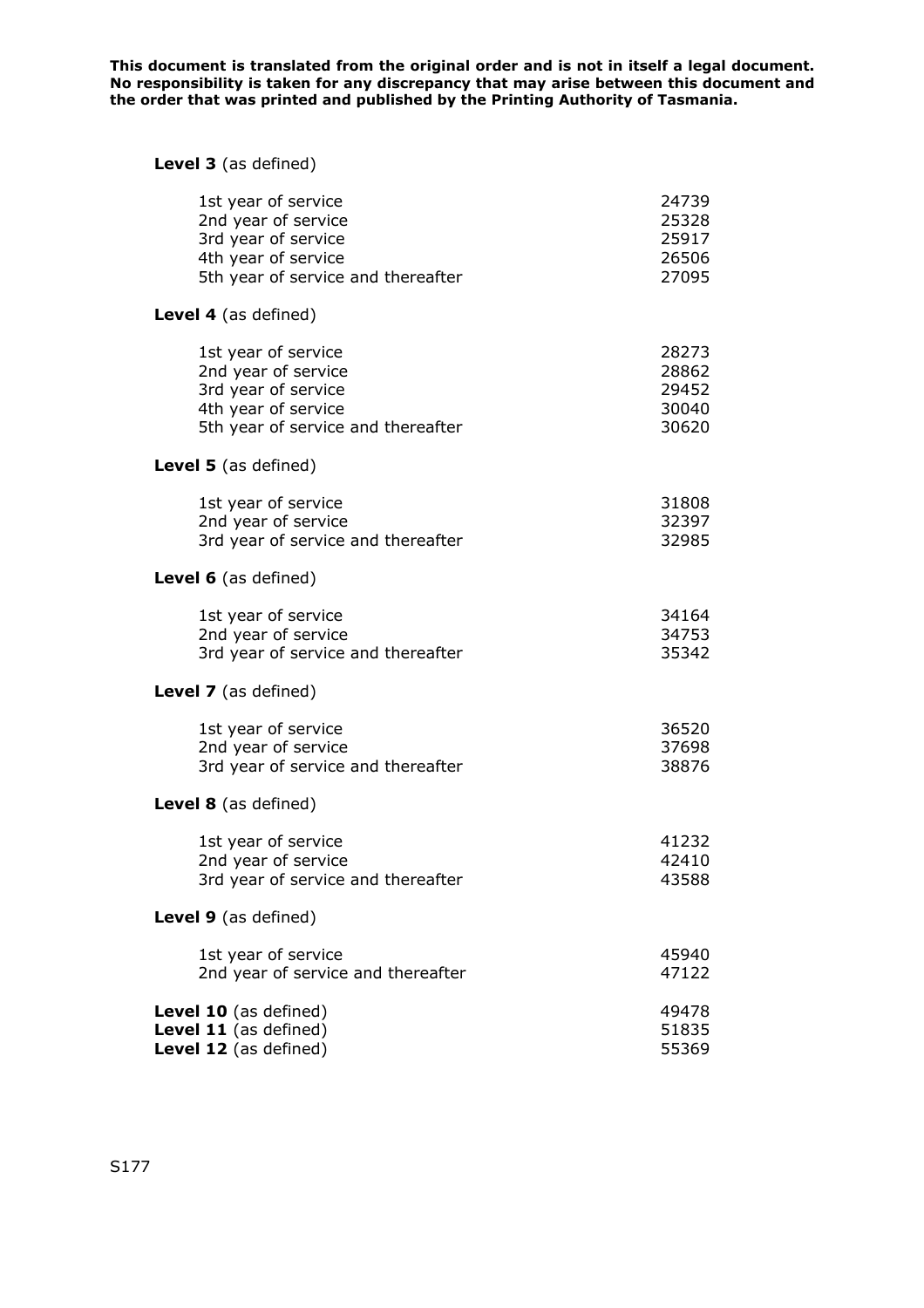#### (c) Technical Employees

An employee appointed or promoted to a position within a level prescribed by this award shall be paid at the salary rate determined for that level by reference to the relevant classification standards as set out in Clause 7 - Definitions, subclause (b) - Classification Standards.

#### **Level 1** (as defined)

| 1st year of service<br>2nd year of service<br>3rd year of service<br>4th year of service<br>5th year of service and thereafter | 20616<br>21205<br>21794<br>22383<br>23561 |
|--------------------------------------------------------------------------------------------------------------------------------|-------------------------------------------|
| Level 2 (as defined)                                                                                                           |                                           |
| 1st year of service<br>2nd year of service<br>3rd year of service<br>4th year of service<br>5th year of service and thereafter | 24739<br>25917<br>27095<br>28273<br>29452 |
| <b>Level 3</b> (as defined)                                                                                                    |                                           |
| 1st year of service<br>2nd year of service<br>3rd year of service and thereafter                                               | 30620<br>31808<br>32986                   |
| Level 4 (as defined)                                                                                                           |                                           |
| 1st year of service<br>2nd year of service<br>3rd year of service and thereafter                                               | 34164<br>35342<br>36520                   |
| <b>Level 5</b> (as defined)                                                                                                    | 40054                                     |
| <b>Level 6</b> (as defined)                                                                                                    | 42410                                     |

#### (d) Professional Employees

An employee appointed or promoted to a position within a level prescribed by this award shall be paid at the salary rate determined for that level by reference to the relevant classification standards as set out in Clause 7 - Definitions, subclause (b) - Classification Standards.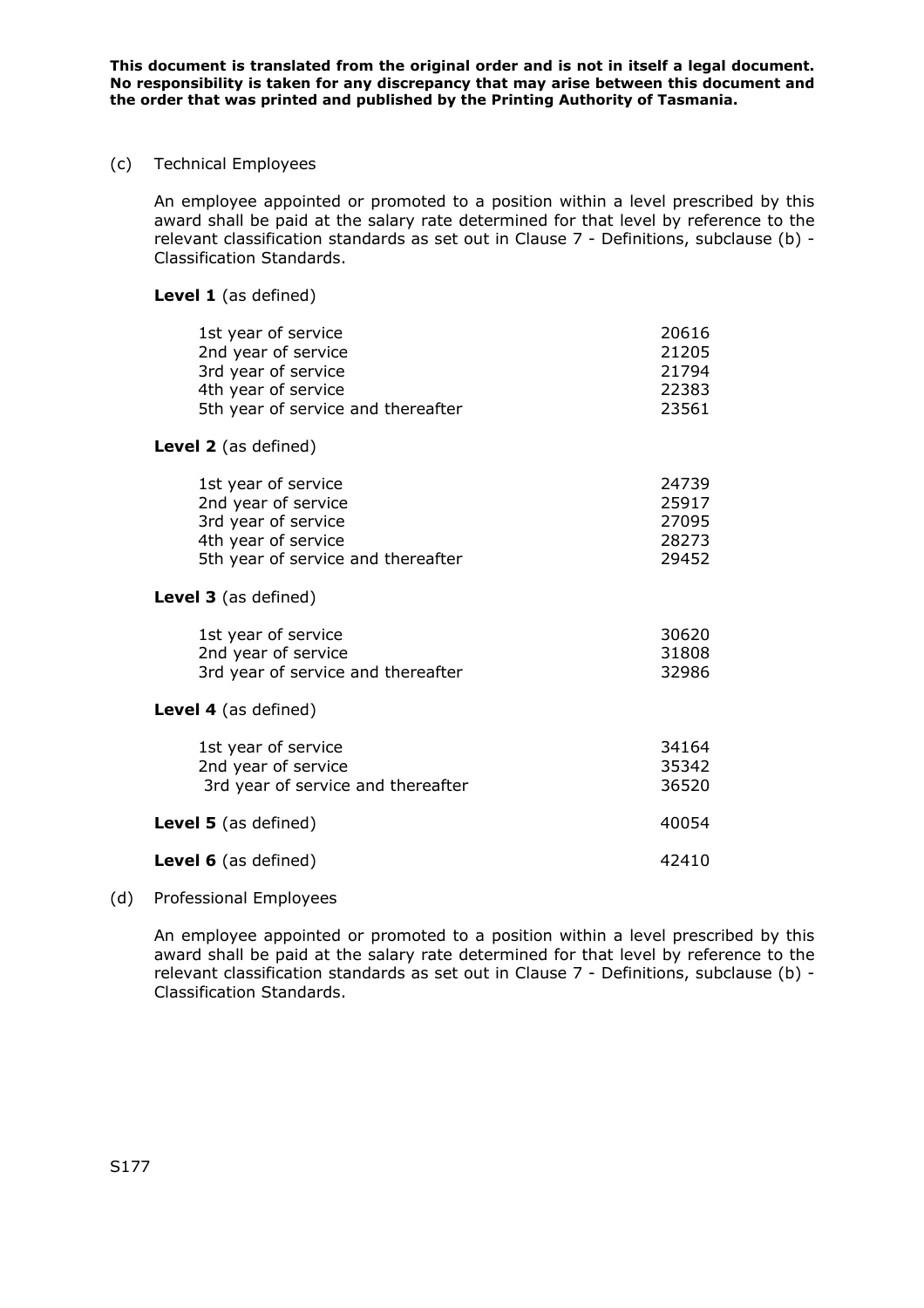#### **Level 1** (as defined)

| 1st year of service                | 25917 |
|------------------------------------|-------|
| 2nd year of service                | 27684 |
| 3rd year of service                | 29451 |
| 4th year of service                | 31218 |
| 5th year of service                | 32985 |
| 6th year of service                | 34752 |
| 7th year of service                | 36520 |
| 8th year of service and thereafter | 38287 |
| <b>Level 2</b> (as defined)        |       |
| 1st year of service                | 40054 |
| 2nd year of service                | 41821 |
| 3rd year of service and thereafter | 43588 |
| Level 3 (as defined                |       |
| 1st year of service                | 45944 |
| 2nd year of service                | 48300 |
| 3rd year of service and thereafter | 49478 |
| <b>Level 4</b> (as defined)        |       |
| 1st year of service                | 51834 |
| 2nd year of service                | 53601 |
| 3rd year of service and thereafter | 55369 |
| <b>Level 5</b> (as defined)        | 60081 |

#### (e) Apprentices

The salary rates of apprentices shall be;

| 1st year apprentice | 45% of Level 6, 1st year rate Operational Employee   |
|---------------------|------------------------------------------------------|
| 2nd year apprentice | 57.5% of Level, 6 1st year rate Operational Employee |
| 3rd year apprentice | 75% of Level 6 1st year rate Operational Employee    |
| 4th year apprentice | 88% of Level 6, 1st year rate Operational Employee   |

#### **9. ABANDONMENT OF EMPLOYMENT**

Where an employee is absent from work without justifiable cause for more than 14 days without notifying the Head of Agency of the reason for that employee's absence from work, it shall be considered on face value that the employee has abandoned his/her employment. Service shall be deemed to have ceased from that time (ie 14 days from the first day of absence).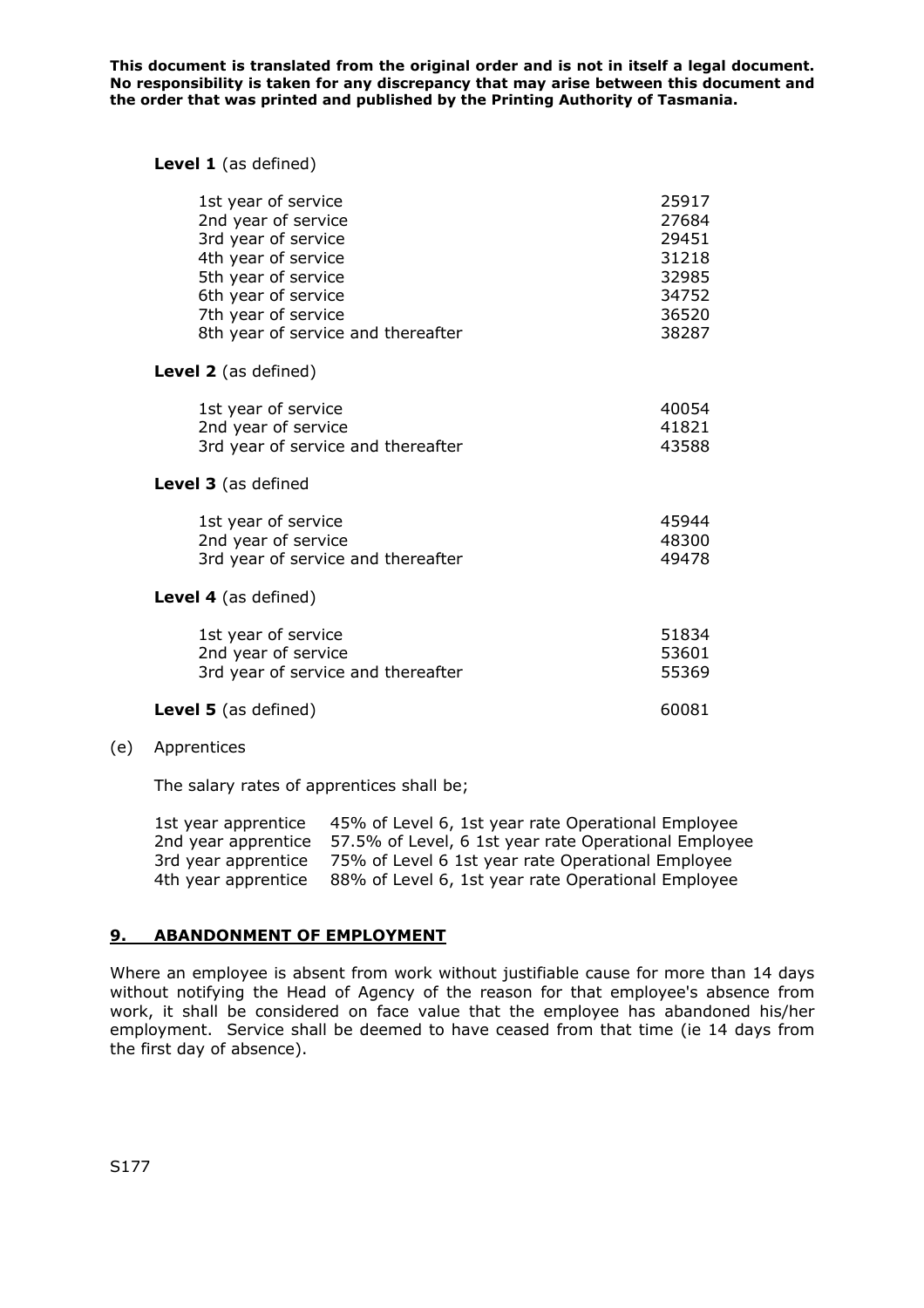## **10. ACCOMMODATION AND OTHER REQUIREMENTS**

- (a) Suitable comfortable accommodation shall be provided for resident employees, and where practicable, single bedrooms.
- (b) Linen, cutlery, crockery and blankets shall be provided by the employer free of cost to the employee.
- (c) Dressing rooms, luncheon rooms and conveniences shall be provided for all nonresident employees.

#### **11. ALLOWANCES**

(a) Annual Leave Allowance

During a period of annual leave an employee shall be paid an allowance by way of additional salary, calculated at the rate of salary prescribed for the relevant classification in Clause 8 - Salaries of this award, as follows:-

(i) Day Worker (as defined):

A day worker (as defined) (excluding employees who receive the 20% loading in lieu of annual leave, sick leave and holidays with pay) shall be paid an allowance calculated at the rate of 17.5% of the employee's normal salary, including any higher and more responsible duties allowance or all-purpose payments payable to the employee concerned.

(ii) Shiftworker (as defined)

An employee who, but for the period of annual leave, would have worked shiftwork (as defined), shall receive an allowance calculated at the rate of 17.5% of the employee's normal salary including any higher duties allowance.

**PROVIDED** that an employee who would have received shift payments as prescribed by Clause 33 - Shift Work of this award had the employee not been on annual leave during the relevant period, and where such shift payments would have entitled to the employee a greater monetary amount than an allowance of 17.5% of the employee's normal salary, the employees annual leave allowance shall be calculated as an amount equivalent to the shift payment the employee would have received in accordance with his/her projected shift roster.

**PROVIDED ALWAYS** that such allowance shall -

(1) be calculated on the basis of a maximum period in any one leave year as follows: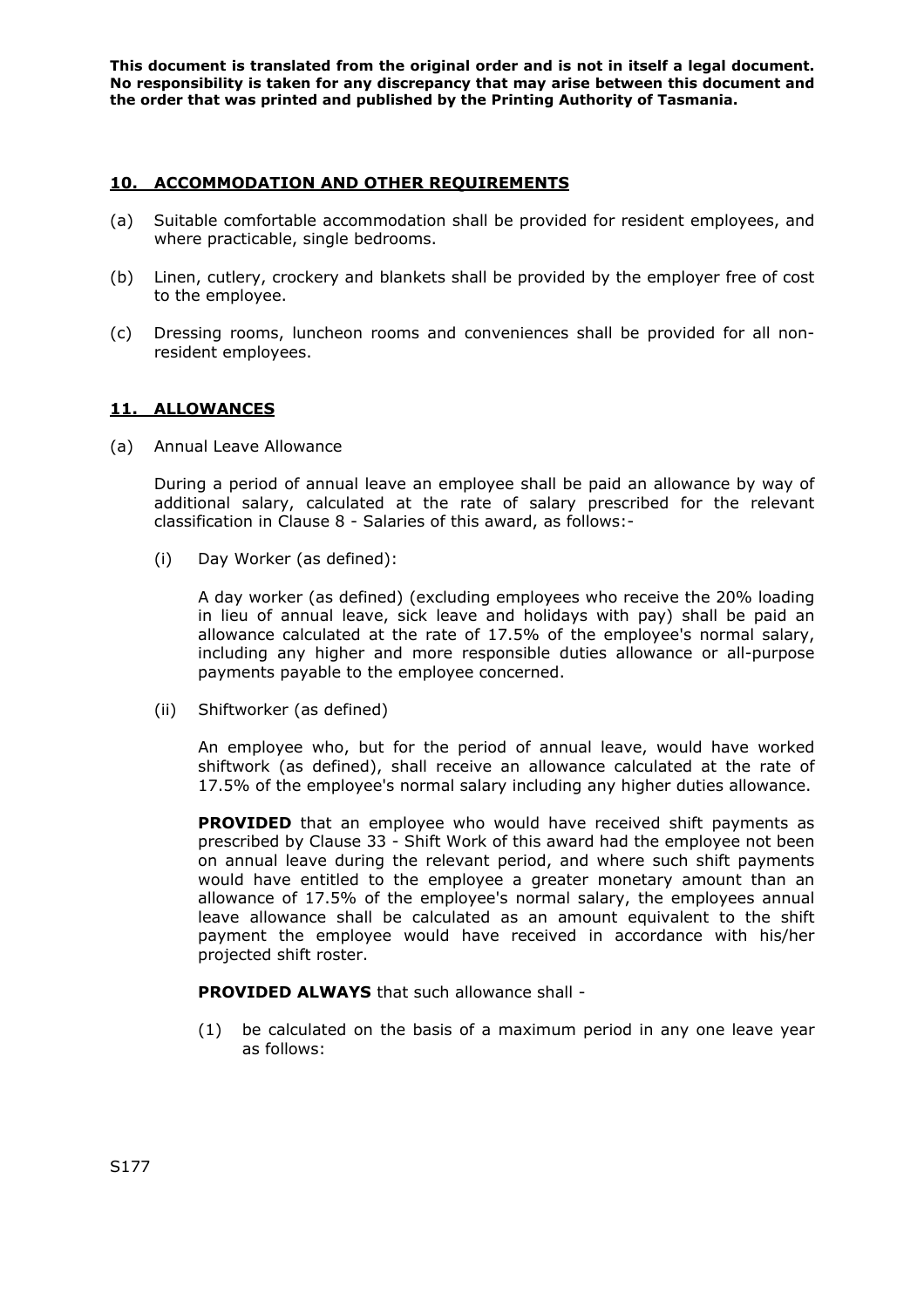- (A) in the case of a shiftworker (as defined) a period of five weeks' annual leave; and
- (B) in all other cases a period of four weeks' annual leave.

Where, in the case of a shiftworker (as defined), more than five weeks' annual leave accrues per annum the excess above five weeks shall be paid only as per projected shift roster;

- (2) in no case where the allowance is calculated on the basis of 17.5% of normal salary, shall it exceed the allowance which would be payable in respect of the classification of Administrative and Clerical Employee, Level 7, First year of service of this award, on and from the first day of October, in respect of all annual leave accrued during the previous 12 months;
- (3) not apply to proportionate annual leave accrued by an employee in the leave year of the year of termination of service where such employee voluntarily resigns or whose services are terminated for disciplinary or other good reason;
- (4) be calculated in the case of
	- (A) a non-shiftworker, at the salary rate applicable to the employee concerned, on the day of annual leave accrual in the year in which the annual leave is credited; and
	- (B) a shiftworker (as defined), where the allowance is calculated as to projected shift roster, at the salary rate applicable to the employee concerned as at the date of commencement of annual leave; or
	- (C) a shiftworker (as defined), where the allowance is calculated at 17.5% of the employee's normal salary, at the salary rate applicable to the employee concerned on the day of annual leave accrual in the year in which the annual leave is credited;
- (5) not be cumulative. Any balance of such allowance due to an employee at the expiration of a period of one year following the date upon which the annual leave was credited shall be paid to such employee as soon as is practicable after the date of the expiration of such period.
- (b) District Allowance
	- (i) The purpose of this general allowance is to compensate for excess costs necessarily incurred by an employee living in an isolated area (as defined) and without limiting the foregoing includes partial reimbursement for STD, freight, fuel and depreciation costs.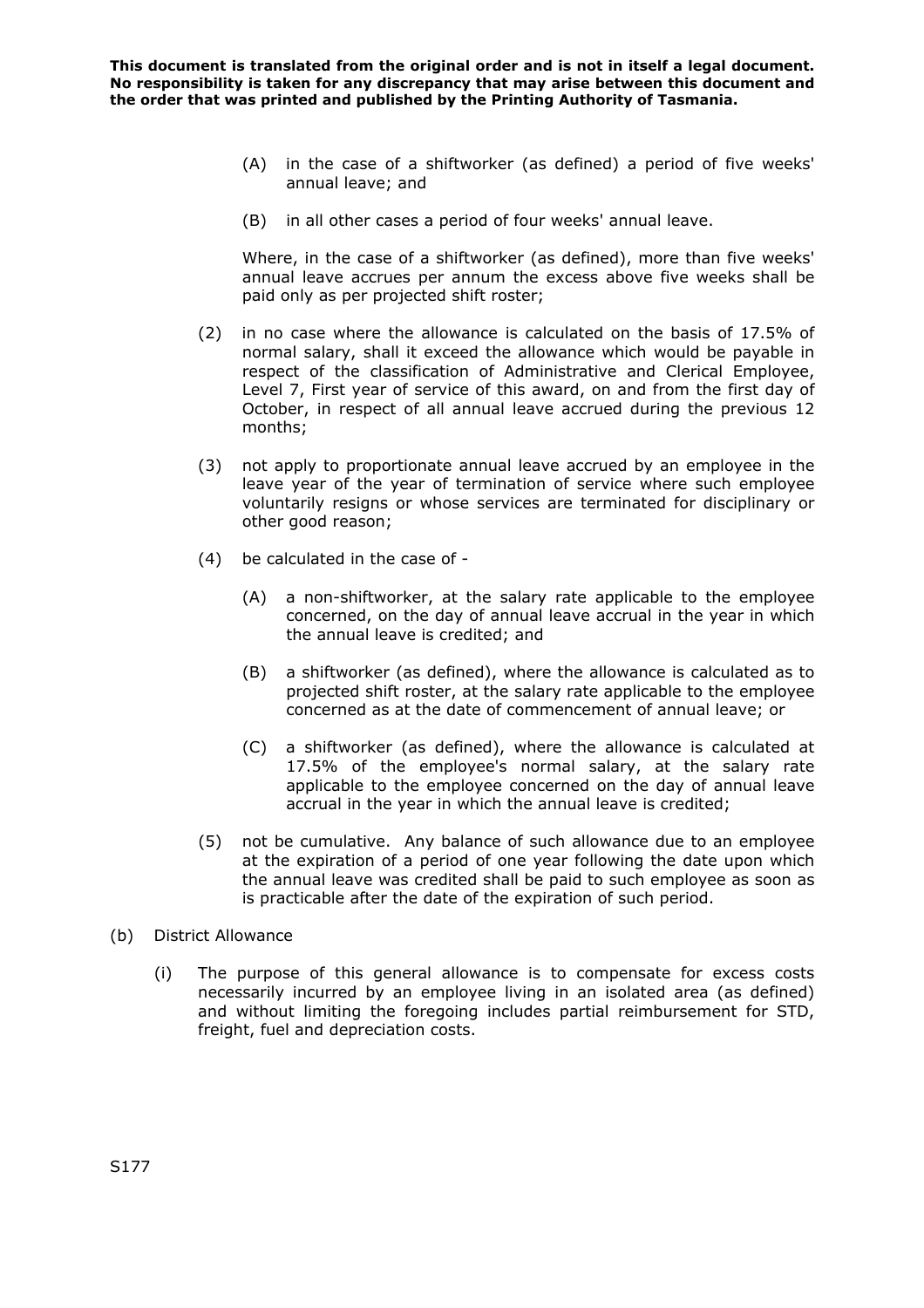- (ii) Where a person is stationed permanently in one or the other of the following districts the employee may, on the determination of the employer, be paid an allowance in accordance with the following rates:
	- (1) Category R Remote locations approved as such by the Tasmanian Industrial Commission including Bass Strait Islands, Maria Island and Bruny Island:

|     |                                                               | Rate Per Annum |
|-----|---------------------------------------------------------------|----------------|
|     | Person with dependant relatives<br>residing with the employee | 2286           |
| (B) | Other (no dependents)                                         | 1141           |

(2) Category B - Location under the Commonwealth Taxation Zone B prescription:

|     |                                                               | Rate Per Annum |
|-----|---------------------------------------------------------------|----------------|
|     | Person with dependent relatives<br>residing with the employee | 1141           |
| ΈB) | Other (no dependents)                                         | 572            |

(3) Category S - Special locations as may be approved by the Tasmanian Industrial Commission:

|     |                                                               | Rate Per Annum |
|-----|---------------------------------------------------------------|----------------|
|     | Person with dependent relatives<br>residing with the employee | 572            |
| (B) | Other (no dependents)                                         | 290.           |

**PROVIDED** that an employee with dependants residing with the employee shall be regarded as an employee without dependants if the employee's spouse, of entitlement arising from employment, is in receipt of a district allowance.

- (c) First Aid Allowance
	- (i) An employee nominated by the employer to perform first aid duties and who is the current holder of a St John Ambulance First Aid Certificate, or an equivalent certificate, shall be paid an allowance of \$400 per annum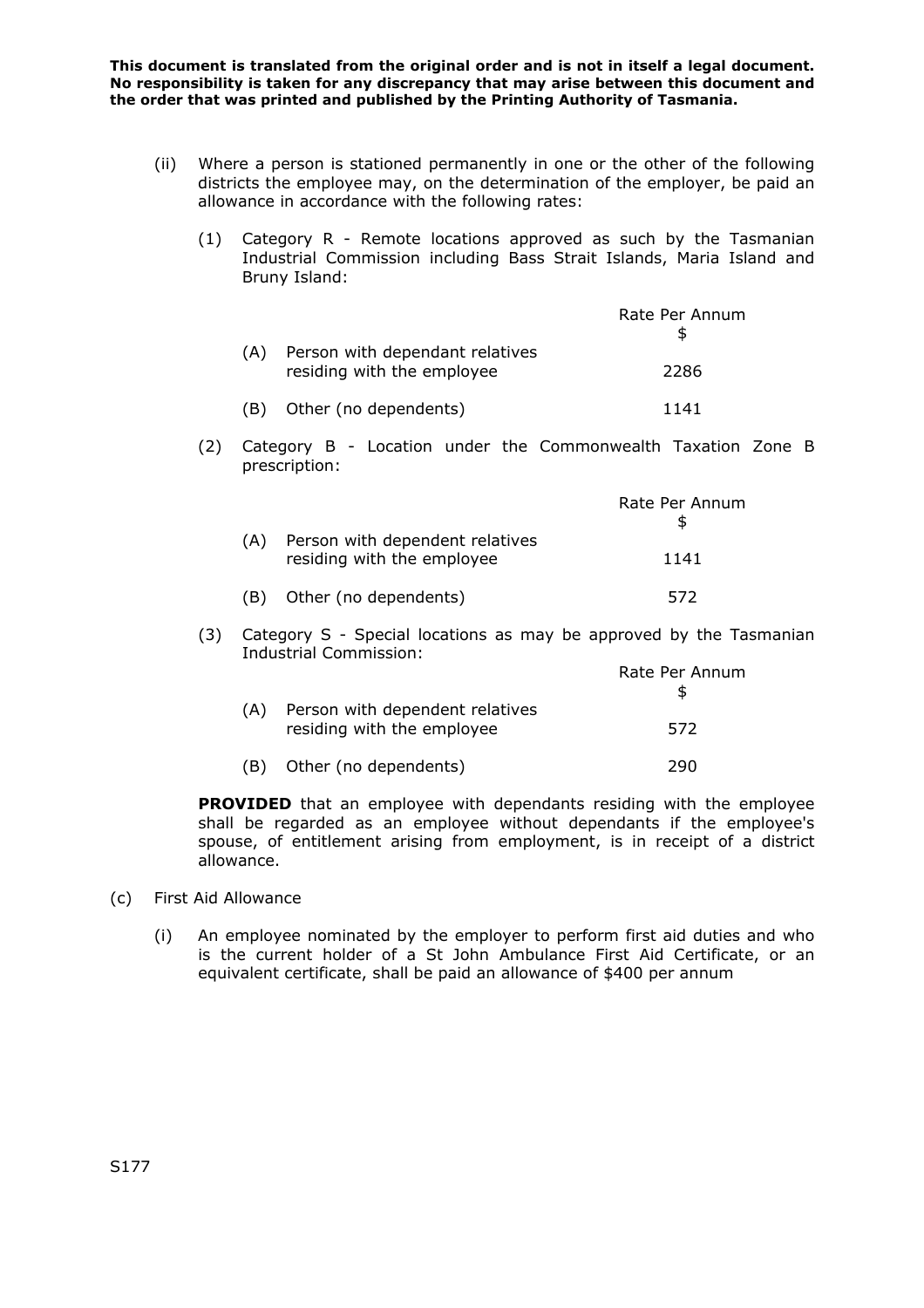- (ii) Where the employer requires an employee to obtain a first aid qualification, the employer shall pay all associated costs, and where necessary, shall provide paid time off for the purpose of undertaking first aid training leading to an appropriate first aid qualification such as a certificate from St John Ambulance.
- (iii) An employee nominated to perform first aid duties shall be allowed to undertake refresher courses as in paragraph (ii) of this subclause providing the employer still requires the employee to perform such duties.
- (d) Higher Duties, More Responsible Duties and Mixed Functions Allowances
	- (i) Higher Duties Allowance
		- (1) Where an employee is directed by the employer to temporarily perform the duties of an employee with a higher classification for a period of five days or more, that employee shall be paid an allowance equal to the difference between the employee's own salary and the minimum salary of the higher position.
		- (2) Where an employee is directed by the employer to perform temporarily a part of the duties of an employee with a higher classification for a period of five days or more, that employee will receive an allowance established by reference to the proportion that the duties assumed bear to the whole of the duties of the higher position and the difference between the employee's substantive salary and the minimum salary of the higher position.
		- (3) Where an employee is promoted to a higher position in which that employee has previously been performing the duties in a temporary capacity, that employee will receive the increment to which the employee would normally have been entitled had the employee been promoted to the position at the commencement of the period of acting duty.
		- (4) Where an employee continues to perform the higher duties as provided for in paragraph (i)(1) hereof for a period of more than twelve months an increment if provided for in the higher classified position shall be paid.

**PROVIDED** that no employee shall be entitled to receive any increase in salary by virtue of paragraph (i) (4) hereof unless, in the opinion of the employer, the employee's conduct, diligence and efficiency during the twelve months immediately prior to the date from which such increase would be payable shall have been satisfactory.

(5) For the purposes of paragraph (i) (4) reference to employee does not include temporary employee (as defined) or casual employee (as defined).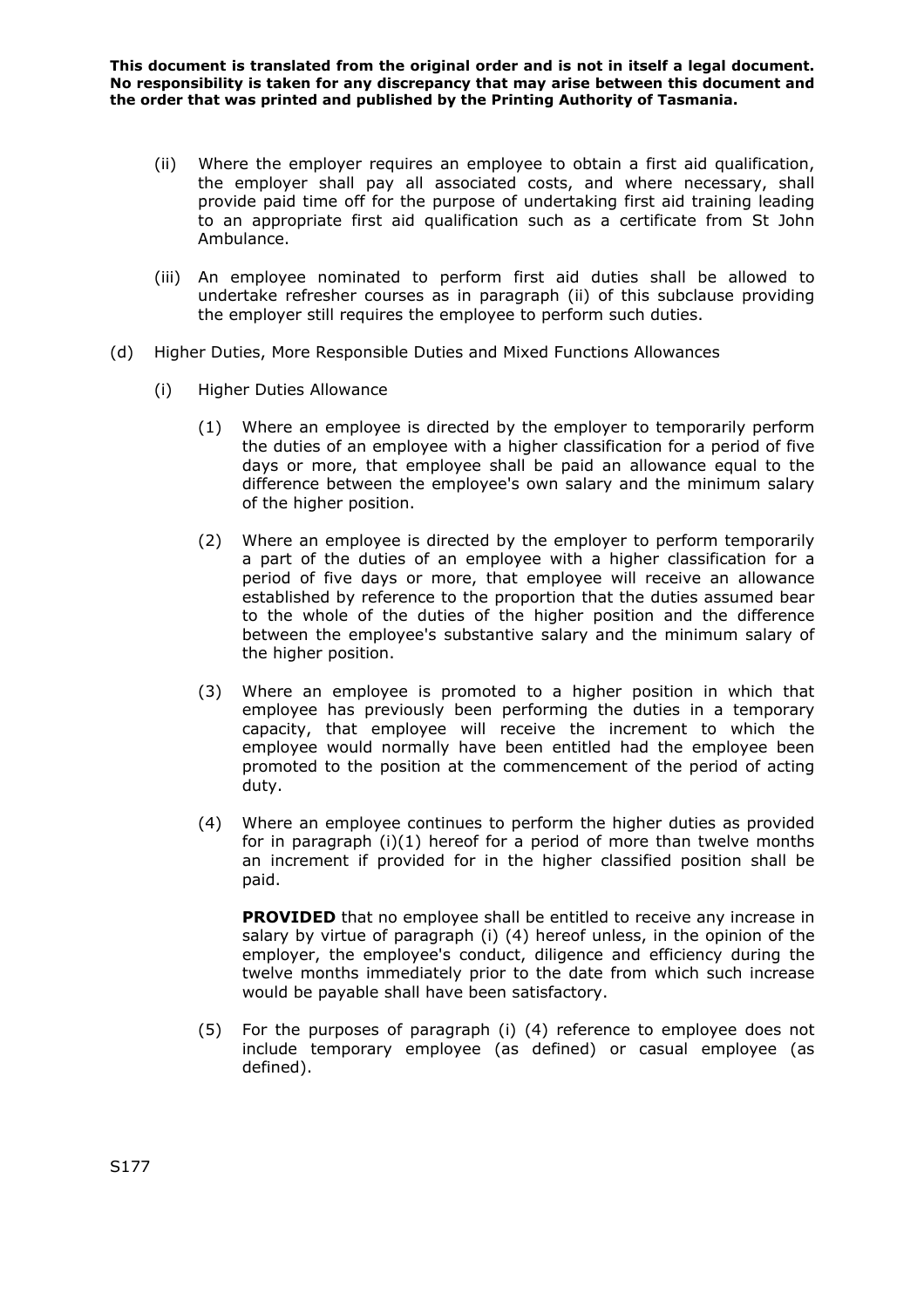- (ii) More Responsible Duties Allowance
	- (1) Where, for a period of five days or more an employee is required to perform more responsible duties which are not capable of being paid for in paragraphs (i) (1) and (2) of this subclause, the employer shall authorise a more responsible duties allowance.

The allowance shall be established by reference to the value of the more responsible duties involved.

- (2) Where an employee receiving an allowance under paragraphs (i) or (ii) of this subclause, proceeds on approved leave, sick leave or leave in lieu of overtime (as defined) , the employee will continue to receive that allowance provided that the duties continue after the period of such leave.
- (3) Payment for overtime (as defined) shall be at the classification rate inclusive of the allowance provided in paragraphs (i) or (ii) of this subclause.
- (2) For the purposes of paragraphs (1), (2) and (3) of this subclause reference to employee does not include temporary employee (as defined) or casual employee (as defined).
- (iii) Mixed Functions

Notwithstanding paragraphs (i) or (ii) of this subclause, an operational employee engaged continuously for two hours or more on duties carrying a higher rate than that employee's ordinary classification, shall be paid the higher rate for such day or shift. If for less than two hours the employee shall be paid the higher rate for the time worked.

**PROVIDED** that where an employee is required to work to relieve a person occupying a supervisory position where that person is absent on his/her nominated day off or a day in lieu thereof, this allowance shall not apply.

### (e) Kilometreage

(i) Required User Category

Where an employee is required in writing by the employer to have available on a regular basis a private motor vehicle which the employee will be required to use for official purposes, and the employee agrees in writing to do so an allowance shall be paid for such use in accordance with the following rates: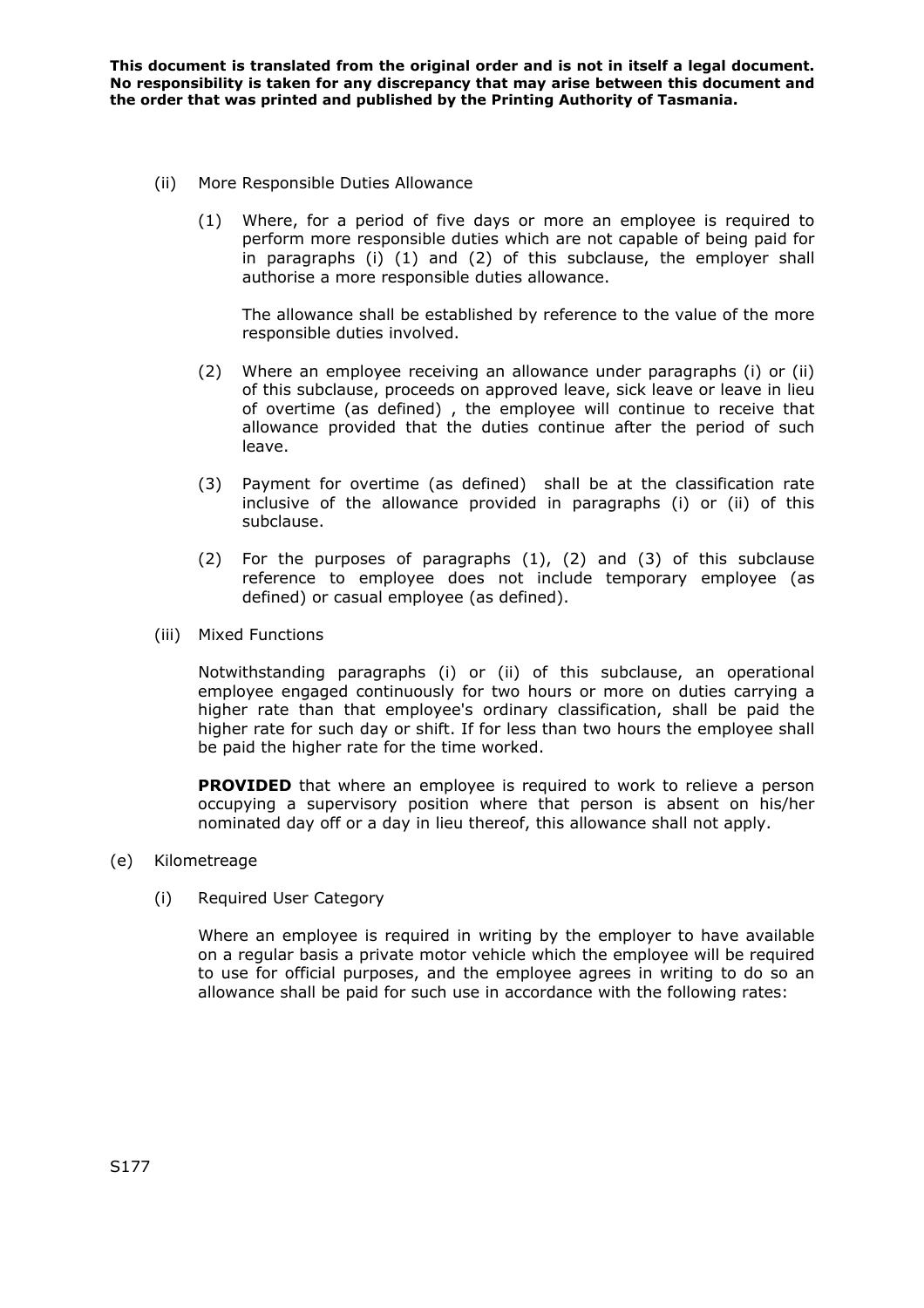| Annual Kilometreage Travelled<br>on Duty in a Financial Year | Cents per Kilometre          |                              |
|--------------------------------------------------------------|------------------------------|------------------------------|
|                                                              | Rate 1<br>2 litres and above | Rate 2<br>Less than 2 litres |
| First 10,000 kilometres<br>Any additional kilometres         | 52.41 (100%)<br>27.77 (53%)  | 45.07 (86%)<br>24.11 (46%)   |

**PROVIDED** that where the employer wishes to withdraw the requirement to provide a private motor vehicle then, except where special circumstances exist, at least one year's notice in writing shall be given, and the notice period shall specified to end on 30 June.

(ii) Occasional User Category

Where an employee is not required to provide a private motor vehicle for official use as prescribed in subclause (e) - Kilometreage, paragraph (i) - Required User Category but otherwise receives approval from the employer to use a private motor vehicle for official purposes on a occasional basis, an allowance shall be paid in accordance with the following rates:

| Annual Kilometreage Travelled<br>on Duty in a Financial Year | Cents per Kilometre          |                              |
|--------------------------------------------------------------|------------------------------|------------------------------|
|                                                              | Rate 3<br>2 litres and above | Rate 4<br>Less than 2 litres |
| First 10,000 kilometres<br>Any additional kilometres         | 34.94 (100%)<br>18.52 (53%)  | 30.05 (86%)<br>16.07 (46%)   |

**PROVIDED** that the rates set out in this subparagraph shall not apply until such time as they exceed the rates which were effective as at 12 June 1985. The rates effective as at 12 June 1985 shall be known as the "Interim Occasional User Allowance" and shall not be varied.

**PROVIDED ALWAYS** an employee entitled to Rate 4 who as at 12 June 1985 was entitled to the rates which are now Rate A of the Interim Occasional User Allowance, set out below, for the use of a particular vehicle, shall continue to receive Rate A for the use of that same vehicle until the Rate 4 rates exceed 28.77 cents and 15.14 cents, where applicable.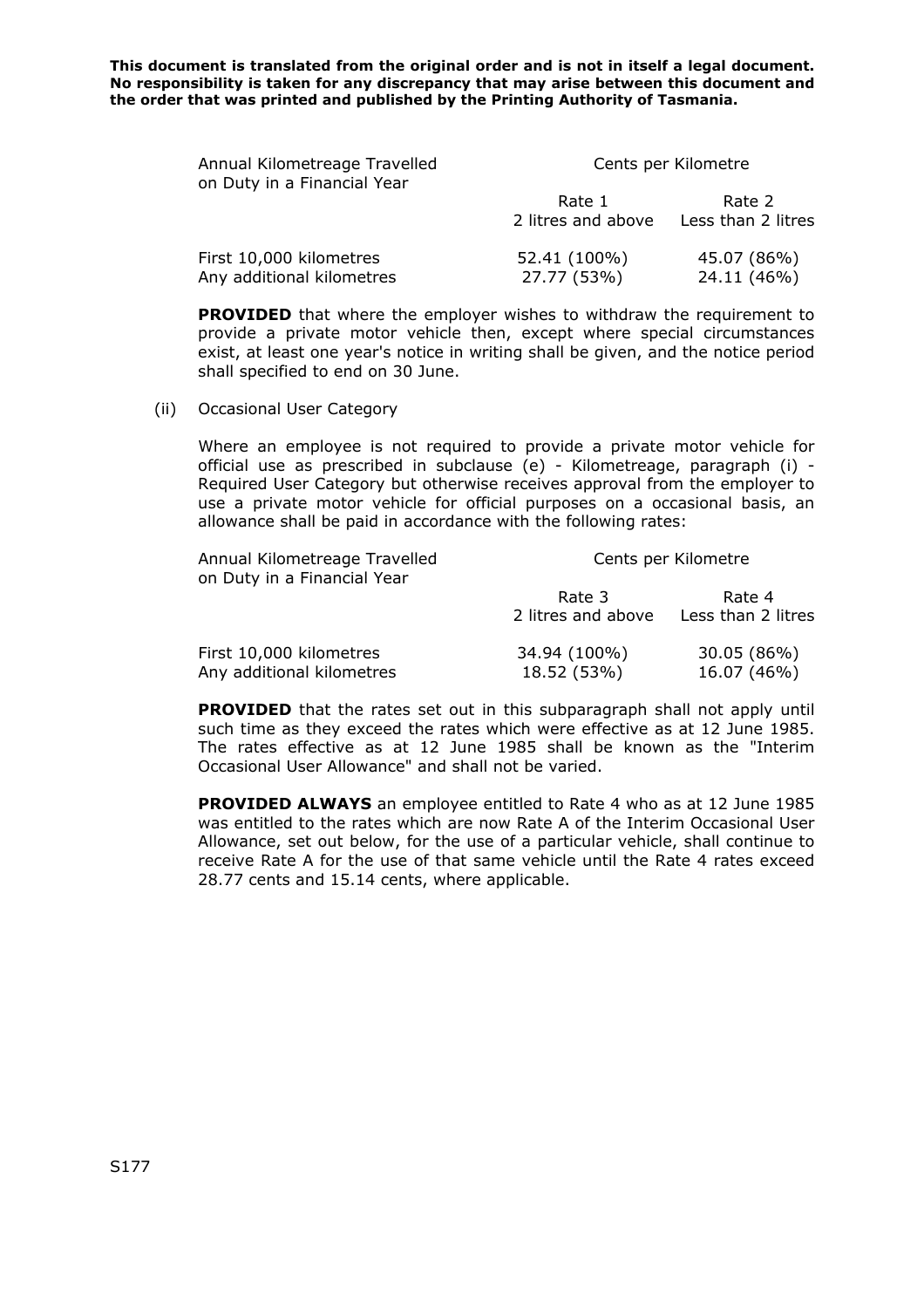(iii) Interim Occasional User Allowance

| Annual Kilometreage Travelled<br>on Duty in a Financial Year | Cents per Kilometre           |                           |
|--------------------------------------------------------------|-------------------------------|---------------------------|
|                                                              | Rate A<br>16 HP of more incl. | Rate B<br>Less than 16 HP |
| First 10,000 kilometres                                      | rotary engines<br>28.77       | 24.62                     |
| Any additional kilometres                                    | 15.14                         | 13.12                     |

(iv) For the purpose of subclause (e) - Kilometreage, paragraphs (i) - Required User Category and (ii) - Occasional User Category, the rates specified therein shall apply as follows:

> RATES 1 and 3 Apply to motor vehicles generally recognised as having an engine capacity of 2:0 litres or more and include rotary engines.

> RATES 2 and 4 Apply to motor vehicles generally recognised as having an engine capacity of less than 2:0 litres.

(v) The rates specified in subclause (e) - Kilometreage, paragraph (i) - Required User Category and (ii) - Occasional User Category, shall not be varied as a consequence of National Wage Case decisions. The rates shall be varied upon application subsequent to 30 March and 30 September of each year after the Hobart Transportation, Private Motoring subgroup, Consumer Price Index Numbers for the quarters ending 30 March and 30 September respectively, become available. The Rate 1 and Rate 3 variations for the first 10,000 kilometres travelled shall be calculated in accordance with the formula specified in decision T.33 of 1985 dated 13 June 1985.

Variations to the other rates specified in the tables in subclause (e) - Kilometreage, paragraphs (i) - Required User Category and (ii) - Occasional User Category, shall be calculated by applying the percentage shown in brackets to the relevant first 10,000 kilometres rate (as varied) shown as 100%.

- (vi) An employee shall not receive an allowance for kilometres travelled in excess of 16,000 kilometres in any one financial year unless authorised by the employer concerned on the recommendation of the Head of Agency, to travel a greater distance in that year.
- (vii) In addition the following allowances shall be paid to employees:
	- (1) Where stationed in Category R as provided in subclause (b) District Allowances, paragraph (ii), subparagraph (1) of this clause, \$24.70 per month plus \$9.90 per 1,600 kms travelled on duty.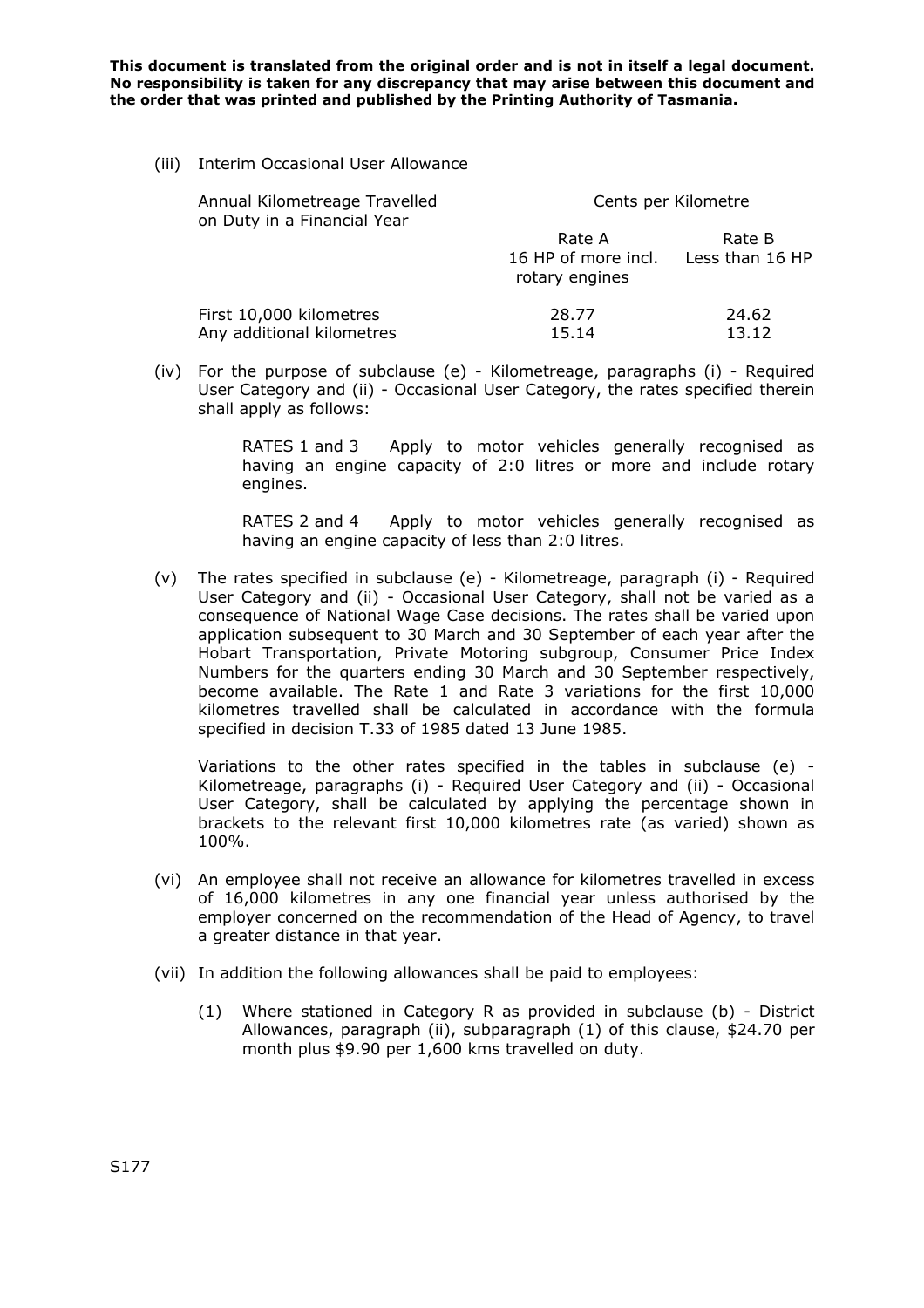- (2) Where stationed in Category B as provided in subclause (b) District Allowance, paragraph (ii), subparagraph (2) of this clause, \$16.40 per month plus \$9.90 per 1,600 kms travelled on duty.
- (3) Where authorised to use a utility, four-wheel drive motor vehicle or any other special type of motor vehicle approved by the employer concerned - \$9.90 per month.
- (4) Where authorised to use a trailer attached to the motor vehicle 2.97 cents for each kilometre travelled on duty with the trailer attached.
- (5) Where authorised to use a motor vehicle on work involving the regular carrying of heavy equipment - \$9.90 per month.
- (6) Where authorised to use a motor cycle 9.67 cents for each kilometre travelled on duty.
- (viii) Where an employee is required to provide a private motor vehicle in accordance with paragraph (i) - Required User Category of this clause and the distance travelled on duty in any financial year does not exceed 4,000 kilometres, the employee shall be paid an allowance calculated by multiplying the appropriate rate per kilometre by the difference between the actual number of kilometres travelled on duty during that year and 4,000 kilometres.
- (ix) Where a part-time employee (as defined) is eligible for any payment under subclause (e) - Kilometreage, paragraph (viii) of this clause, such allowance shall be calculated on the proportion of the total hours worked in that year by the part time employee to the annual standard hours for a full time employee of the same classification.
- (x) Unless otherwise directed by the employer, kilometreage on duty shall be the distance travelled from an employee's place of employment to his or her destination and return to his or her place of employment.
- (xi) A kilometreage allowance in excess of or at variance with the rates set forth in paragraphs (i) - Required User Category and (ii) - Occasional User Category of this subclause may be paid if, on the determination of the employer concerned, special circumstances exist which justify such excess or variation.
- (f) Meal Allowance
	- (i) Where an employee is required to commence duty at their headquarters not less than one and a half hours before, or to remain on duty for not less than one and a half hours after, the normal hours of duty, and that requirement necessitates the employee obtaining a meal away from home, that employee shall, subject to this paragraph, be paid a meal allowance at the following rate: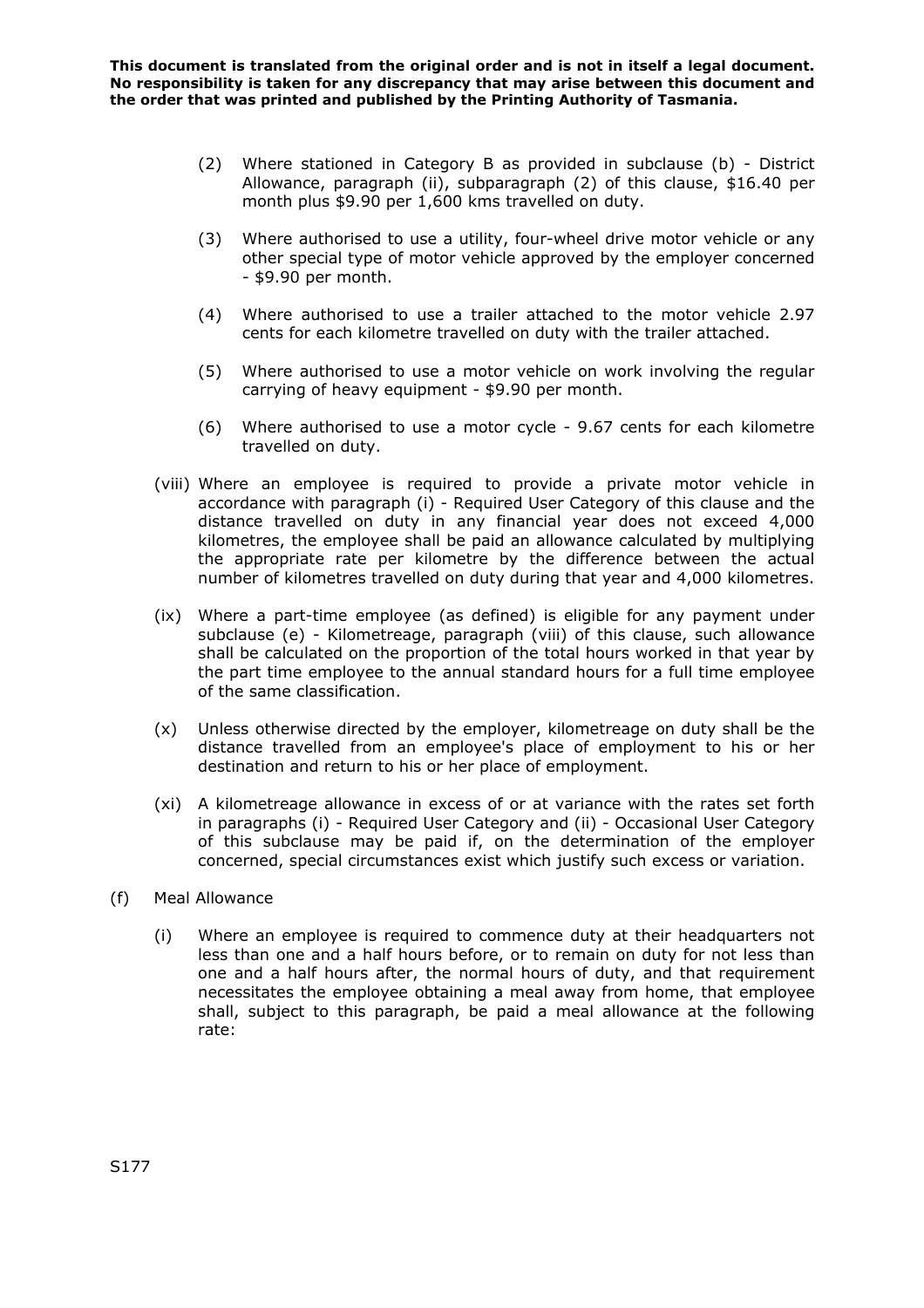| Meal                    | Rate of Allowance |
|-------------------------|-------------------|
|                         |                   |
| <b>Breakfast</b>        | 6.75              |
| Lunch (or midday meal)  | 7.40              |
| Dinner (or evening meal | 13.10             |

**PROVIDED** that where an employee who is required to work overtime (as defined) on a Saturday, Sunday or holiday with pay, has been given prior notice the previous day or earlier, the employee shall not be entitled to the meal allowance BUT where such prior notice has not been given the employee shall attract such payment.

- (ii) Where the duties of an employee require the employee to travel from that employee's headquarters and the employee is more than 60 kilometres at the normal meal break, that employee shall, subject to this paragraph, be paid:
	- (1) in the case of a meal purchased by the employee at any hotel, boarding house, or public eating house, a meal allowance at the following rate:

| Meal                    | Rate of Allowance |
|-------------------------|-------------------|
|                         |                   |
| <b>Breakfast</b>        | 6.75              |
| Lunch (or midday meal)  | 7.40              |
| Dinner (or evening meal | 13.10             |

(2) in the case of a meal provided by the employee, a meal allowance of \$2.20 for each meal so provided.

### (g) Travelling Allowance

(i) Employees travelling on duty who are required to remain away from their normal place of residence overnight shall be paid an allowance calculated in accordance with the following components:

| Component                                                                                      | Within<br>Tasmania | Outside<br>Tasmania | Sydney |
|------------------------------------------------------------------------------------------------|--------------------|---------------------|--------|
|                                                                                                | \$                 | \$                  | \$     |
| Overnight Absence from Normal<br>Place of Residence                                            | 66.45              | 92.95               | 108.50 |
| Breakfast (preceding or following<br>an overnight absence) applicable<br>hours 7.00am - 8.30am | 10.85              | 10.85               | 10.85  |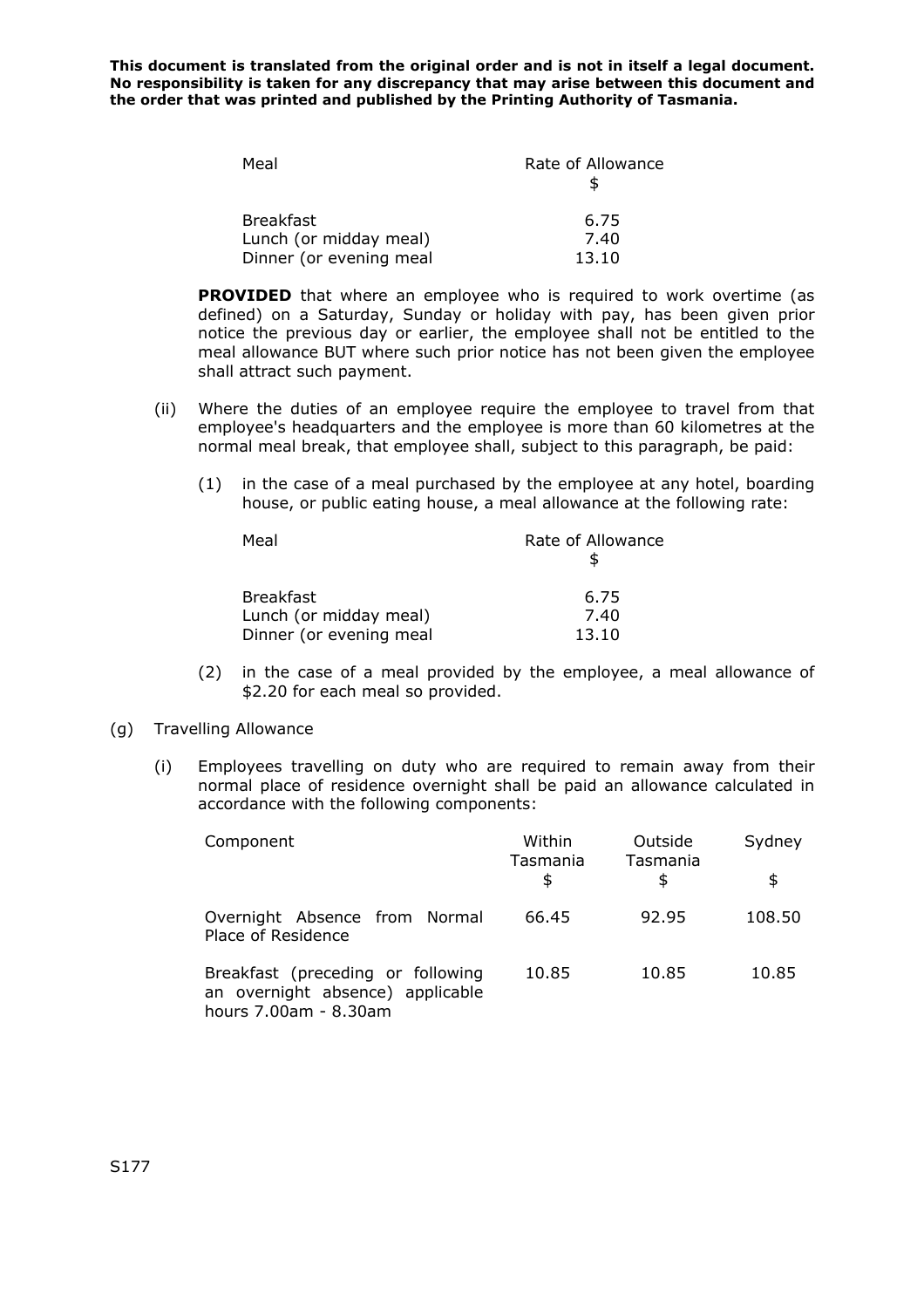| Lunch (preceding or following an<br>overnight absence) applicable<br>hours 12.30pm - 2.00pm | 9.65  | 9.65  | 9.65  |
|---------------------------------------------------------------------------------------------|-------|-------|-------|
| Dinner (preceding or following an<br>overnight absence) applicable<br>hours 6.00pm - 7.30pm | 20.55 | 20.55 | 20.55 |

**PROVIDED** that if the employee so wishes, that employee shall be allowed advance payment of the estimated allowance payable for the period of travel in question.

- (ii) In addition to the allowance available in accordance with paragraph (i) of this subclause and provided the employer is satisfied that the employee did incur the expense claimed, an employee shall be entitled to reimbursement of reasonable expense incurred, as a result of his or her absence from the normal place of residence, for the following purposes:-
	- (1) a telephone call to the employee's spouse or children each 24 hours;
	- (2) dry cleaning or laundry required as the result of an extended absence.
- (iii) Notwithstanding paragraph (i) of this subclause where the employer is satisfied that no reasonable alternative accommodation is available, the employee may be reimbursed for actual expenses incurred.
- (iv) Where an employee travels with a Minister or in a representative capacity for the State, or on special duties as determined by the employer, and thereby incurs additional expense, the employee may be paid such travelling allowance as may be determined by the employer.
- (v) Where public transport is not conveniently available and employees in the performance of their duties find it necessary to hire other forms of transport, they shall, subject to the approval of the employer, be reimbursed the actual costs incurred in the hiring of such transport.
- (vi) Where employees in the performance of their duties are required to be stationed temporarily at any place other than their usual headquarters for a period exceeding three weeks, and are absent from their normal place of residence, and have to procure board and lodging whilst so stationed, they shall be paid a travelling allowance at the following rates:
	- (1) for the first three weeks in accordance with the rates set forth in paragraph (i) of this subclause; and
	- (2) thereafter, at such rate as the employer concerned may determine.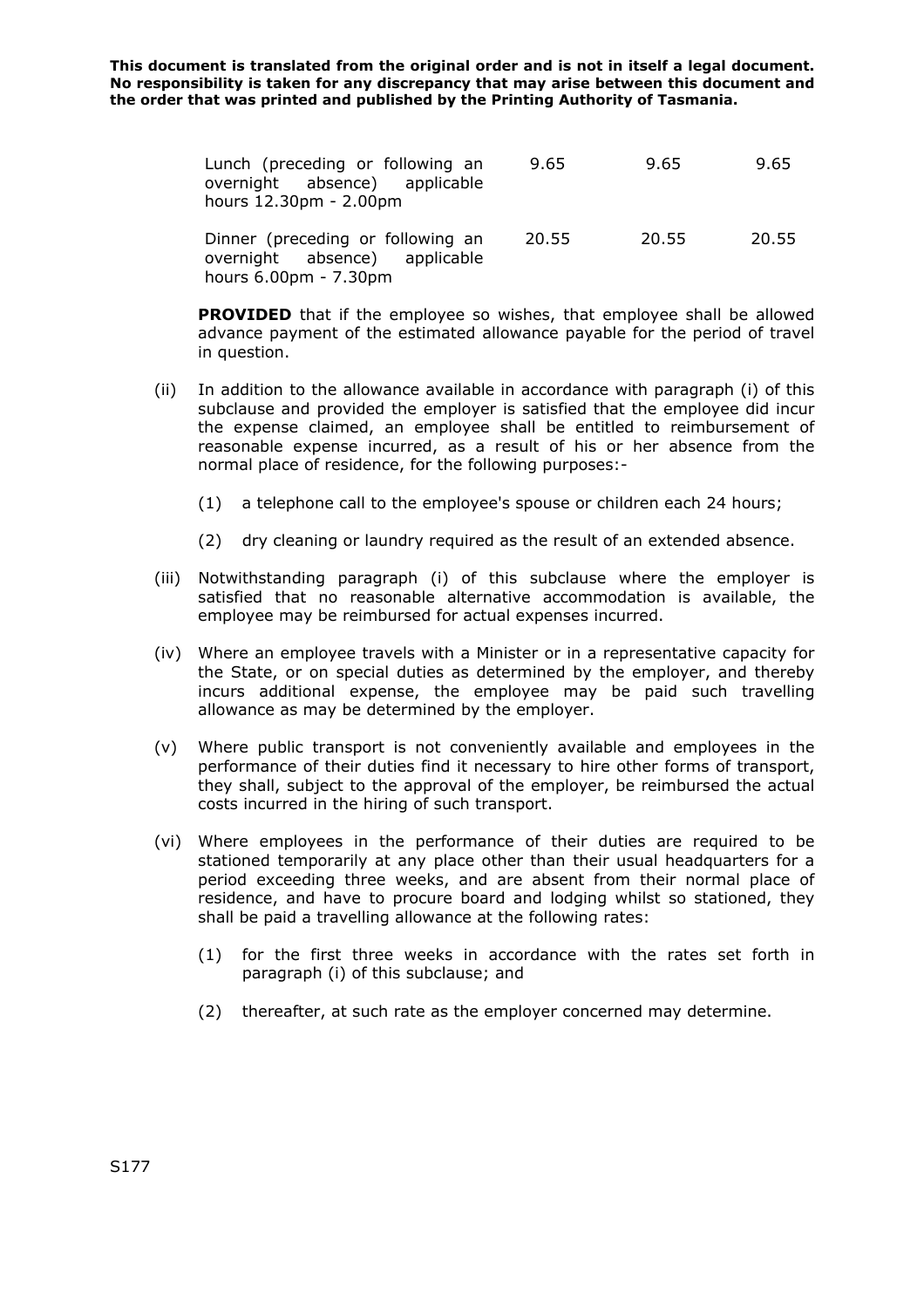- (vii) Where the employer certifies that the duties of an employee involve systematic travelling, the employer shall determine the rate to be paid to such employee within the limits of the rates set forth in paragraph (i) of this subclause.
- (viii) Where an employee in the performance of their duties is required to travel:
	- (1) Within Australia (including Papua New Guinea and New Zealand by ship, aircraft, railway train, or other means of conveyance, where the employee is provided meals and sleeping quarters, that employee, while so travelling, shall be paid a travelling allowance at the rate of:

|                           | Rate per day |
|---------------------------|--------------|
| Within this State         | 10.35        |
| <b>Outside this State</b> | 14.55        |

(2) Outside Australia, Papua New Guinea and New Zealand - that employee, while so travelling, shall be paid a travelling allowance at such a rate as the employer may approve.

## **12. ANNUAL LEAVE**

- (a) Period of Leave
	- (i) Employees other than those who receive a 20% loading (in lieu of annual leave, sick leave and holidays with pay) shall be allowed annually and after 12 month of continuous service:
		- 152 hours leave in the case of employees working 38 hours per week
		- 150 hours leave in the case of employees working 37.5 hours per week
		- 147 hours leave in the case of employees working 36.75 hours per week
	- (ii) Shiftworkers (as defined)

In addition to the leave prescribed in subclause (a) (i) of this clause shiftworkers (as defined) shall be allowed 38 hours leave to be taken in 7 consecutive days including non-working days. Where an employee with 12 months' continuous service is engaged for part of the 12 monthly period as a shiftworker (as defined), that employee shall be entitled to have the period of annual leave prescribed in subclause (a) (i) of this clause increased by 6.33 hours for each 2 months the employee is continuously engaged.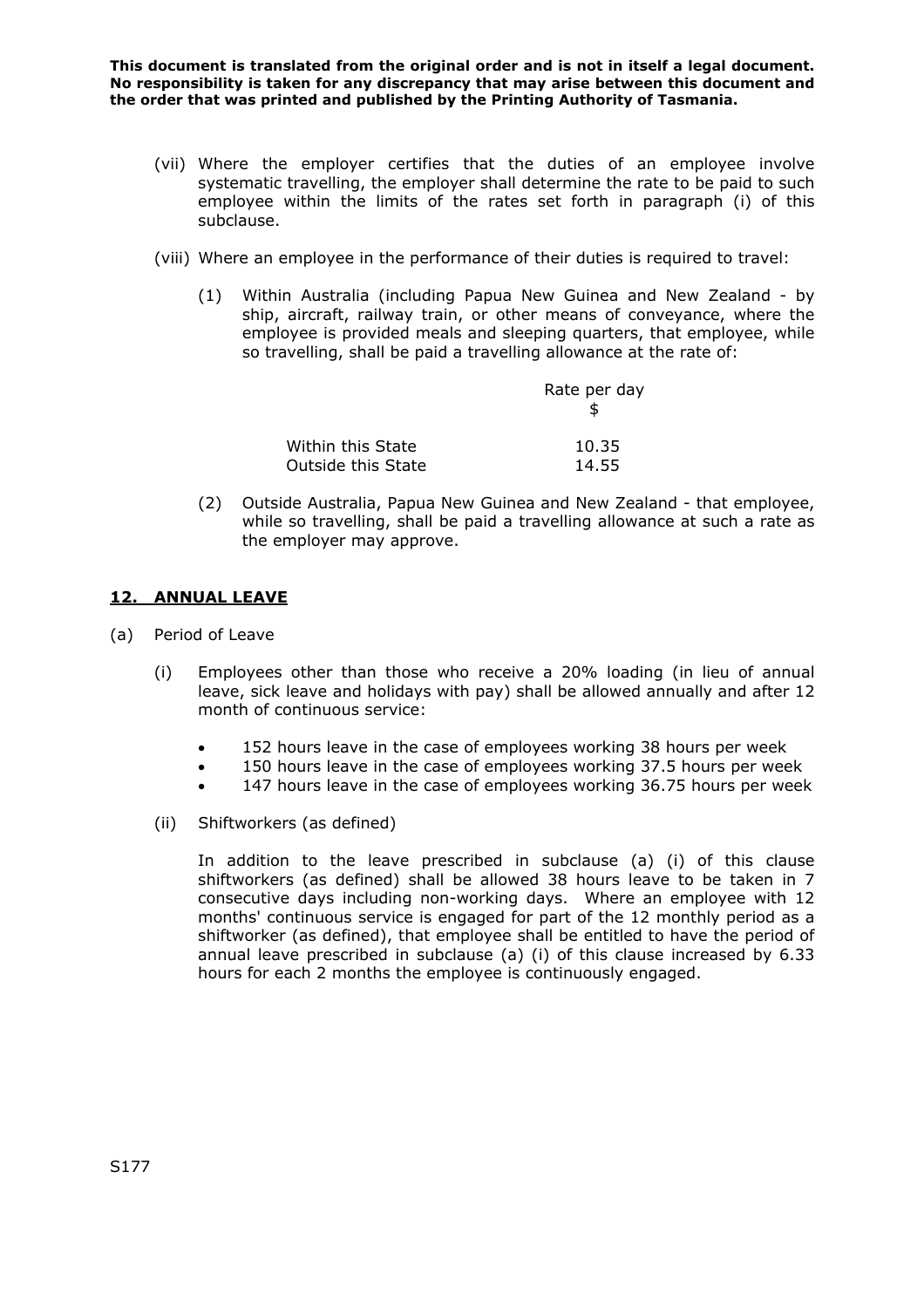(iii) Part-Time Employees (as defined)

Part-time employees (as defined) (excluding employees who receive the 20% loading in lieu of annual leave, sick leave and holidays with pay shall be entitled to annual leave based on the number of ordinary hours worked in the leave year.

The leave entitlement shall be calculated as follows:

part-time hours worked p.a.(including any periods of annual leave)

 \_\_\_\_\_\_\_\_\_\_\_\_\_\_\_\_\_\_\_\_\_ full-time hours per annum **X X** full-time leave entitlement \_\_\_\_\_\_\_\_\_\_\_\_\_\_\_\_\_\_\_\_\_

(b) Annual Leave Exclusive of Holidays With Pay

 $1$  and  $1$ 

Subject to this subclause the annual leave prescribed by this clause shall be exclusive of any of the holidays prescribed by Clause 20 - Holidays with Pay, and if any such holiday falls within an employee's period of annual leave and is observed on a day which in the case of that employee would have been an ordinary working day, there shall be added to the period of annual leave time equivalent to the ordinary time which the employee would have worked if such day had not been a holiday.

Notwithstanding the foregoing provisions, a shift worker (as defined) shall have added to their period of annual leave one day for each statutory holiday mentioned in Clause 20 - Holidays with Pay, whether or not such holiday is observed on a day which, for that employee would have been a rostered day off. This shall not apply to a Statutory holiday which is observed on a Saturday or on a Sunday.

(c) Broken Leave

Leave allowed under the provisions of this clause shall be given and taken in not more than 2 separate periods unless the Head of Agency and the employee otherwise agree.

(d) Time of Taking Leave

Annual leave shall be given at a time fixed by the Head of Agency within a period not exceeding 6 months from the date when the right to annual leave accrued and after not less than 2 weeks notice to the employee.

(e) Payment in Lieu Prohibited

Except as provided in subclause (g) of this clause payment shall not be made or accepted in lieu of annual leave.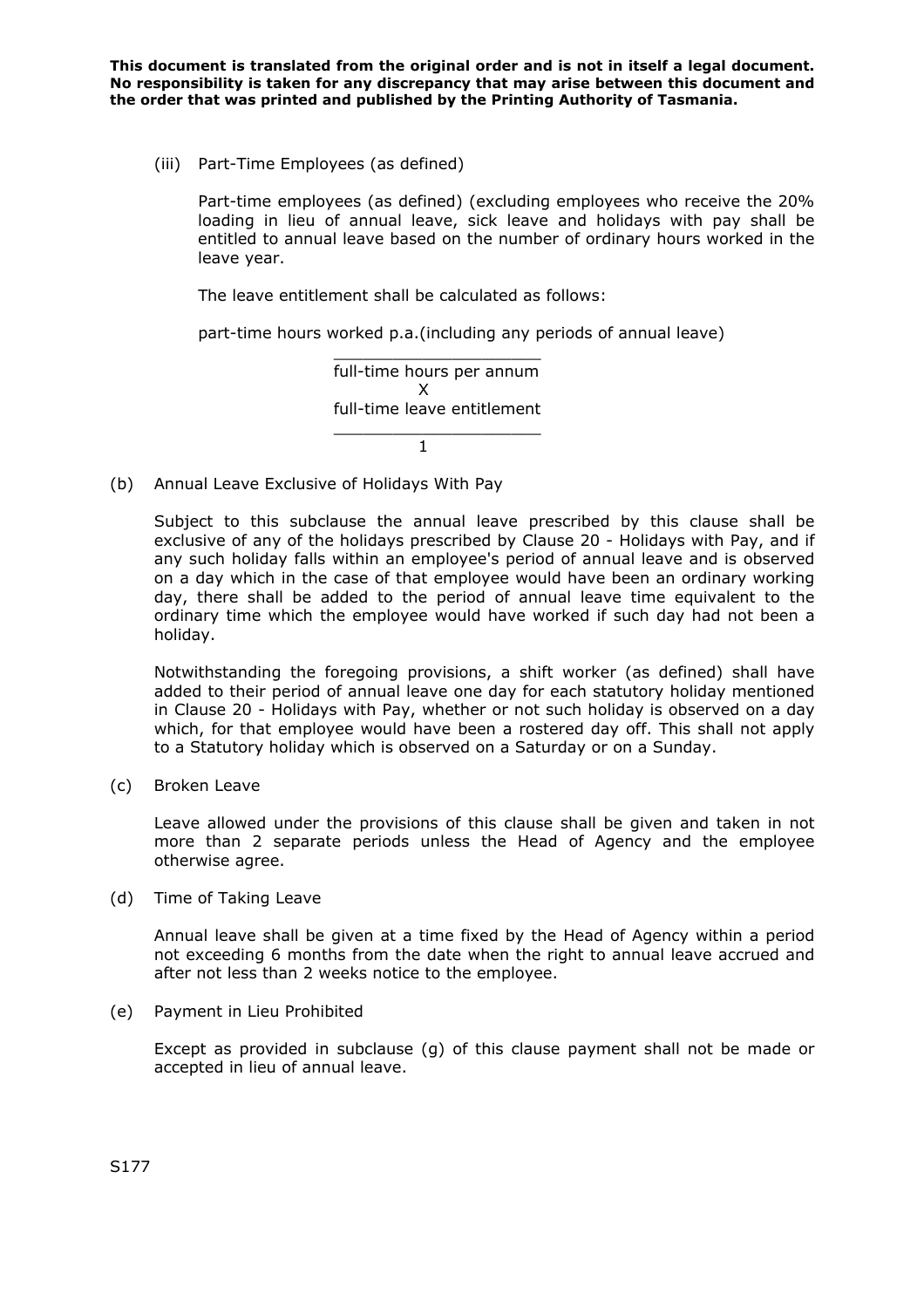### (f) Payment for Period of Leave

Each employee before going on leave shall be paid the amount of wages that employee would have received in respect of the ordinary time which the employee would have worked had that employee not been on leave during the relevant period and no deduction shall be made for board and lodging. Payment calculated in accordance with the provisions of this clause should be made for the full weeks of leave at the time, unless otherwise specified by the employee.

**PROVIDED** that a shiftworker (as defined) who is normally rostered to work 160 hours in an accounting period, in accordance with the proviso to Clause 33 - Shift Work, subclause (e) - Hours, paragraph (i) of this award, shall be paid the amount of wages they would have received in respect of the ordinary time they would have worked had they been rostered to work the standard 152 hours had they not been on leave during the relevant period and no deduction shall be made for board and lodging and no day in lieu shall accrue.

Payment shall be made not later than 12 noon on the last day of work prior to going on leave.

(g) Proportionate Leave on Ending Service

If after one month of continuous service in any qualifying 12 month period an employee lawfully leaves their employment or their employment is terminated by the employer through no fault of the employee, the employee shall be paid at that employee's ordinary rate of wages as follows:-

- (i) Day Worker (as defined) 8.33% of annual leave entitlement for that category of employee for each completed month of continuous service.
- (ii) Shift Worker who is entitled to five weeks leave in a full year 8.33% of annual leave entitlement for that category of employee for each completed month of continuous service in addition such entitlements established under the provisions of subclause (b) - Annual Leave Exclusive of Holidays with Pay of this clause.
- (iii) Part-Time Employees (as defined) not attracting a 20% Loading.
	- (1) Shift Worker (as defined) 8.33% of normal hours worked in each completed month of continuous service in addition to such entitlements established under the provisions of subclause (b) - Annual Leave Exclusive of Holidays with Pay of this clause.
	- (2) Day Worker (as defined) 8.33% of annual leave entitlement for that category of employee for each completed month of continuous service.

Service shall be deemed to be continuous if the employee was engaged as a part-time employee (as defined) during the relevant period.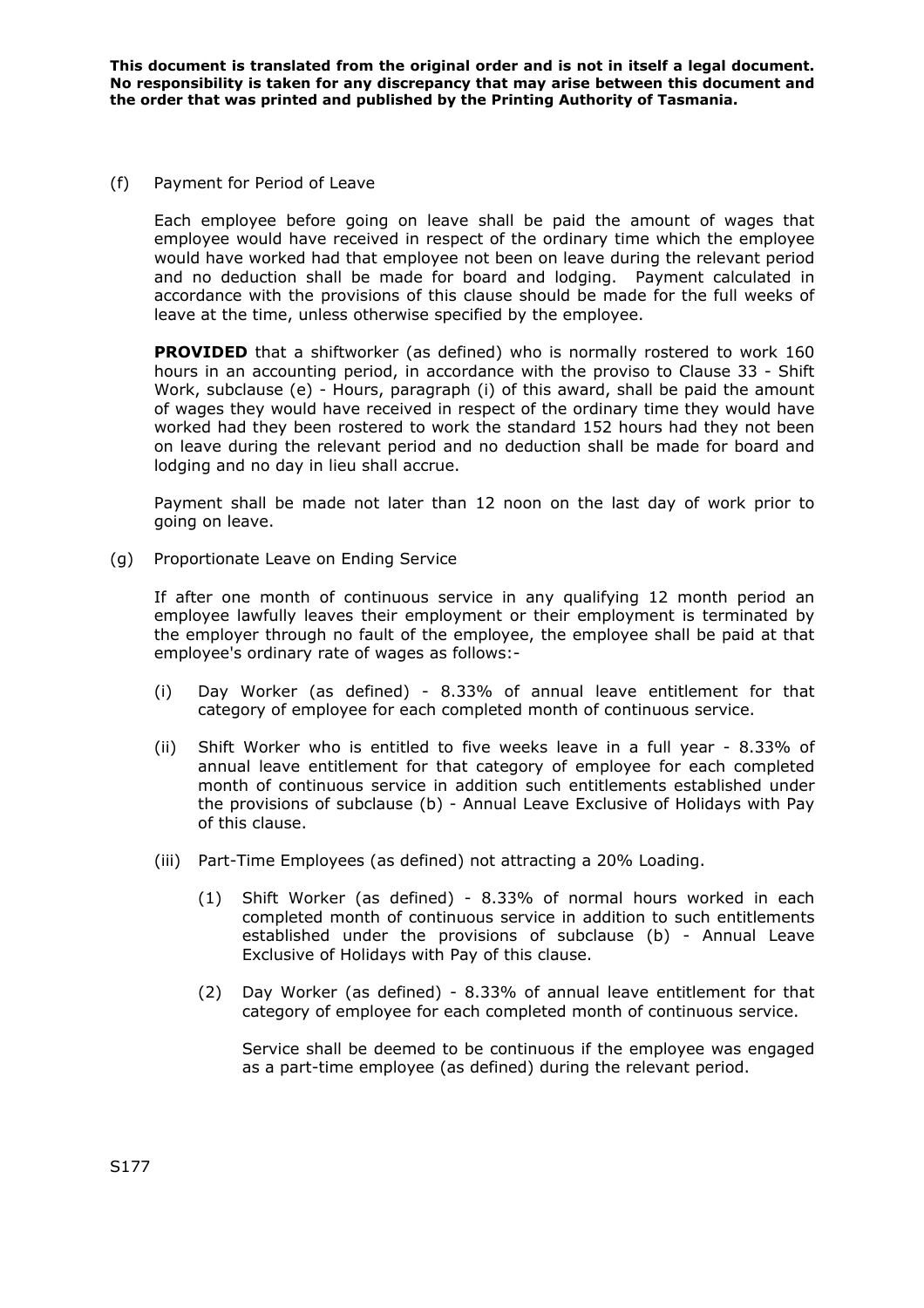(h) Calculation of Continuous Service

For the purpose of this clause, service shall be deemed to be continuous notwithstanding any absence from work on account of any approved leave with pay.

In calculating the period of 12 months continuous service any such absence as mentioned shall not, except to the extent of not more than 91 days in any 12 month period, be taken into account in calculating the period of 12 months continuous service.

- (i) Employer Instigated Cancellation of Leave by the Head of Agency
	- (i) Where the Head of Agency cancels approved annual leave (whether agreed or otherwise by the employee, and irrespective of when such cancellation notification is given) an employee incurs a monetary loss directly associated with pre-established annual leave holiday arrangements, and such loss is deemed to be unrecoverable, the employee shall be entitled to recover such otherwise unrecoverable costs from the employer.

**PROVIDED** that such claims must be verified by the production of receipts or other form of documentation indicating the prior expenditure incurred associated with pre-holiday arrangements. This information is to be accompanied by written notification, from the person or organisation with whom or which the payment was made, stating the amount which is not recoverable.

**PROVIDED ALWAYS** that the employer shall only be liable to pay that portion of the payment declared unrecoverable, which is not subject to an insurance claim or payment.

(ii) An employee who, during a period of annual leave, responds to an employer instigated request to return to work during such a period of annual leave shall be entitled to redeem from the employer any travel and other associated costs incurred in returning to work and the subsequent resumption of annual leave. Such costs are deemed to be those in excess of costs normally incurred by the employee in travelling daily to and from work.

The reimbursement of costs associated with the resumption of annual leave would only apply when the period of leave was deemed to be continuous, save only for the interruption occasioned by the return to work.

Claims for reimbursement of travel and other associated costs must be accompanied by receipts and any other form of documentation which would be appropriate to the circumstances of the claim.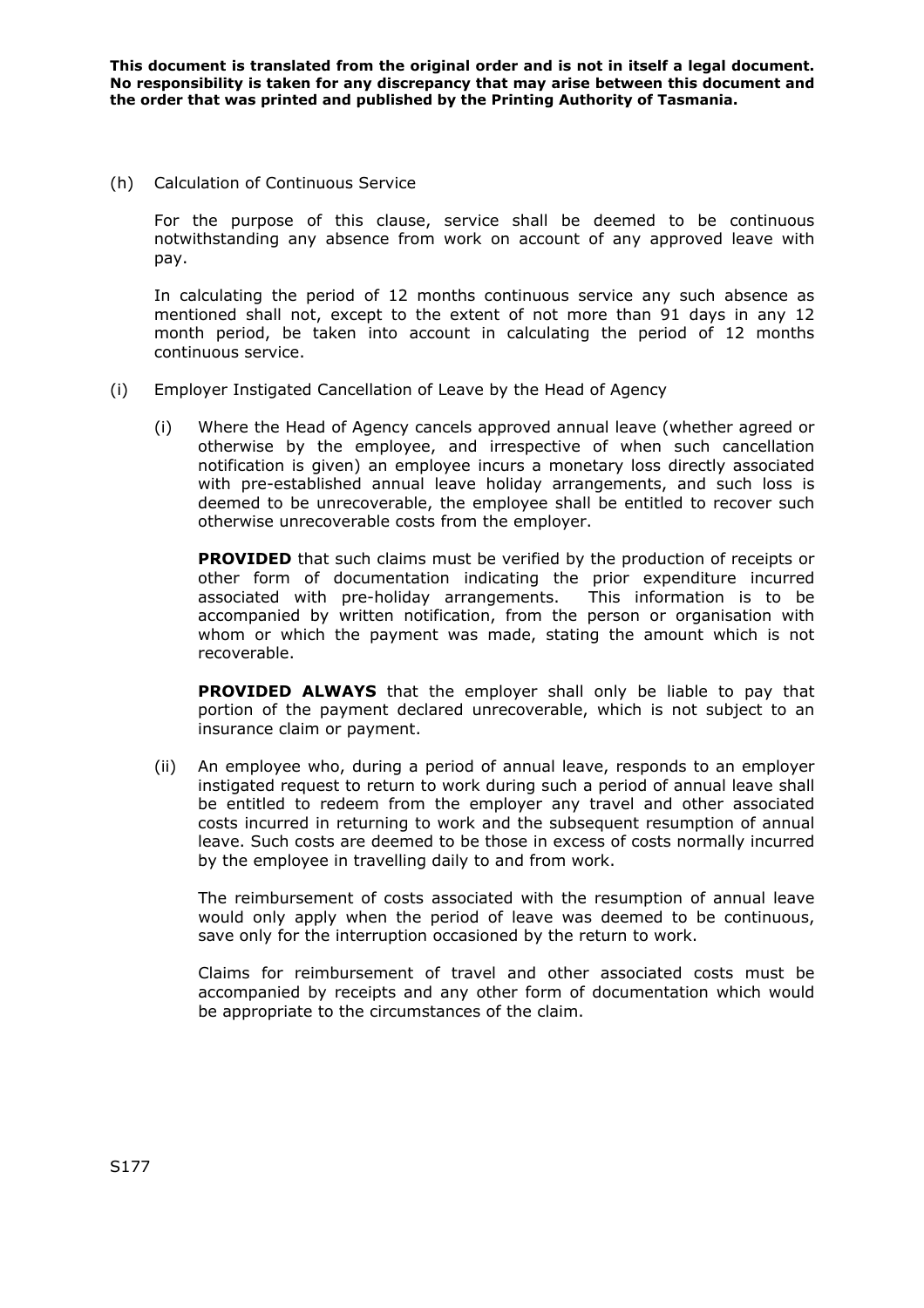(iii) An employee, on returning to work in response to an employer instigated request, shall be recredited with one day's annual leave for each day or part thereof the employee is deemed to be at work. The employee shall be entitled to observe such additional recredited day or days in addition to that unused portion of approved annual leave (which the employee would have observed but for the interruption occasioned by his/her return to work) immediately upon the expiration of the period of duty for which the employer recalled the employee.

**PROVIDED** that an employee may elect to take the balance of unused leave and recredited days at a later date.

# **13. APPRENTICES**

- (a) Except where otherwise specifically determined by this award, the terms and conditions of the employment of apprentices in respect of period of indenture, form and effect of indenture, assignment of indenture, cancellation of, and determination of disputes in relation to indentures, proportionate number of apprentices to tradesperson employed preparatory education, course of apprenticeship and the standards of education and trade experience for such course in each trade, attendance of apprentices at compulsory classes and time off for attendance, payment for examinations passed, and disciplinary measures shall be in accordance with the provisions of the Industrial and Commercial Training Act 1985 and the Regulations (or any other Act that may supersede the previously mentioned Act).
- (b) The ordinary hours of employment of apprentices shall not in any case exceed those of a tradesperson.
- (c) No apprentice shall, except in an emergency, work or be required to work overtime (as defined) or shiftwork (as defined) at times which would prevent their attendance at any course of instruction as required by the Industrial and Commercial Training Act 1985 and the Regulations (or any other Act that may supersede the previously mentioned Act).
- (d) Apprentices who are attending approved education training institutions and who present reports of satisfactory conduct shall be reimbursed all fees paid by them.

### **14. BOARD AND LODGING**

(a) An employee who is provided with board and/or lodging at a health service facility shall have deducted from that employee's salary the following amounts in respect of such board and lodging: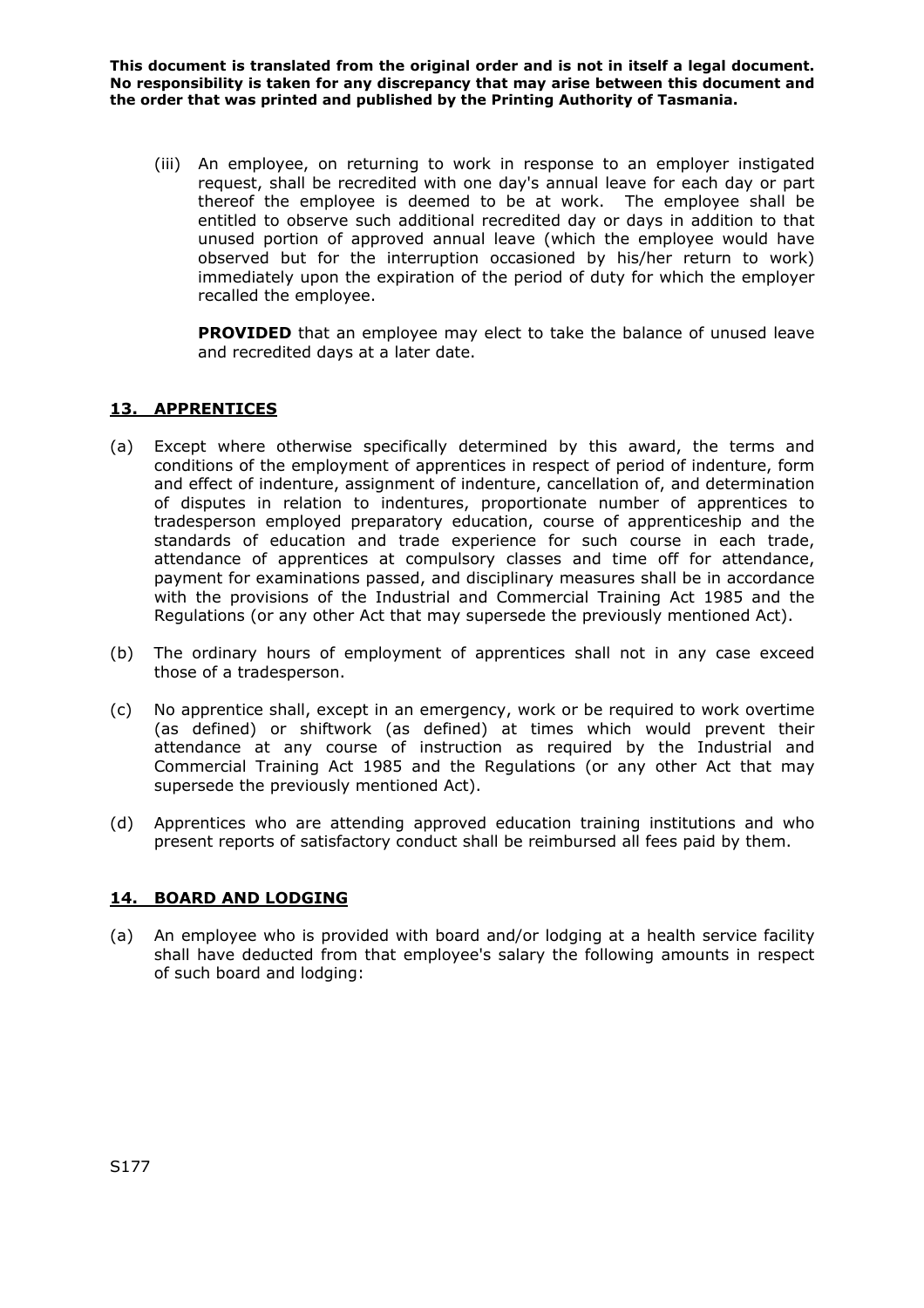|       | Where both board and lodging is provided per week | 93.47 |
|-------|---------------------------------------------------|-------|
|       | Where lodging but no board is provided per week   | 17.17 |
| (111) | Where board but no lodging is provided per week   | 76.30 |

(b) The amount that may be deducted where meals only are provided shall be as follows:-

| LUNCH/EVENING                        | Rate Per Meal<br>\$ |
|--------------------------------------|---------------------|
| 3 Course (Soup, Main and Sweet)      | 4.20                |
| 2 Course (Main, Soup or Sweet)       | 3.10                |
| Single Main - Hot or Cold            | 2.00                |
| Single Course other than Main Course | 1.10                |
| All breakfasts - full                | 4.20                |
| Continental breakfast                | 2.50                |

**PROVIDED** that the employer may include on the cafeteria menu meals at prices above those covered by the award.

### **PROVIDED ALWAYS -**

- (i) a minimum charge of \$1.10 applies for each meal taken;
- (ii) in each case where a one, two or three course meal is ordered and charged for as above, no extra charge is to be levied for either beverages, toast, bread, butter or condiments.

# **15. CASUAL EMPLOYEES**

A casual employee (as defined) shall:

- (a) be engaged by the hour up to a maximum of 1 calendar month.
- (b) receive a 20% loading at the appropriate rate to compensate for annual leave, sick leave and holidays with pay as prescribed in Clause 12 - Annual Leave, Clause 34 - Sick Leave and Clause 20 - Holidays with Pay.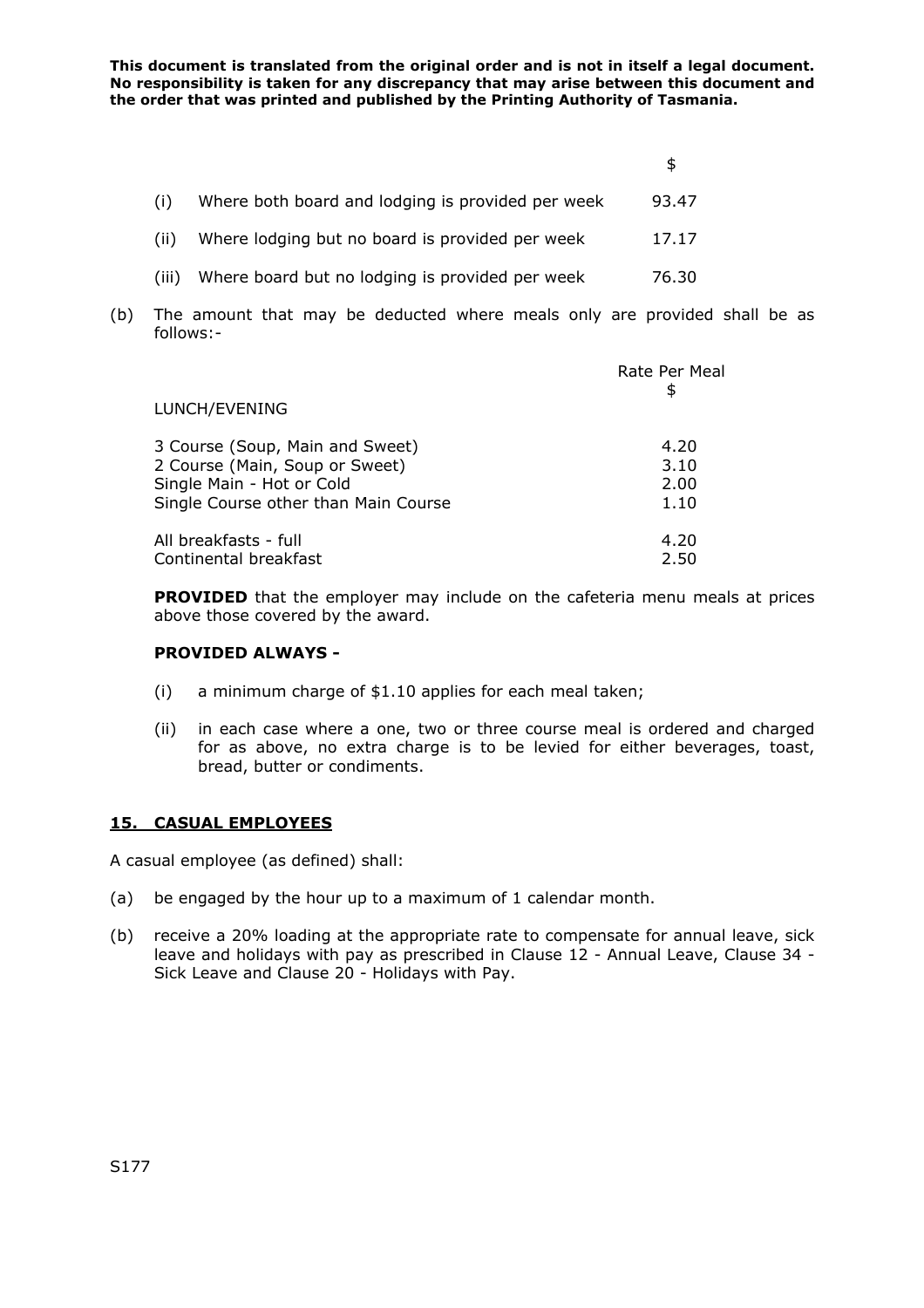- (c) be given a minimum of 2 hours work or pay on each occasion they are required to attend work unless otherwise mutually agreed by the employee, employer and relevant union (as defined).
- (d) be paid penalty payments over and above the 20% loading.

# **16. COMPASSIONATE LEAVE**

An employee shall, on the death of a wife, husband, father, mother, child, stepchild, brother, sister, mother-in-law, father-in-law, stepmother, stepfather, grandfather, grandmother and grandchild, be entitled upon application being made to, and approved by the Head of Agency, to leave up to and including the day of the funeral of such relative and such leave will be without deduction of pay not exceeding the number of ordinary hours worked by the employee in 3 ordinary days.

**PROVIDED** that no payment shall be made in respect of an employee's rostered days off.

Proof of such death, in the form of a death notice or other written evidence, shall be furnished by the employee to the satisfaction of the employer,

**PROVIDED ALWAYS** that this clause shall have no operation while the period of entitlement to leave under it coincides with any other period of entitlement to leave.

For the purpose of this clause the words "wife" and "husband" shall not include a wife or husband from whom the employee is separated, but shall include a person who lives with the employee as a de facto wife or husband.

# **17. CONTRACT OF EMPLOYMENT**

- (a) Except as otherwise provided by the State Service Act 1984, employment shall be by the fortnight. Any employee not specifically engaged as a casual employee (as defined) shall be deemed to be employed by the fortnight.
- (b) An employee (other than a casual employee (as defined)) willing to work, who works for less than a full working fortnight, shall be entitled to a full fortnight's wages.
- (c) Employment shall be terminated by 2 weeks notice given by either side or by the payment or forfeiture of 2 weeks wages as the case may be. This shall not affect the right of the employer to dismiss an employee for serious misconduct or serious neglect of duty, in which case wages shall be paid up to the time of dismissal only.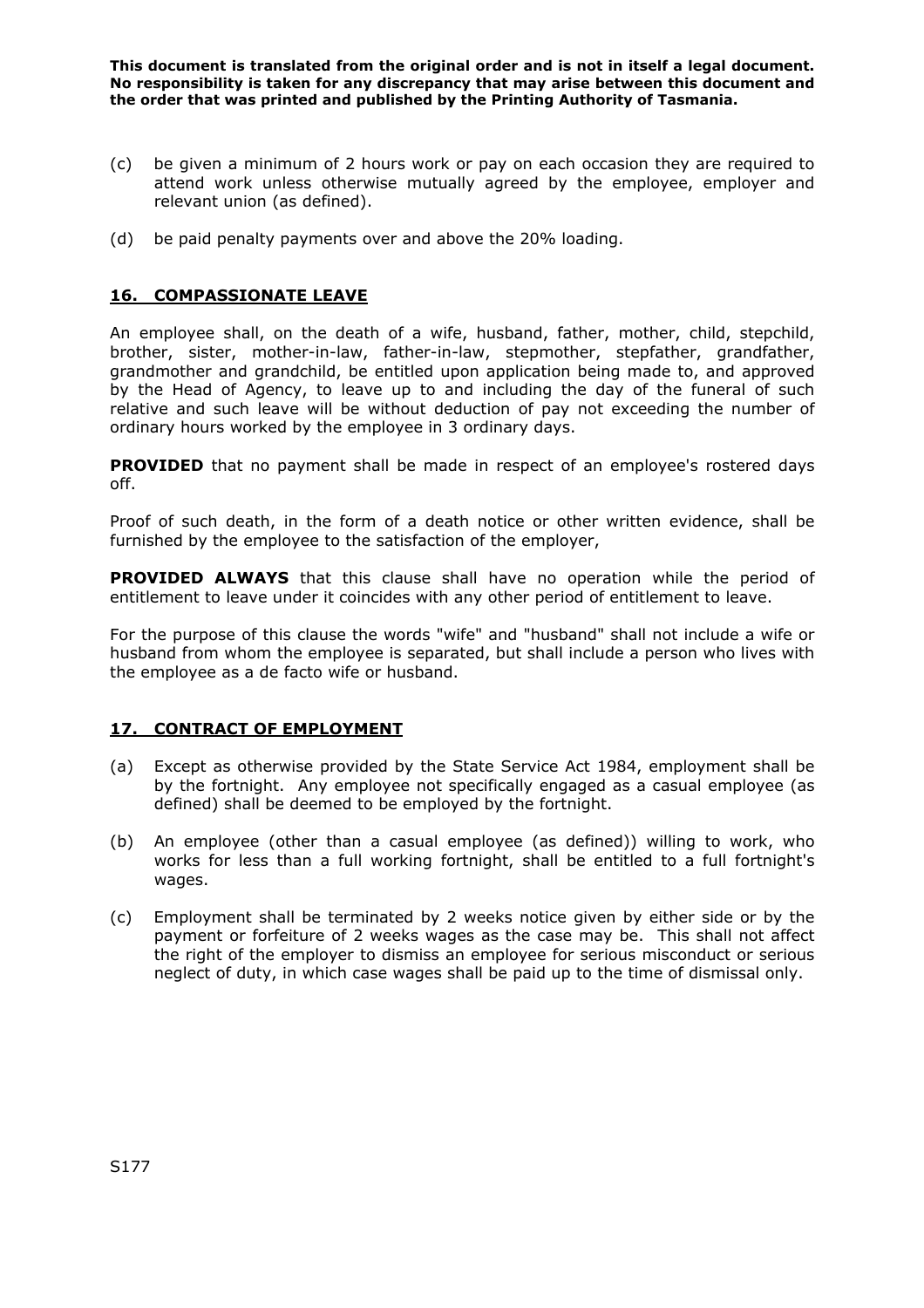## **18. EXCESS FARES**

An employee who is required by the Head of Agency to attend work for short periods at a location other than their regular place of employment shall be paid such reasonable fares necessarily incurred.

**PROVIDED** that no employee shall be entitled to the benefits of this paragraph for more than three months in any one continuous period.

## **19. GRIEVANCE AND DISPUTE SETTLEMENT PROCEDURE**

The objectives of this procedure are to promote the resolution of grievances and disputes by measures based on consultation, co-operation and discussion; to reduce the level of industrial disputation and to avoid interruption to the performance of work and the consequential loss of service to the community and of wages.

- (a) In the first instance, the employees and/or union(s) (as defined) shall attempt to resolve the grievance or dispute with the immediate supervisor. The local union representative(s) shall be present if desired by either party.
- (b) If the grievance or dispute is not settled at that stage, the matter shall be referred to the manager of the work unit. The local union representative shall be present if desired by either party.
- (c) If the grievance or dispute remains unresolved, the matter shall be referred to representatives of regional or corporate management and the state secretary of the appropriate union.
- (d) It is agreed that steps (a) to (c) shall take place within 7 days.
- (e) If the grievance or dispute remains unresolved, the matter shall be referred to the Tasmanian Industrial Commission for decision, which shall be accepted by all parties as settlement of the grievance or dispute.
- (f) Until the grievance/dispute is resolved through any or all of the steps (a) to (e), work shall continue normally in accordance with custom and practice existing before the grievance or dispute arose.

No party shall be prejudiced as to the final settlement of a grievance or dispute by the continuation of normal work as above.

(g) The foregoing grievance and dispute settling procedure is without prejudice to any statutory rights available to an employee under the provisions of the Tasmanian State Service Act.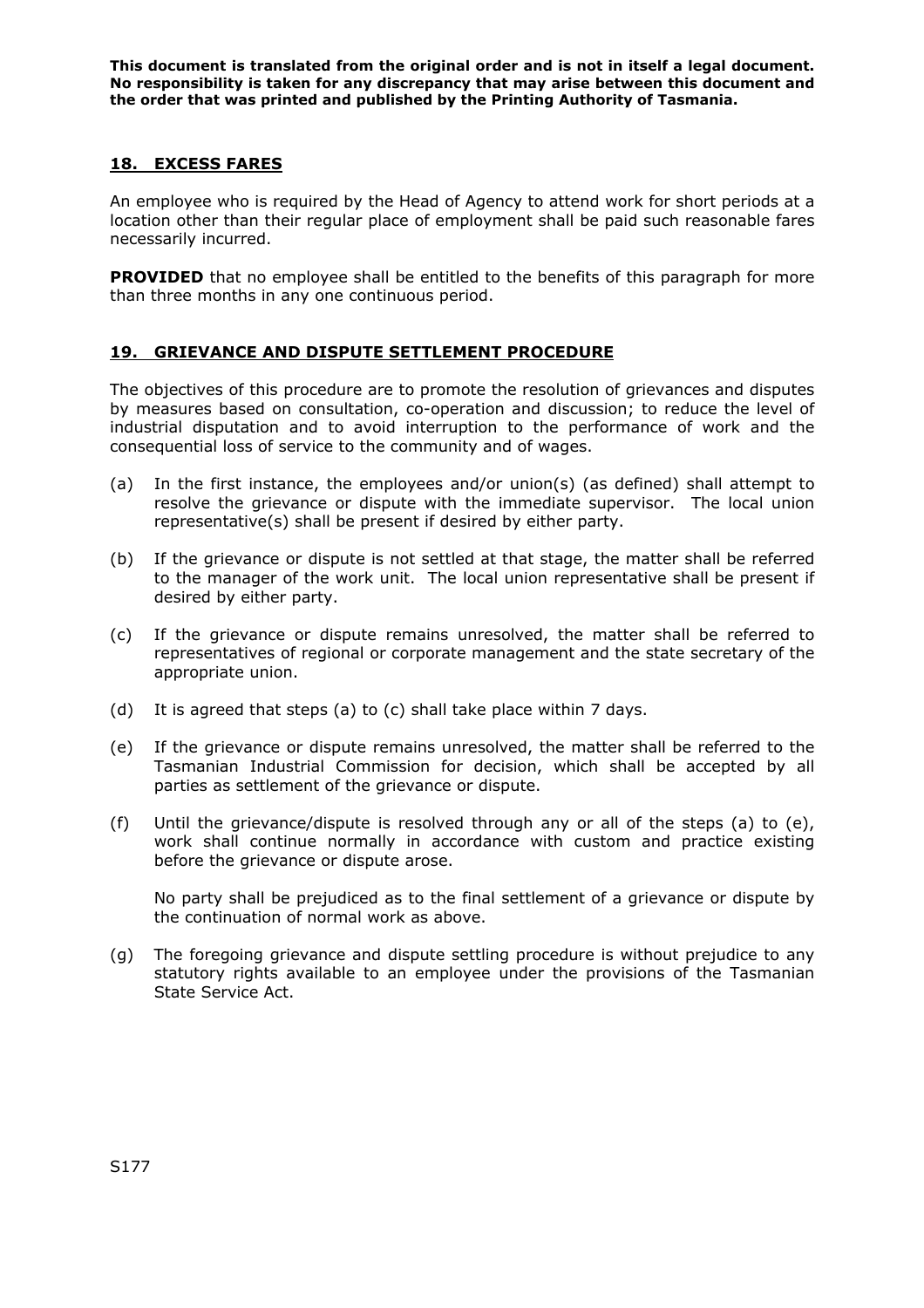### **20. HOLIDAYS WITH PAY**

(a) All employees, other than shift workers (as defined), casual employees (as defined) and part-time employees (as defined) engaged to work less than 20 hours per week, shall be entitled to the following holidays without deduction from their wages -

> Christmas Day, Boxing Day, New Year's Day, Australia Day, Cup Day (as defined), Hobart Regatta Day (south of Oatlands, including Oatlands), Eight Hours Day, Good Friday, Easter Monday, Easter Tuesday, ANZAC Day, Queen's Birthday, Show Day (as defined) and the first Monday, in November in those districts where Hobart Regatta Day is not observed, or such other day as may be observed in the locality in lieu of any of the aforementioned holidays.

In addition, such other day or days declared from time to time to be State Service holidays, having regard to the declared location of such day or days.

- (b) Payment for the holidays mentioned in subclause (a) of this clause which are taken and not worked, shall be at the normal rate of pay which would have applied to the employee concerned, when if it were not for such holiday, he/she would have had been at work.
- (c) Where an employee who is entitled to holidays' in accordance with subclause (a) of this clause is required to work on any of the holidays mentioned in that subclause, either for part or the whole of such day the employee shall, in the case of a shift worker (as defined) be paid at the rate prescribed in Clause 33 - Shift Work, subclause (h) - Saturday, Sunday and Holiday with Pay shifts, and in the case of a day worker be paid at the overtime rate prescribed in Clause 27 - Overtime (Other than Shift Workers).
- (d) An employee required to work on any of the holidays mentioned in subclause (a) of this clause, where such holiday applies at his/her normal place of work but because his/her duties require the employee to work at a place where the holiday does not apply, shall have the time in lieu of such holiday added to the employee's annual leave entitlement.

**PROVIDED** that ordinarily no employee shall be entitled to observe more than one full day or one-half day (as the case may be) Cup Day (as defined) holiday in any one year.

# **21. HOURS OF WORK - DAY WORKER (AS DEFINED)**

- (a) The ordinary hours of work for a day worker (as defined) shall be:
	- (i) thirty six and three quarters hours per week;
	- (ii) thirty seven and a half hours per week, or;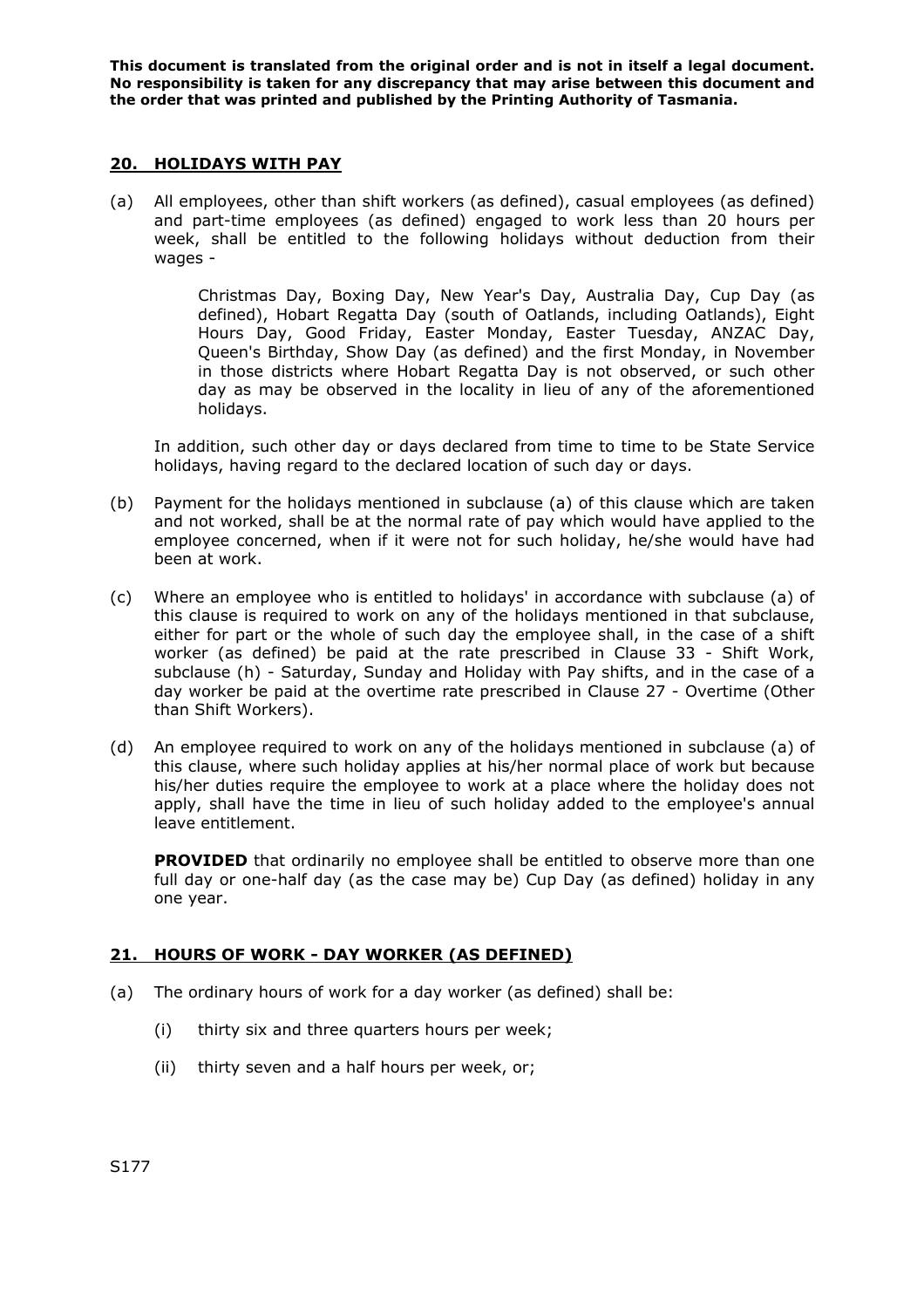(iii) thirty-eight hours per week;

to be worked in five days, Monday to Friday inclusive, in continuous periods of seven hours twenty one minutes, seven and a half hours and eight hours per day respectively between the hours of 7am and 5.30pm except for a meal break of no more than one hour.

**PROVIDED** that no employee shall be required to work more than 5 hours without a meal break

(b) A day worker (as defined) employed as an operational employee within a hospital who is directed to work during their recognised meal break shall, for all work performed during such period and thereafter until a meal break is allowed, be paid at the rate of double that employee's normal salary rate.

**PROVIDED** that all new employees from the operative date of 1 December 1993, shall work 38 hours per week, with all existing employees working less than 38 hours per week employed on or before the operative date shall, at their current classification level retain those hours until they reach the top of their classification level and have spent 12 months at that level.

**PROVIDED ALWAYS** that work performed by day workers (as defined) prior to 7am and after 5.30pm, shall be paid for at overtime rates, but shall be deemed for the purpose of this subclause to be part of the employees ordinary hours of work where his/her ordinary hours of work within the period 7am to 5.30pm in any week, have been less than 36.75, 37.5 or 38, whichever is applicable.

- (c) Notwithstanding the provisions of this subclause, the spread of hours may be altered between 7am and 7pm to all or a section of employees by mutual agreement between the employer, the relevant union (as defined) and the majority of the employees affected, but not so as to require any employee to work more than nine hours in any day; or;
	- (i) for employees working 36.75 hours per week, no more than 147 hours in any 2 consecutive fortnightly pay periods;
	- (ii) for employees working 37.50 hours per week, no more than 150 hours in any 2 consecutive fortnightly pay periods;
	- (iii) for all other day workers (as defined), no more than 152 hours in any 2 consecutive fortnightly pay periods.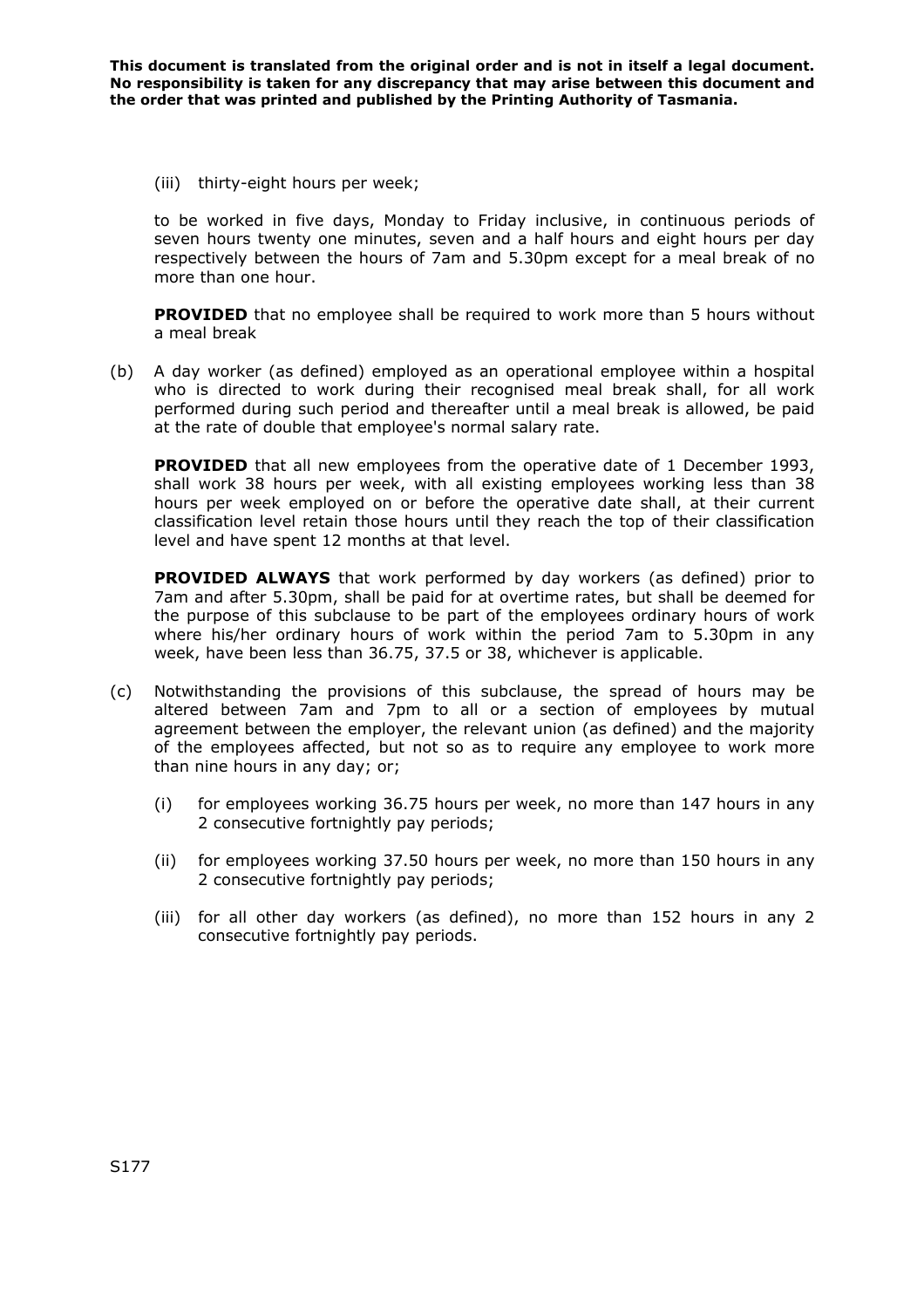## **22. LEAVE EXPENSES - BASS STRAIT ISLANDS**

Where an employee is stationed permanently on the Bass Strait Islands and enters upon leave of absence that employee may, three times in 12 months, on the determination of the employer, be paid the return fares reasonably incurred by the employee for him/herself and any dependant member of the employee's family, permanently resident on the Bass Strait Islands, travelling from his/her station to the nearest seaport or airport on the mainland of this State. Such travel shall include travel via Melbourne when such indirect travel is the most expedient means of travelling to or returning from the nearest seaport or airport on the mainland of this State.

### **PROVIDED** that -

- (a) with the approval of the employer an employee may, in substitution for travel to the nearest seaport or airport in this State, travel to any other seaport or airport in this State or to Melbourne;
- (b) for the purpose of obtaining emergency medical or dental treatment for an employee or dependant member of the employee's family, permanently resident on the Bass Strait Islands, an employee may, by way of reimbursement and, with the approval of the employer, be paid the return fare reasonably incurred for travel from his/her station to the nearest centre in this State or to Melbourne, where such treatment can be obtained. Such reimbursement shall be in substitution for one or all of the return fares for the person concerned, more particularly set forth, in this subclause;
- (c) the above entitlement is not cumulative, each 12 month period standing alone;
- (d) no employee shall be eligible to receive payment for the return fares as set forth above unless such employee has first completed three months continuous service on one or other of the Bass Strait Islands.

### **23. LIFTING OF PATIENTS**

No employee shall be required or permitted to lift or carry by hand any patient who is unable to provide reasonable assistance and weighs over 25 kg without the assistance of another person.

**PROVIDED** that where any patient, who is unable to provide reasonable assistance, weighs over 76 kg, no employee who is of the opinion that additional assistance is necessary shall be required or permitted to lift or carry by hand such patient without the assistance of 2 other persons.

The expression 'lift' shall include the following:

- (a) raising a patient in bed;
- (b) raising or moving a patient who has fallen;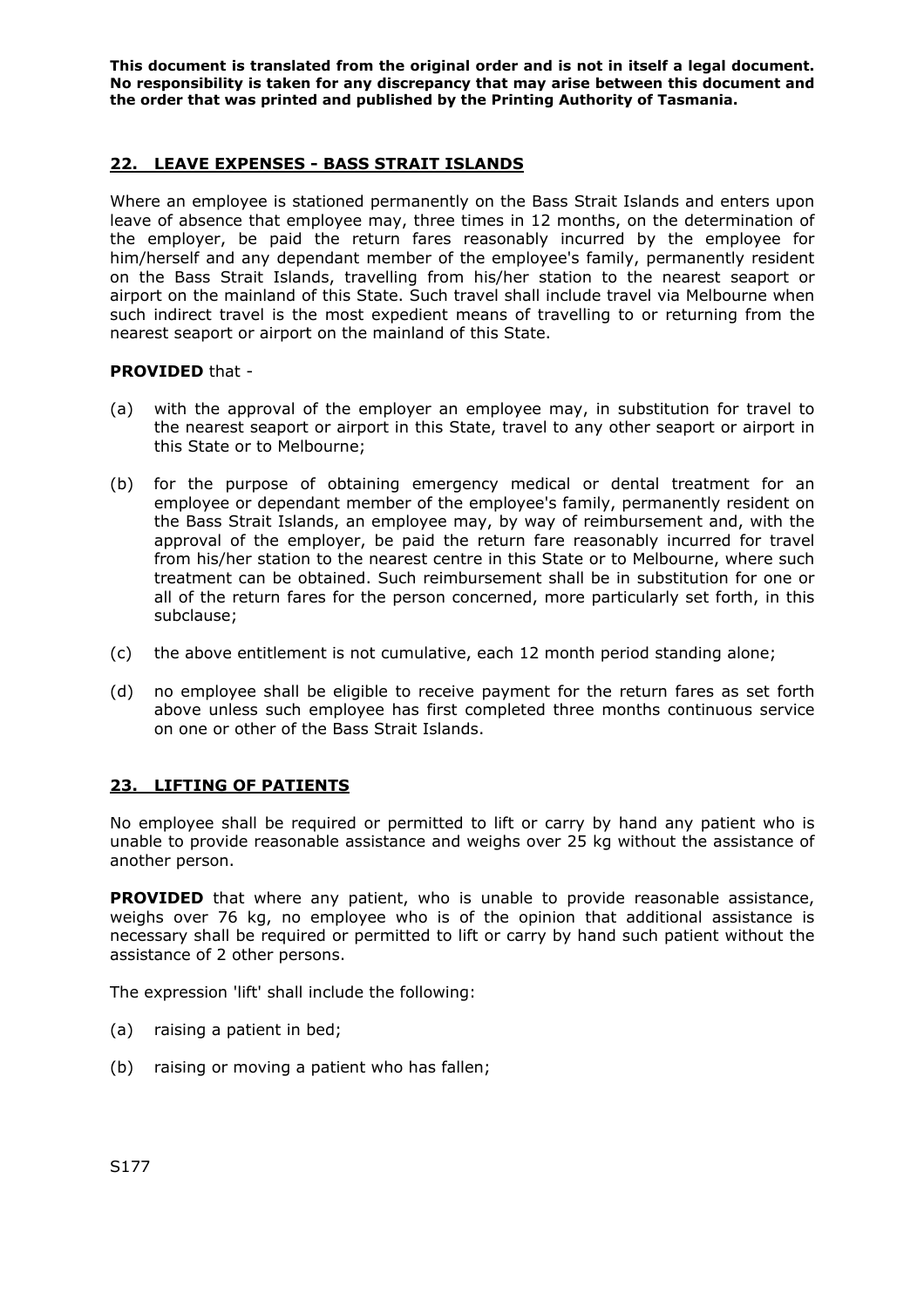- (c) removing a patient from a bed to a chair, wheelchair, commode, trolley, bath or other conveyance or receptacle;
- (d) removing a patient from a chair, wheelchair, commode, trolley, bath or other conveyance or receptacle to a bed or other place.

## **24. MATERNITY LEAVE**

(a) Eligibility for Maternity Leave

An employee who becomes pregnant, shall upon production to the employer of a certificate from a duly qualified medical practitioner stating the presumed date of her confinement, be entitled to maternity leave provided that she has had not less than 12 months' continuous service with that employer immediately preceding the date upon which she proceeds upon such leave.

For the purposes of this clause:

- (i) An employee shall include a part-time employee (as defined) but shall not include an employee engaged upon casual or seasonal work.
- (ii) Maternity leave shall mean unpaid maternity leave.
- (b) Period of leave and commencement of leave
	- (i) Subject to subclauses (c) and (f) hereof, the period of maternity leave shall be for an unbroken period of from 6 to 52 weeks and shall include a period of 6 weeks compulsory leave to be taken immediately following confinement.
	- (ii) An employee shall, not less than 10 weeks prior to the presumed date of confinement, give notice in writing to the employer stating the presumed date of confinement.
	- (iii) An employee shall give not less than 4 weeks' notice in writing to the employer of the date upon which she proposes to commence maternity leave stating the period of leave to be taken.
	- (iv) The employer by not less than 14 days' notice in writing to the employee may require her to commence maternity leave at any time within 6 weeks immediately prior to her presumed date of confinement.
	- (v) An employee shall not be in breach of this clause as a consequence of failure to give the stipulated period of notice in accordance with paragraph (iii) hereof, if such failure is occasioned by the confinement occurring earlier than the presumed date.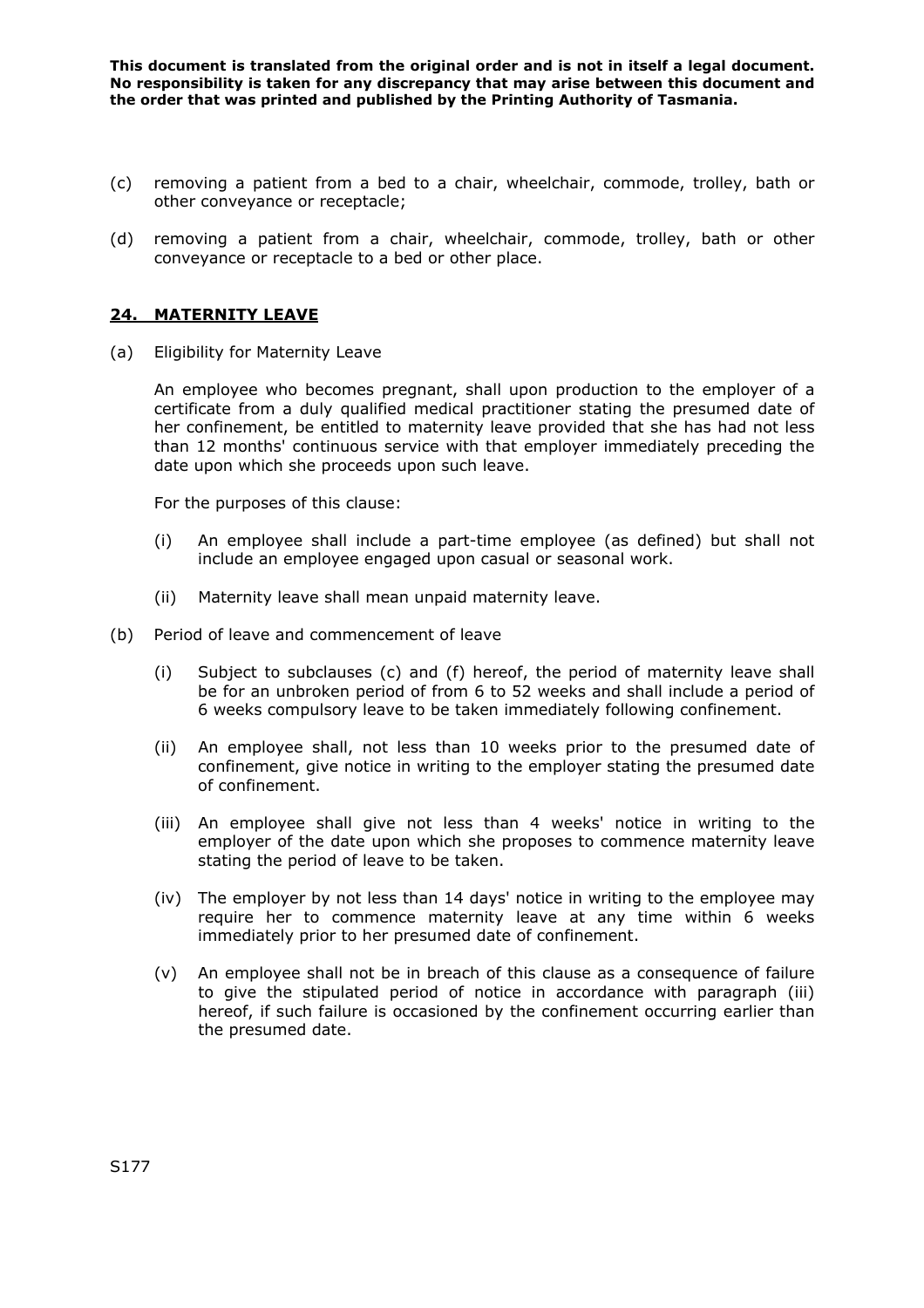(c) Transfer to a safe job

Where in the opinion of a duly qualified medical practitioner, illness or risks arising out of the pregnancy or hazards connected with the work assigned to the employee make it inadvisable for the employee to continue at her present work, the employee shall, if the employer deems it practicable, be transferred to a safe job at the rate and on the conditions attaching to that job until the commencement of maternity leave.

If the transfer to a safe job is not practicable, the employee may, or the employer may require the employee to, take leave for such period as is certified necessary by a duly qualified medical practitioner. Such leave shall be treated as maternity leave for the purposes of subclauses (g), (h), (i) and (j) hereof.

- (d) Variation of period of maternity leave
	- (i) Provided the addition does not extend the maternity leave beyond 52 weeks, the period may be lengthened once only, by the employee giving not less than 14 days' notice in writing stating the period by which the leave is to be lengthened.
	- (ii) The period of leave may, with the consent of the employer, be shortened by the employee giving not less than 14 days' notice in writing stating the period by which the leave is to be shortened.
- (e) Cancellation of maternity leave
	- (i) Maternity leave, applied for but not commenced, shall be cancelled when the pregnancy of an employee terminates other than by the birth of a living child.
	- (ii) Where the pregnancy of an employee then on maternity leave terminates other than by the birth of a living child, it shall be the right of the employee to resume work at a time nominated by the employer which shall not exceed 4 weeks from the date of notice in writing by the employee to the employer that she desires to resume work.
- (f) Special maternity leave and sick leave
	- (i) Where the pregnancy of an employee not then on maternity leave terminates after 28 weeks other than by the birth of a living child then
		- (1) she shall be entitled to such period of unpaid leave (to be known as special maternity leave) as a duly qualified medical practitioner certifies as necessary before her return to work; or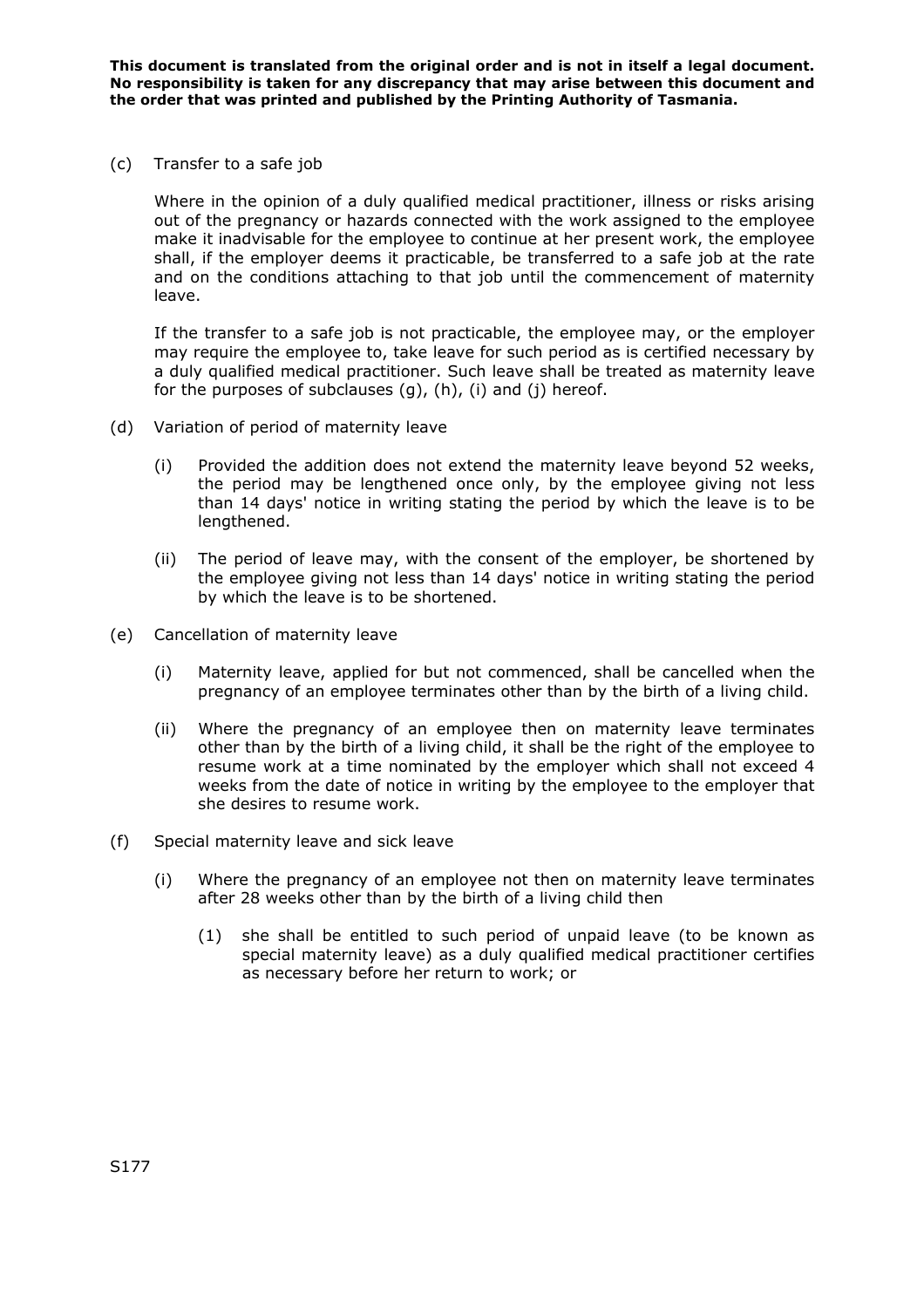- (2) for illness other than the normal consequences of confinement she shall be entitled, either in lieu of or in addition to special maternity leave, to such paid sick leave as to which she is then entitled and which a duly qualified medical practitioner certifies as necessary before her return to work.
- (ii) Where an employee not then on maternity leave suffers illness related to her pregnancy, she may take such paid sick leave as to which she is then entitled and such further unpaid leave (to be known as special maternity leave) as a duly qualified medical practitioner certifies as necessary before her return to work, provided that the aggregate of paid sick leave, special maternity leave and maternity leave shall not exceed 52 weeks.
- (iii) For the purposes of subclauses (g), (h) and (i) hereof, maternity leave shall include special maternity leave.
- (iv) An employee returning to work after the completion of a period of leave taken pursuant to this subclause shall be entitled to the position which she held immediately before proceeding on such leave or, in the case of an employee who was transferred to a safe job pursuant to subclause (c), to the position she held immediately before such transfer.

Where such position no longer exists but there are other positions available, for which the employee is qualified and the duties of which she is capable of performing, she shall be entitled to a position as nearly comparable in status and salary or wage to that of her former position.

(g) Maternity leave and other entitlements

Provided the aggregate of leave including leave taken pursuant to subclauses (c) and (f) hereof does not exceed 52 weeks:

- (i) An employee may, in lieu of or in conjunction with maternity leave, take any annual leave or any part thereof to which she is then entitled.
- (ii) Paid sick leave or other paid authorised award absences (excluding annual leave), shall not be available to an employee during her absence on maternity leave.
- (h) Effect of maternity leave on employment

Notwithstanding any award or other provision to the contrary, absence on maternity leave shall not break the continuity of service of an employee but shall not be taken into account in calculating the period of service for any purpose of an award.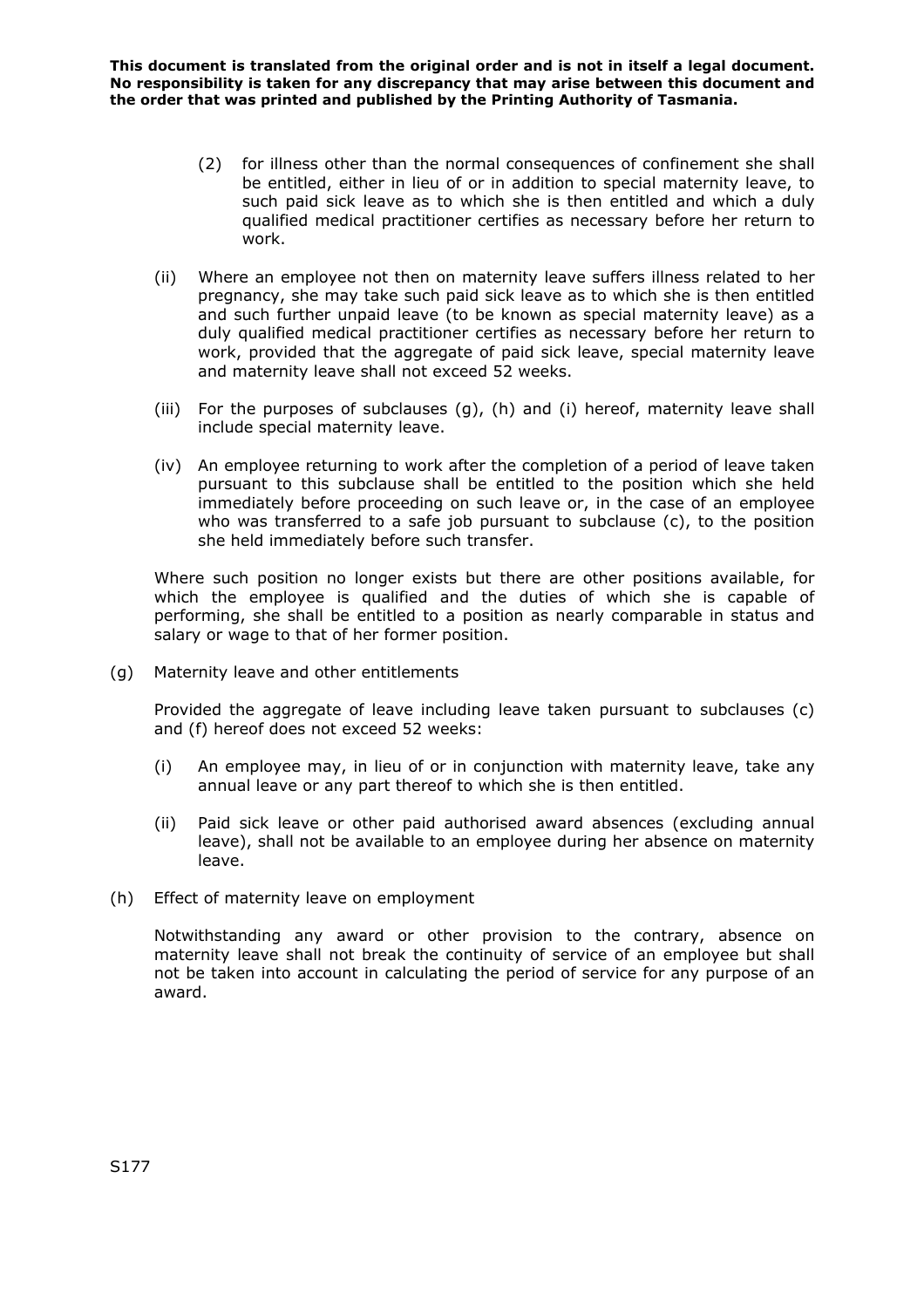- (i) Termination of employment
	- (i) An employee on maternity leave may terminate her employment at any time during the period of leave by notice given in accordance with this award.
	- (ii) The employer shall not terminate the employment of an employee on the ground of her pregnancy or of her absence on maternity leave, but otherwise the rights of a employer in relation to termination of employment are not hereby affected.
- (j) Return to work after maternity leave
	- (i) An employee shall confirm her intention of returning to her work by notice in writing to the employer given not less than 4 weeks prior to the expiration of her period of maternity leave.
	- (ii) An employee, upon expiration of the notice required by paragraph (i) hereof, shall be entitled to the position which she held immediately before proceeding on maternity leave or, in the case of an employee who was transferred to a safe job pursuant to subclause (c) to the position which she held immediately before such transfer. Where such position no longer exists but there are other positions available for which the employee is qualified and the duties of which she is capable of performing, she shall be entitled to a position as nearly comparable in status and salary or wage to that of her former position.
- (k) Replacement employees
	- (i) A replacement employee is an employee specifically engaged as a result of an employee proceeding on maternity leave.
	- (ii) Before a employer engages, a replacement employee under this subclause, the employer shall inform that person of the temporary nature of the employment and of the rights of the employee who is being replaced.
	- (iii) Before an employer engages a person to replace an employee temporarily promoted or transferred in order to replace an employee exercising her rights under this clause, the employer shall inform that person of the temporary nature of the promotion or transfer and of the rights of the employee who is being replaced.
	- (iv) Provided that nothing in this subclause shall be construed as requiring a employer to engage a replacement employee.
	- (v) A replacement employee shall not be entitled to any of the rights conferred by this clause except where her employment continues beyond the 12 months' qualifying period.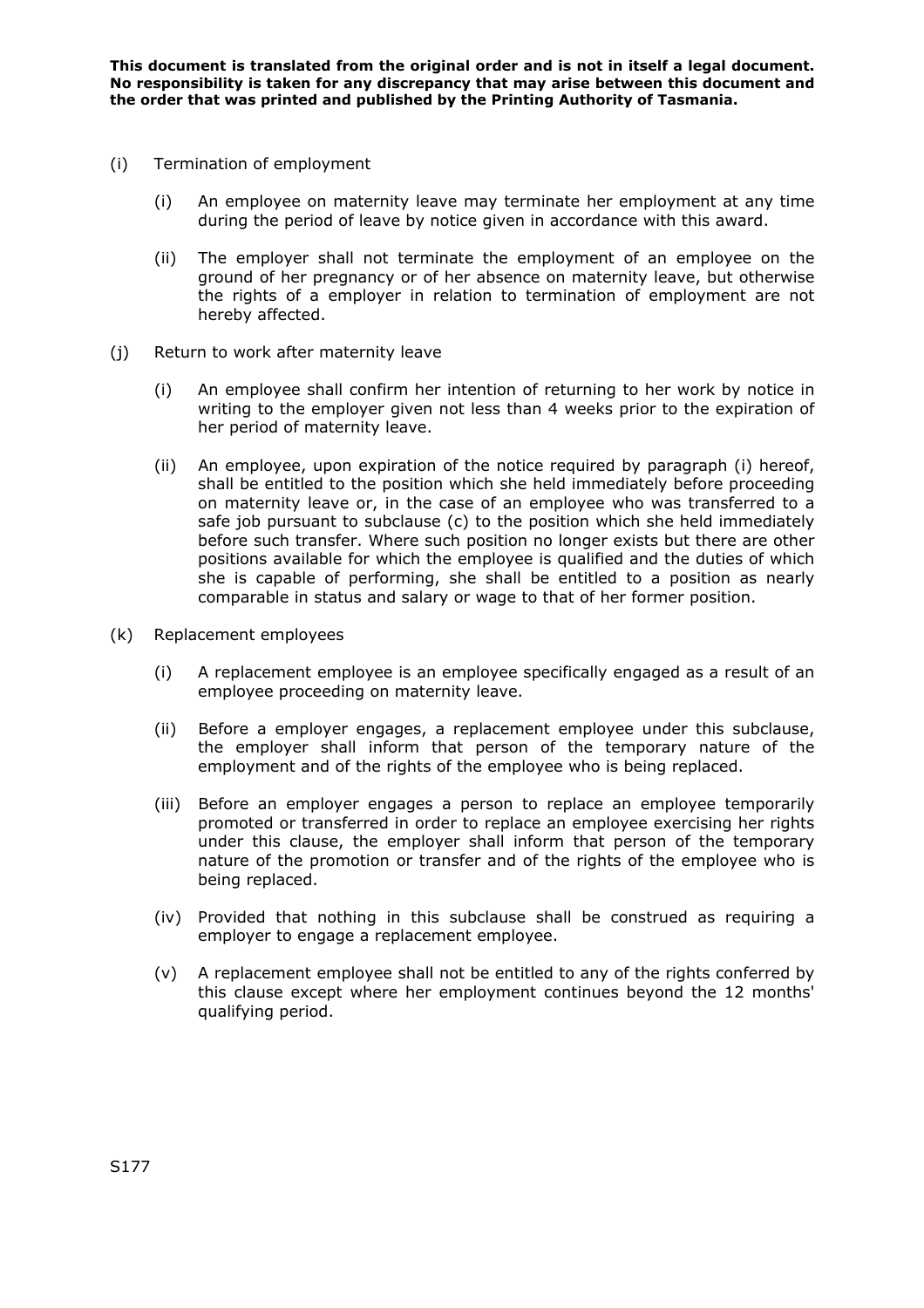# **25. MEALS ON DUTY**

Where, on the determination of the Head of Agency, the nature of an employee's duties are such as to warrant free meals on duty, or where in the Head of Agency's opinion other good reason exists for the provision to an employee of free meals on duty, such meals shall be provided free of charge.

# **26. NOTICE BOARD**

The Head of Agency shall provide a notice board of reasonable dimensions to be erected in the workplace in a prominent position upon which accredited union representatives shall be permitted to post formal signed union notices.

## **27. OVERTIME - Other Than Shiftworkers**

- (a) (i) The Head of Agency may require an employee to work reasonable overtime (as defined) at overtime rates, and such employee shall work overtime (as defined) in accordance with such requirement. No overtime (as defined) shall be worked without the prior approval of the Head of Agency or a person authorised by the Head of Agency to approve overtime (as defined) work.
	- (ii) For all time worked in excess of the ordinary hours of work, Monday to Saturday inclusive, payment shall be made at the rate of time and a half for the first two hours, and double time thereafter. For overtime (as defined) work on Sunday, payment of double time and overtime (as defined) performed on a holiday with pay or such other day as may be allowed as a State Service Holiday (other than rostered shiftwork) to be paid at double time and one half.

**PROVIDED** that, except as provided by Clause 30 - Remote Call, On Call Close Call of this award, where an employee is in receipt of a salary of or exceeding the maximum salary entitlement payable to Level 5 of the Administrative and Clerical classification as prescribed by this award but not exceeding the maximum salary entitlement prescribed for Level 7 of the Administrative and Clerical classification, an entitlement for payment of overtime (as defined) shall be computed at the rate of the maximum salary entitlement payable to Level 5 of the Administrative and Clerical classification.

 **PROVIDED ALWAYS** that, except as provided by Clause 30 - Remote Call, On Call and Close Call of this award, officers in receipt of a salary in excess of the maximum salary entitlement determined for Level 7 Administrative and Clerical classification under this award, shall not be entitled to payment for any overtime (as defined) worked.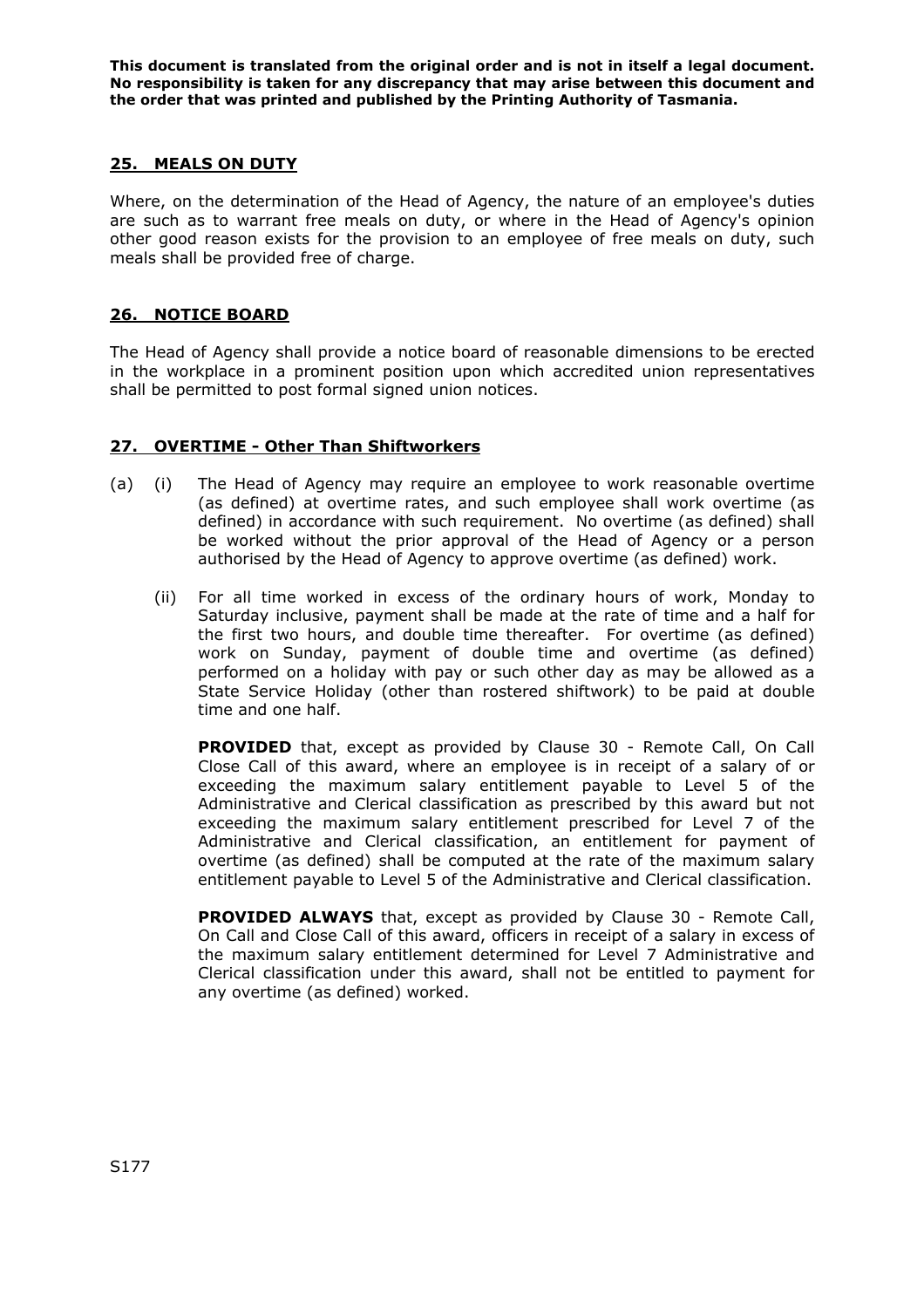> An employee who holds a position which regularly requires them to work on holidays with pay shall, where mutually agreed, by the employee, employer and the appropriate union (as defined), be paid in addition to any paid time off in lieu granted by the employer concerned, at the rate of time and a half of their ordinary rate for the first eight hours worked during their normal spread of hours, and thereafter in accordance with the overtime rates set forth in paragraph (ii) above.

> **PROVIDED FURTHER** that no employee shall receive in the aggregate more than the equivalent of double time and a half of the employee's ordinary rate. For the purposes of computing overtime (as defined), each day's work shall stand alone - except in those cases where overtime (as defined) is continuous from one day to the next.

- (iii) Unless the period of overtime (as defined) is one and a half hours or less, an employee before starting overtime (as defined) shall be allowed a meal break of twenty minutes, which shall be paid for at ordinary rates. The employer and an employee may agree to any variation of this provision to meet the circumstances of the work in hand.
- (iv) An employee required to work overtime (as defined) for more than two hours without being notified on the previous day or earlier that the employee will be so required, shall either be supplied with a meal by the employer, or paid \$9.25 in lieu thereof.
- (v) Allowances prescribed by this award other than Higher and More Responsible Duties and Mixed Functions allowance, shall not be taken into account in the compilation of overtime and penalty rates prescribed by this award.

Notwithstanding the foregoing, the 20% loading payable to casual employees (as defined) and part-time employees (as defined) working less than 20 hours per week shall be taken into account before calculating penalty rates payable for weekend and holiday with pay shifts, but shall not be taken into account when calculating overtime payments.

- (b) Rest period after overtime
	- (i) When overtime (as defined) work is necessary it shall, wherever reasonably practicable, be so arranged that employees have at least eight consecutive hours off duty between the work of successive days.
	- (ii) An employee (other than a casual employee (as defined)) who works so much overtime (as defined) between the termination of ordinary work on one day and the commencement of ordinary work on the next day, that the employee has not had at least eight consecutive hours off duty between those times shall, subject to this section, be released after completion of such overtime (as defined) until that employee has had eight consecutive hours off duty without loss of pay for ordinary working time occurring during such absence.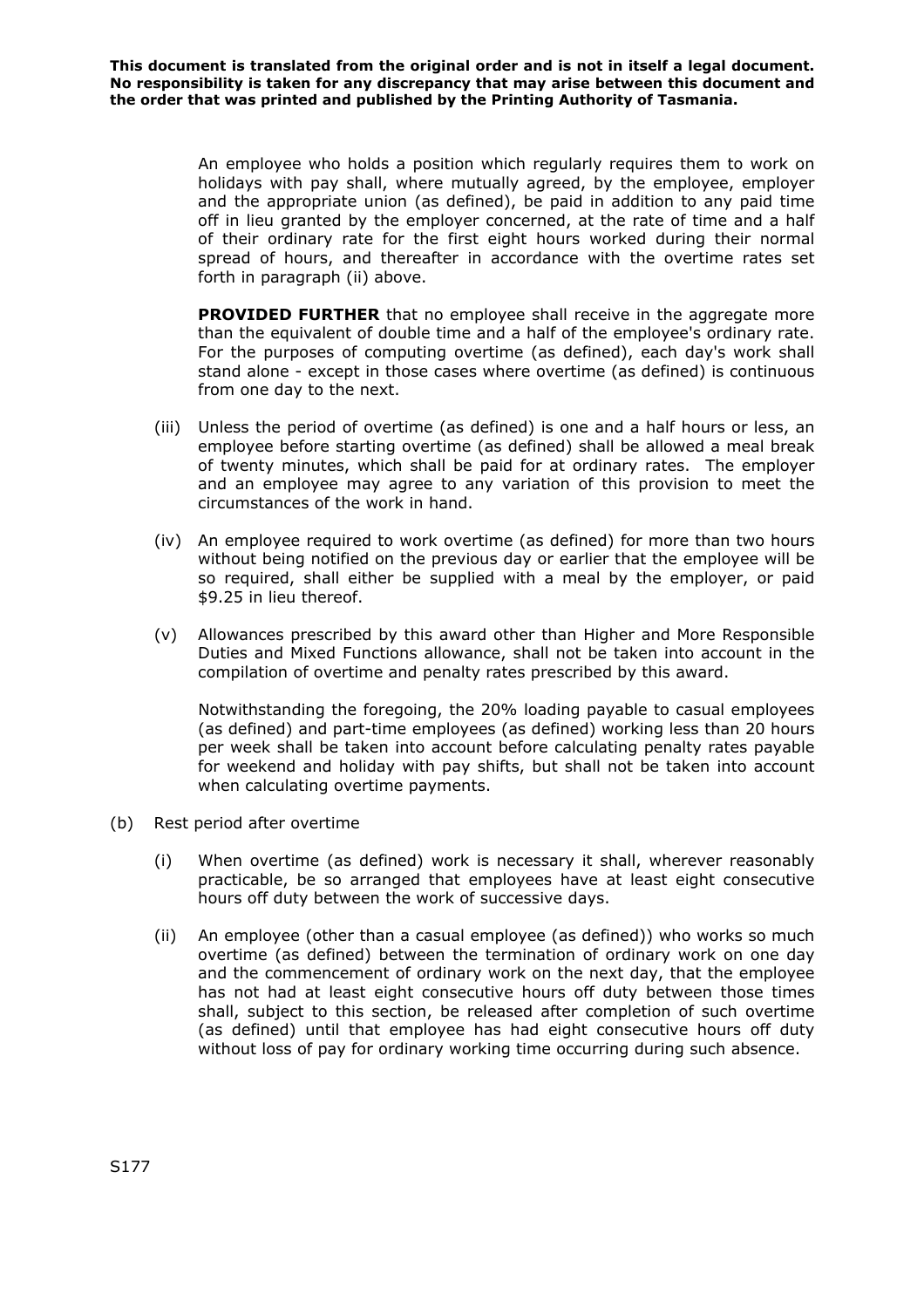(iii) If on the instructions of the employer such an employee resumes or continues work without having had eight consecutive hours off duty, the employee shall be paid at double time until the employee is released from duty for such period and the employee shall then be entitled to be absent until that employee has eight consecutive hours off duty without loss of pay for ordinary working time occurring during such absence.

# **28. PART-TIME EMPLOYEES (AS DEFINED)**

Part-time employees (as defined) shall be entitled to the conditions prescribed by this award, except where such conditions are in conflict with those set out below, in which case this clause will apply.

- (a) Annual Leave Part-Time Shiftworkers
	- (i) To qualify as a shiftworker (as defined) for the purposes of receiving an additional week's annual leave a part-time employee (as defined) shall be rostered to perform work on not less than 10 Saturdays and not less than 10 Sundays during any one year.
	- (ii) A part-time shiftworker shall have his/her period of annual leave extended by the addition of one day for each holiday with pay as prescribed in Clause 20 - Holidays with Pay, whether or not such holiday is observed on a day which for that employee would have been a rostered day off.

This shall not apply in respect to a statutory holiday which is observed on a Saturday or a Sunday.

(iii) A part-time shiftworker whose place upon a roster does not rotate (by agreement between the relevant parties and persons bound by this award and the employees concerned) shall only have their period of annual leave extended by the addition of one day for each holiday prescribed in Clause 20 - Holidays with Pay, upon which the employee is rostered to work.

The provisions of paragraphs (ii) and (iii) of this subclause shall not apply in respect to a statutory holiday which is observed on a Saturday or a Sunday.

- (b) Calculation of Hourly Rate
	- (i) The hourly rate of pay to be paid to a part-time employee (as defined) shall be calculated in the following manner:
		- (1) if a part-time employee (as defined) is employed in a classification where the full-time equivalent hours are 38, then that employee shall be paid at the rate of 1/38 of the salary prescribed in Clause 8 - Salaries for that classification;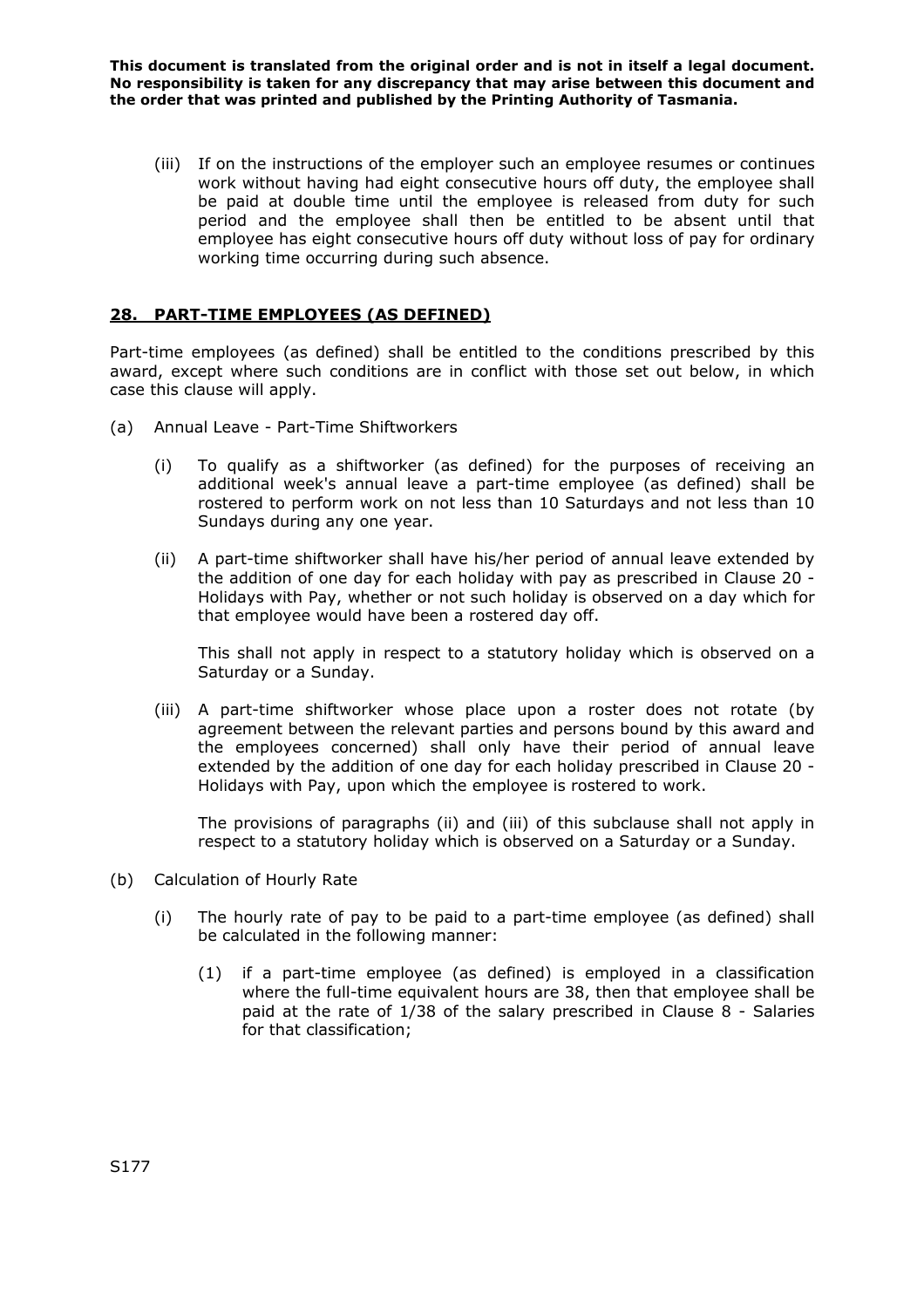- (2) if a part-time employee (as defined) is employed in a classification where the full-time equivalent hours are 37.50, then that employee shall be paid at the rate of 1/37.50 of the salary prescribed in Clause 8 - Salaries for that classification;
- (3) if a part-time employee (as defined) is employed in a classification where the full-time equivalent hours are 36.75, then that employee shall be paid at the rate of 1/36.75 of the salary prescribed in Clause 8 - Salaries for that classification;
- (ii) Part-time employees (as defined) working less than 20 hours per week shall receive a 20% loading in lieu of annual leave, sick leave and holidays with pay, at the appropriate rate to compensate for all paid leave and holiday entitlements.
- (c) District Allowance

The district allowance payable to full-time employees under the provisions of this award shall be paid to part-time employees (as defined) on the following basis:-

| Less than 10 hours per week                                                 | 1/4 of the rates prescribed for<br>similar full-time employees                |
|-----------------------------------------------------------------------------|-------------------------------------------------------------------------------|
| 10 hours but less than 20 hours 1/2 of the rates prescribed for<br>per week | similar full-time employees                                                   |
| 20 hours but less than 30 hours<br>per week                                 | 3/4 of the rates prescribed for<br>similar full-time employees                |
| 30 hours or more per week                                                   | The full amount of the rates<br>prescribed for similar full-time<br>employees |

- (d) Hours of Work
	- (ii) A part-time employee (as defined) shall be provided with minimum of 2 hours work or pay on each occasion they are required to attend for work unless otherwise mutually agreed by the employee, employer and the appropriate union (as defined).
	- (i) A part-time employee (as defined), engaged as a day worker (as defined), who is required to work outside the spread of hours as prescribed in Clause 21 - Hours of Work (Day worker) shall be paid penalty rates as follows:-
		- (1) Monday to Saturday time and a half for the first two hours, double time thereafter;
		- (2) Sunday double time;
		- (3) Holidays with Pay double time and a half.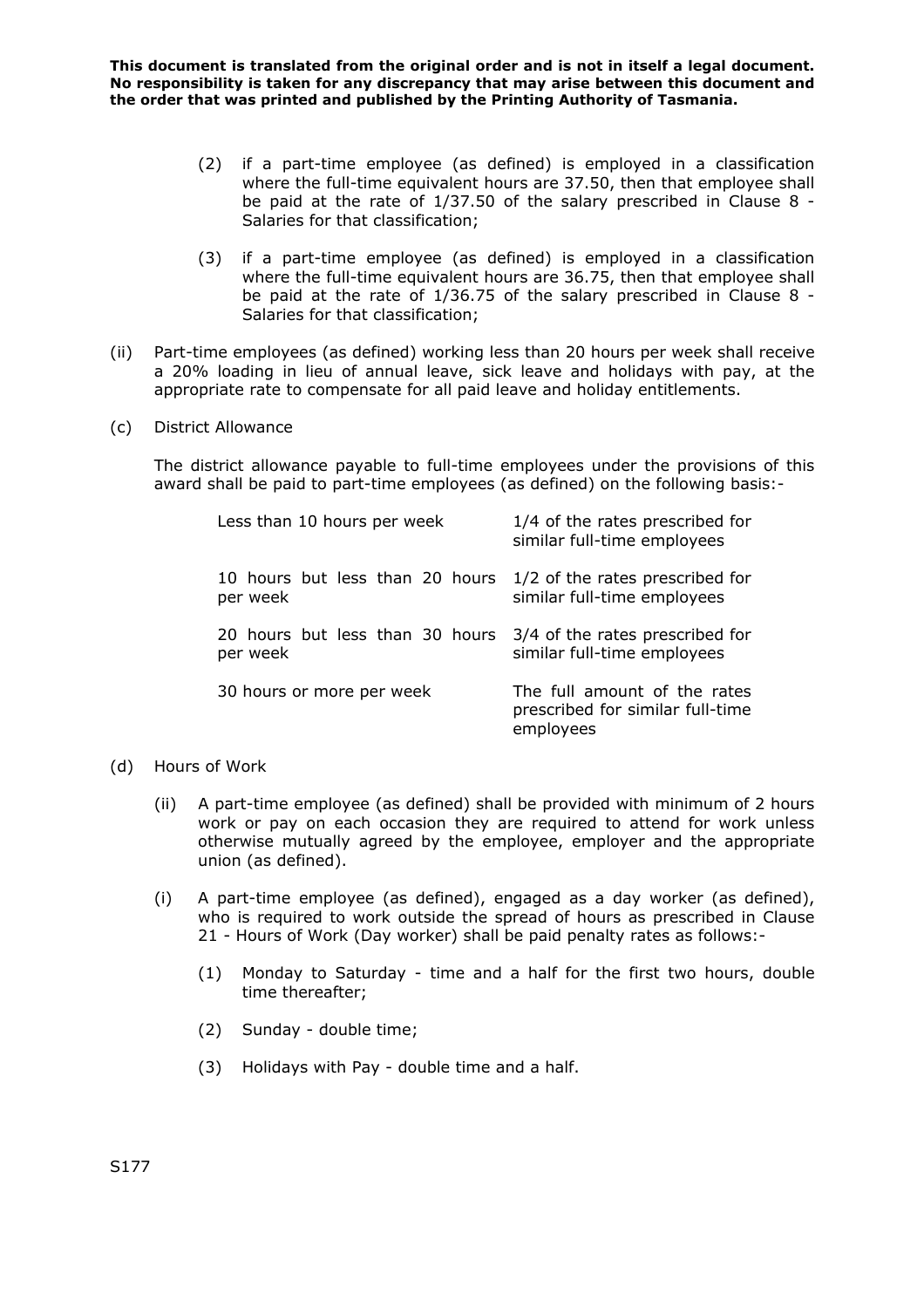(iii) A part-time employee (as defined) who is required to work on Saturdays, Sundays and holidays with pay shall be paid for all time worked on those days, the penalty rates prescribed for those days in Clause 27 - Overtime - Other Than Shiftworkers, subclause (a) (ii).

**PROVIDED** that a part-time employee (as defined) who receives a loading in lieu of annual leave, sick leave and holidays with pay, shall be paid at the rate of 1.7 times the relevant award rate (as defined) for work on a holiday with pay.

(e) Leave Without Pay

A part-time employee (as defined) working less than 20 hours per week who receives a loading in lieu of annual leave, sick leave and holidays with pay, shall be entitled to elect to take up to 4 weeks leave without pay in any one leave year. Leave under this provision shall not be cumulative.

Leave allowed under this provision may be taken by mutual agreement by the employee, employer and the appropriate union (as defined).

(f) Overtime (as defined)

The overtime rate for part-time employees (as defined) shall be calculated by adding the overtime penalty prescribed in Clause 27 - Overtime - Other Than Shiftworkers, to the employee's normal hourly rate.

(g) Shiftwork - Part-time Employees (as defined)

Part-time shiftworkers shall be entitled to the provisions of Clause 33 - Shift Work with the following exceptions:-

- (i) Hours the maximum hours in any one fortnight shall be eighty.
- (ii) The maximum hours in any one day shall be 8, (except where such hours are worked in accordance with the provisions of Clause 33 - Shift Work, subclause (a)(i)), any time worked outside of these hours shall be paid at the rate of double time.
- (iii) Rosters the provisions of Clause 33 Shift Work in this respect shall apply but work by choice or mutual agreement by the employee, employer or appropriate union (as defined) outside rostered shifts shall not be subject to penalty (other than shift, Saturday, Sunday and holiday with pay penalties).

**PROVIDED** that any time worked in excess of 8 hours per day shall be paid at the rate of double time.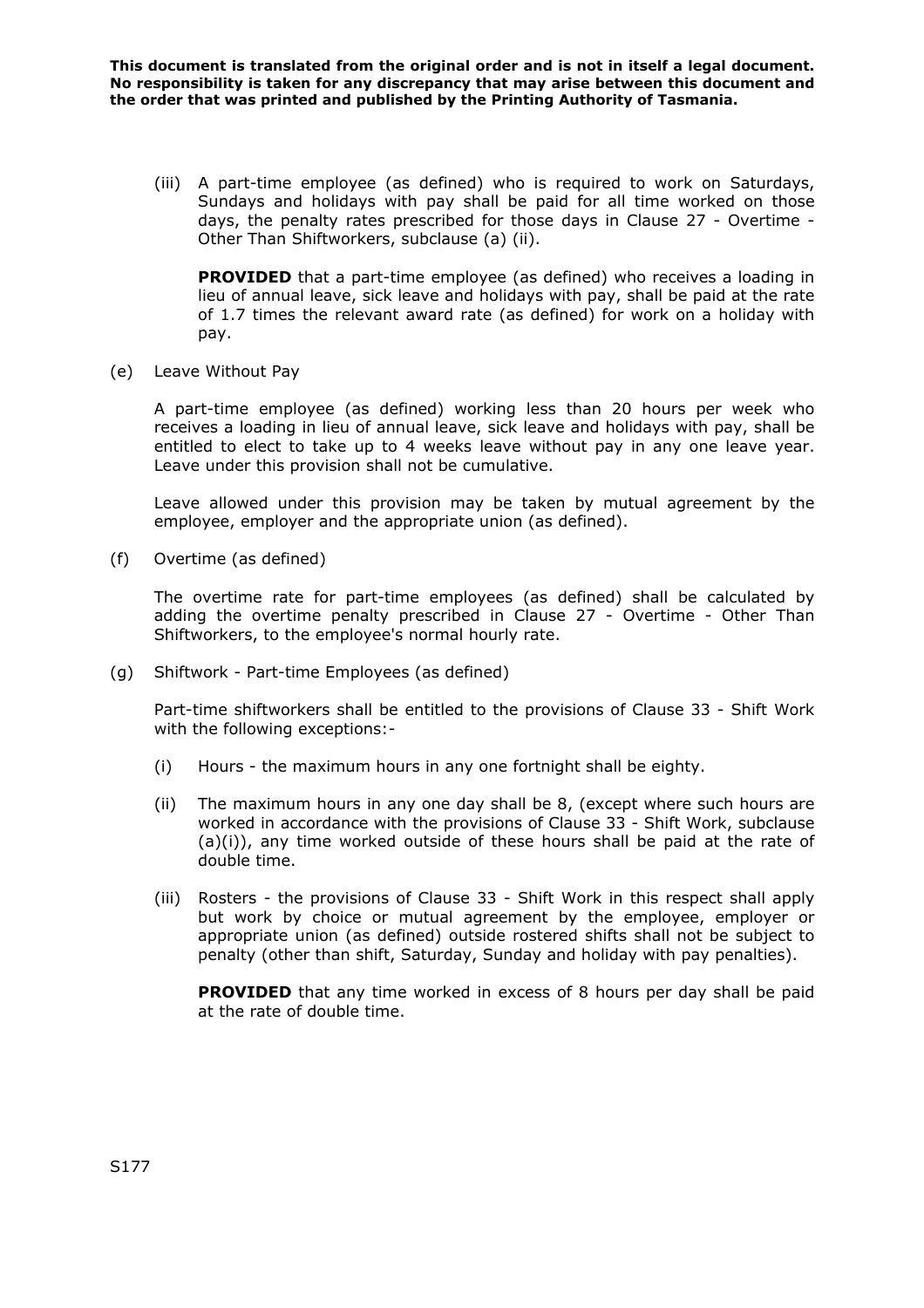> Where an employee is instructed to work shifts other than in accordance with Clause 33 - Shift Work the employee shall be entitled to the penalty payments prescribed by that clause.

(iv) Meal breaks - the paid meal break prescribed by Clause 33 - Shift Work shall be given to all employees who work in excess of four hours.

**PROVIDED** that in determining the amount of leave to which an employee is entitled at any time (other than leave which has been accumulated) the average hours worked per week in the preceding 3 months shall be used except that where an employee has less than 3 months' service, the period per week for which the employee was engaged shall be used.

**PROVIDED ALWAYS** that in determining the amount of leave to be accumulated for the purposes of Clause 34 - Sick Leave, subclause (d) the entitlement shall be based on the average number of hours worked in 12 months (less the period of sick leave taken).

(h) Sick Leave For Part-Time Employees (as defined)

Part-time employees (as defined) who work in excess of 20 hours per week shall, in any one year, be entitled to the following sick leave entitlements:-

| 20 hours to less than 30 hours per week | 114 hours p.a. |
|-----------------------------------------|----------------|
| 30 hours and above                      | 152 hours p.a. |

### **29. PAYMENT OF WAGES**

(a) Wages, including overtime (as defined), shall be paid during working hours, at intervals of not more than two weeks and not later than Thursday.

When a holiday with pay, as prescribed in Clause 20 - Holidays with Pay, falls on a normal pay day wages shall be paid on the last working day prior to the holiday with pay.

(b) Payment shall be by direct deposit into a credit institution nominated by the employee.

The present pay day and time of payment, or method of payment shall not be varied, except after consultation with the appropriate union concerned and an agreed phasing-in period.

(c) On or prior to pay day the employer shall provide to the employee, particulars in writing, setting out full details of the wages to which the employee is entitled to the statement shall at least include the following information: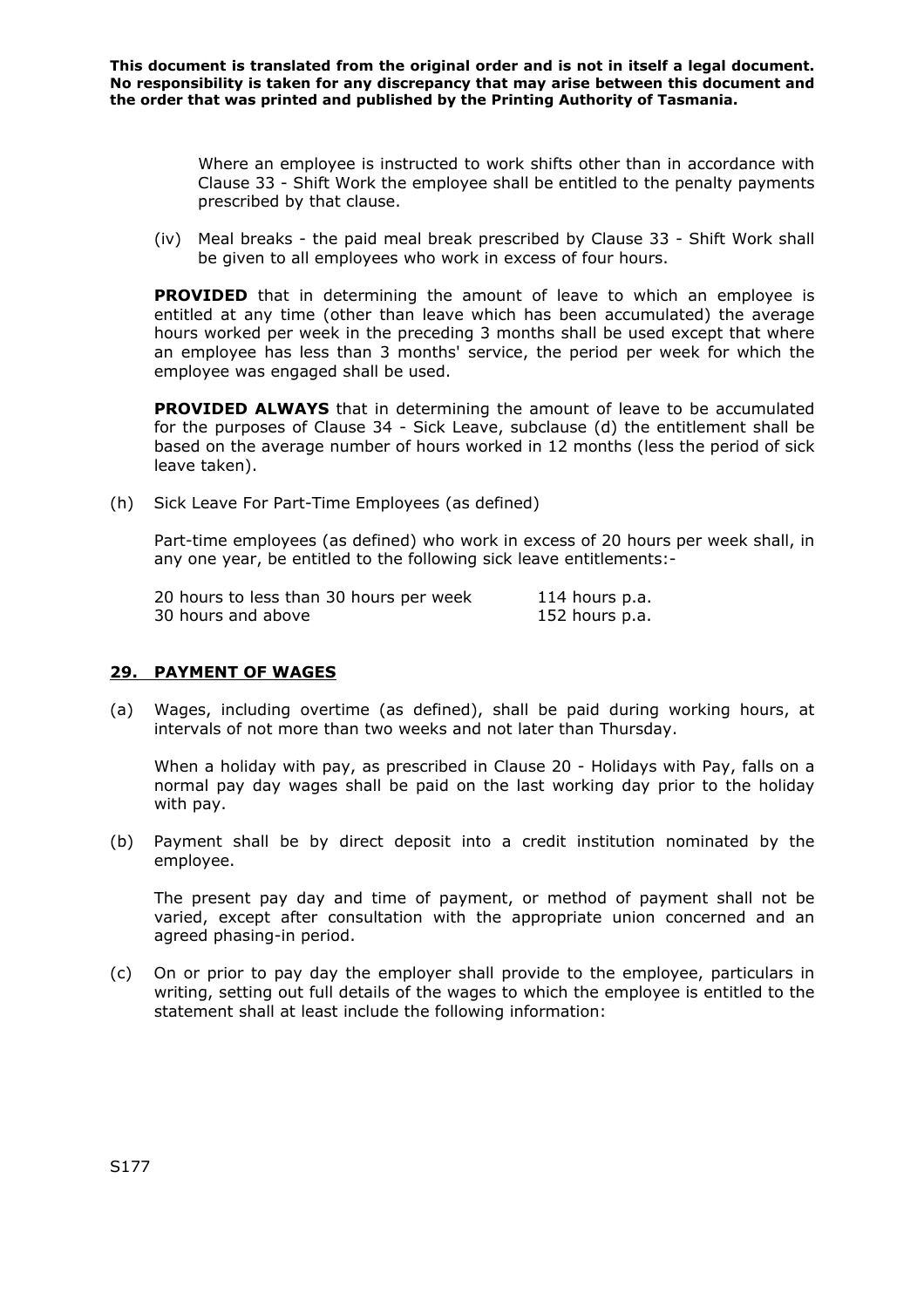- (i) Date of payment;
- (ii) Period covered by payment;
- (iii) The total amount of wages;
- (iv) The amount of wages at ordinary rate, including the hourly rate;
- (v) The amount of wages paid as overtime, at the rate of time and one half, including the rate;
- (vi) The amount of wages paid as overtime, at the rate of double time, including the rate;
- (vii) The amount paid as shift or other allowances, with sufficient information to allow the employee to identify each payment;
- (viii) The amount paid as penalty rates for rostered shifts, with' sufficient information to allow the employee to identify each payment;
- (ix) Any payment for annual leave, sick leave, workers compensation, back pay or any other payment not usually included in the employees wages, which shall contain sufficient detail so as to inform an employee how each amount has been calculated;
- (x) Employees classification;
- (xi) The amount deducted for taxation purposes;
- (xii) The amount of any other deduction shall be listed individually and identified;
- (xiii) The net amount of wages.
- (d) An employee kept waiting for their wages on a normal pay day for more than a quarter of an hour after the usual time for ceasing work shall be paid at overtime rates after that quarter of an hour, with a minimum of a quarter of an hour.

# **30. RECALL, ON CALL AND CLOSE CALL**

(a) An employee who is recalled to work overtime (as defined) without prior notice thereof shall be paid as follows:-

(i) In respect of the first recall a minimum payment of 3 hours at the appropriate overtime rate.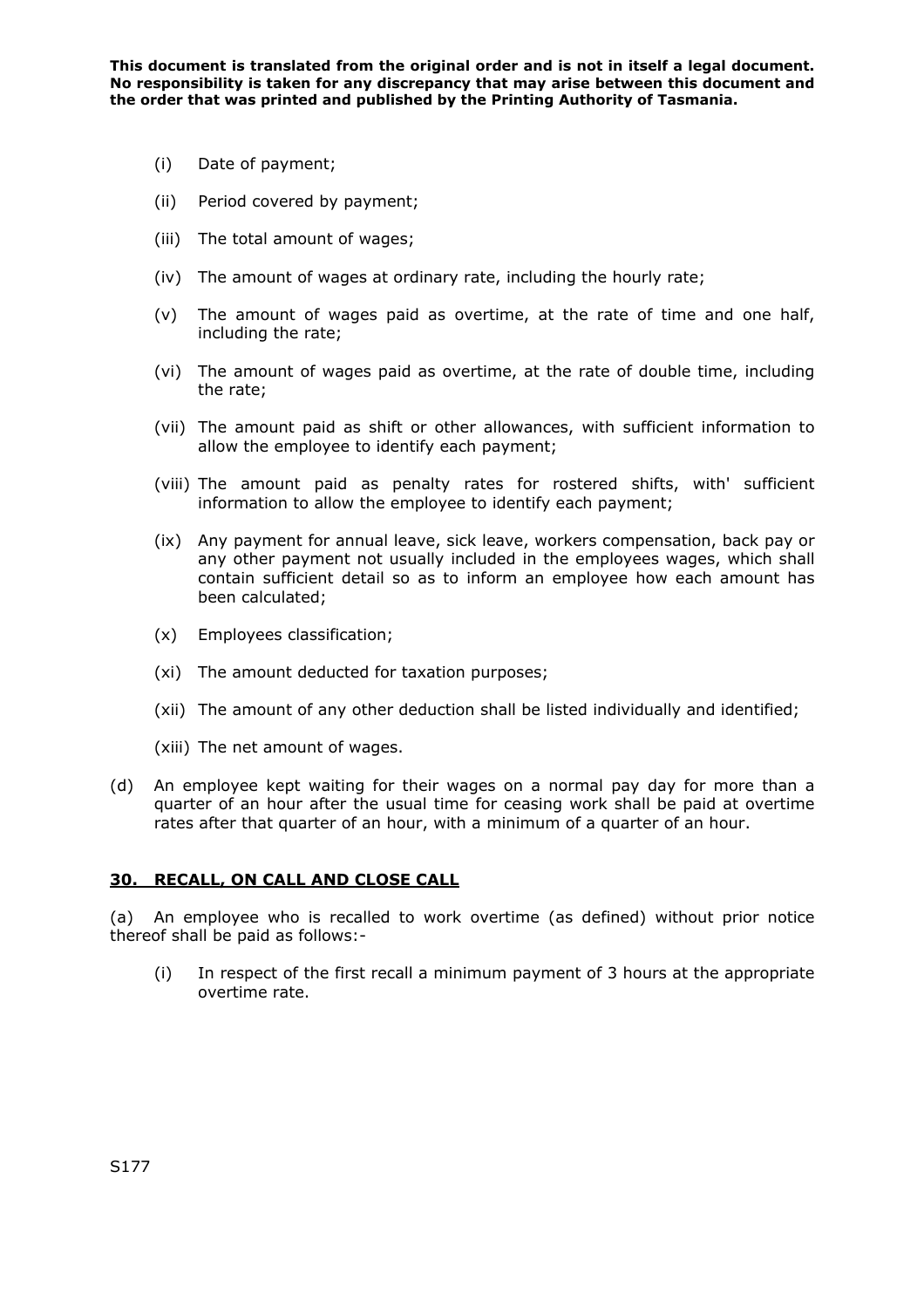- (ii) In respect of subsequent recalls occurring up to three hours from the commencement of the first recall for which a minimum payment has been attracted, in accordance with (i) of this sub-clause no extra payment shall accrue until the time actually worked exceeds three hours.
- (iii) Payment for all recalls occurring outside the three hour period from the commencement time of the first recall for which a minimum payment has been made shall be calculated at the appropriate overtime rate for actual time worked.
- (iv) The appropriate overtime rate for the purpose of this clause shall be calculated as follows:
	- (1) Professional Employees

For a professional employee classified at Level 1 of this category, on the employees annual salary rate exclusive of all allowances.

For all other professional employees, on the maximum salary payable for a Level 1 employee (as defined) exclusive of all allowances.

(2) Technical Employees

For a technical employee classified at Levels 1 and 2 (as defined) of this category, on the employees annual salary rate exclusive of all allowances.

For all other technical employees, at the maximum salary payable for a Level 2 employee (as defined) exclusive of all allowances.

(3) Administrative and Clerical Employees

For an administrative and clerical employee classified at Levels 1, 2 and 3 (as defined) of this category, on the employees annual salary rate exclusive of all allowances.

For all other administrative and clerical employees, at the maximum salary payable for a Level 3 employee (as defined) exclusive of all allowances.

(4) Operational Employees

For an operational employee classified at Levels 1 through to 7 (as defined) of this category, on the employees annual salary rate exclusive of all allowances.

For all other operational employees, at the maximum salary payable for a Level 7 employee (as defined) exclusive of all allowances.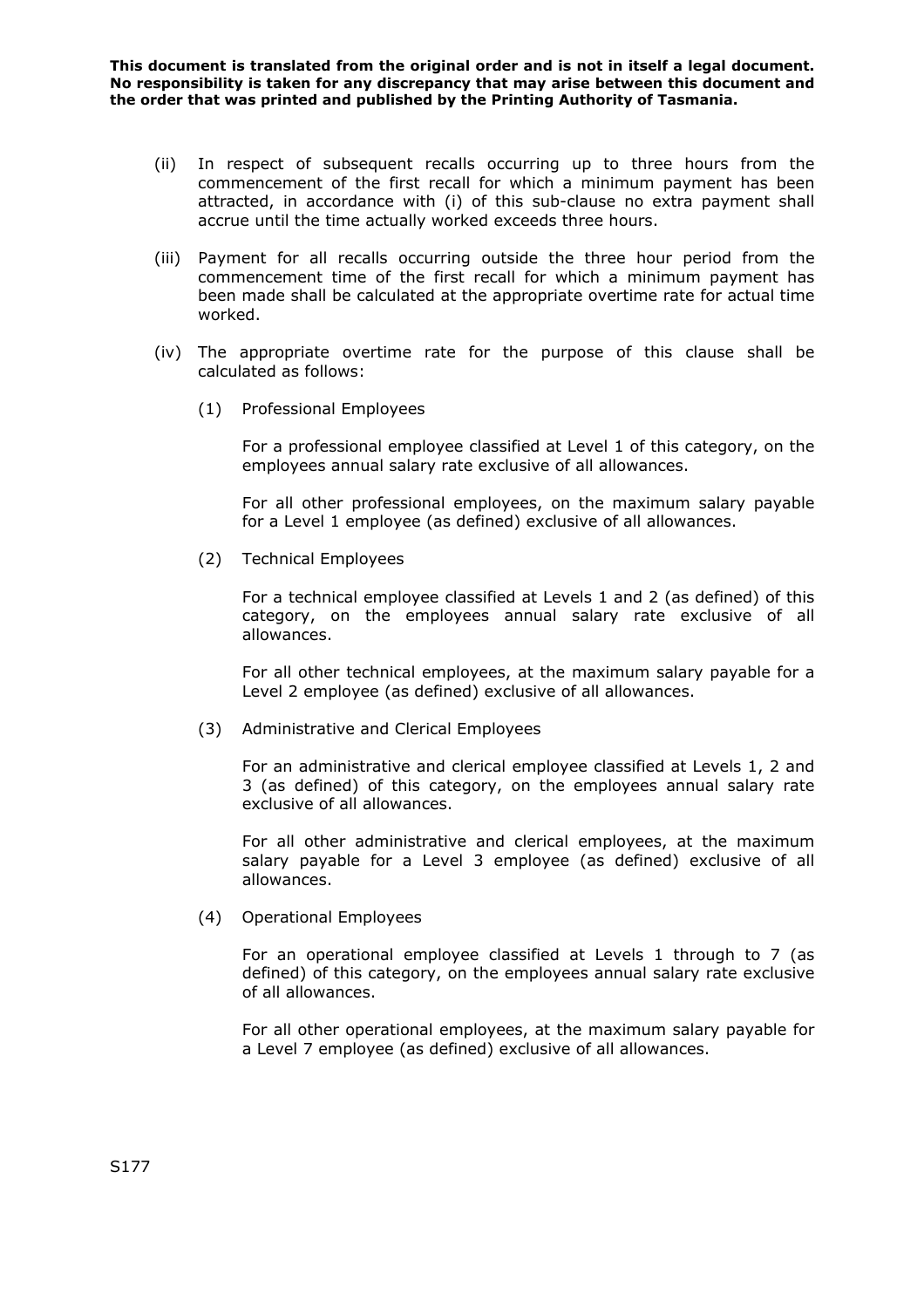- (b) For the purposes of this clause time reasonably spent in travelling to and from work shall be regarded as time worked.
- (c) For the purposes of determining the first recall period each continuous On Call period shall stand alone.

**PROVIDED** that where a continuous On Call period exceeds 24 hours each 24 hour On Call period shall stand alone.

- (d) Where an employee is recalled to work within three hours of commencing normal duty, the employee shall be paid at the appropriate overtime rate for that period up until the commencement time of the normal duty, but the employee shall not be obliged to work for the full period if the work for which the employee was recalled is completed in less time.
- (e) Where an employee as part of their normal duties returns to work for short periods to perform specific duties such as the checking of equipment or machinery, security or caretaking-type duties and the like that employee shall be excluded from the provisions of this clause.

## **31. PROTECTIVE CLOTHING AND SAFETY APPLIANCES**

- (a) The employer shall maintain at its own expense full and sufficient supplies of safety appliances, such as rubber gloves, disinfectants, etc. for the use of employees.
- (b) The employer shall provide where necessary, suitable protective clothing for the employees. An employee who is supplied with protective clothing, shall wear such clothing in such a way as to achieve the purpose for which it is supplied.
- (c) Reimbursement for the cost to the extent of the damage sustained shall be made where, in the course of the work, an employee's clothing is damaged or destroyed by fire or the use of corrosive substances.

### **32. SALARY INCREMENTS**

- (a) Except where otherwise specifically determined by this award or where inconsistent with any Act, an employee while holding a position within a classification level in respect of which a salary is prescribed by this award, and who for not less than twelve months has been in receipt of a salary less than the maximum salary prescribed for such classification, shall be entitled to receive the annual increment prescribed for such classification until the maximum salary is reached.
- (b) An employee who was an employee on the date of this award shall be entitled to receive such increments on the completion of a 12 months service after the date upon which the employee received his/her last salary increment in respect of the employee's present position.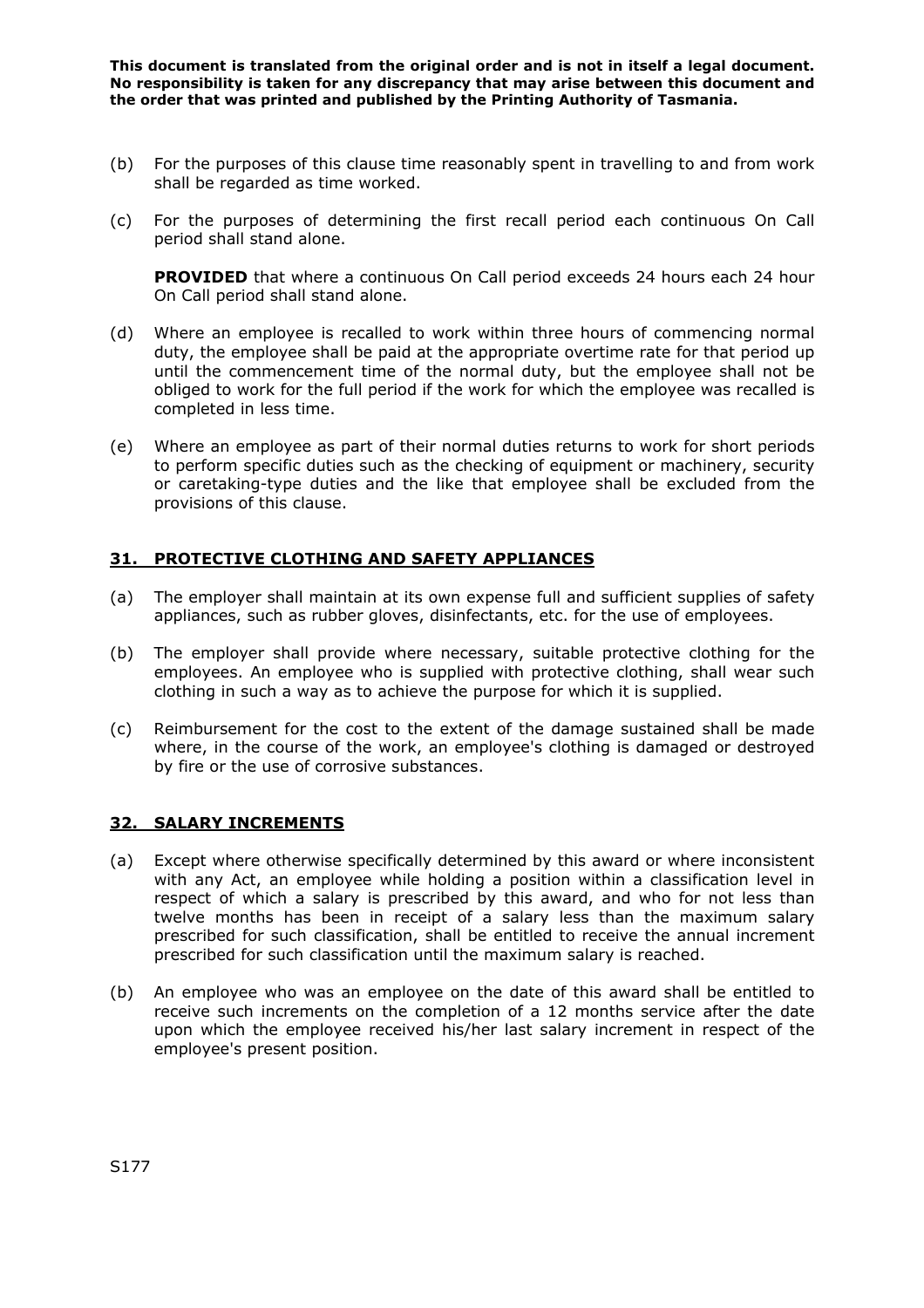- (c) An employee whilst continuing to hold the same position shall, unless the employer otherwise determines, be deemed for the purposes of this clause, to have been in receipt of a salary during any period of leave without pay in the twelve months immediately following the date upon which the employee's previous salary increment was awarded.
- (d) No employee shall be entitled to receive any increase in salary by virtue of this clause unless, in the opinion of the Head of Agency the employee's conduct, diligence and efficiency during the twelve months immediately prior to the date from which such increase would be payable shall have been satisfactory.

## **33. SHIFT WORK**

(a) Afternoon Shift (as defined) and Night Shift (as defined) Allowances

Subject to existing customs and practices:-

- (i) Shiftworkers (as defined), whilst on afternoon shift (as defined) and night shift (as defined) shall be paid fifteen per cent more than the ordinary rate for such shifts.
- (ii) A shiftworker (as defined) who works on any afternoon shift (as defined) or night shift (as defined) which does not continue for at least five successive afternoons or nights shall be paid for each shift fifty per cent more than their ordinary rate.
- (iii) An employee who:
	- (1) during a period of engagement on shift, works night shift (as defined) only; or
	- (2) remains on night shift (as defined) for a longer period than four consecutive weeks or;
	- (3) works on a night shift (as defined) which does not rotate or alternate with any other shift so as to give the employee at least one-third of his/her working time off night shift (as defined) in each shift cycle;

shall, during such engagement, be paid thirty per cent more than the employee's ordinary rate of pay for all time worked during ordinary working hours on such night shift (as defined) .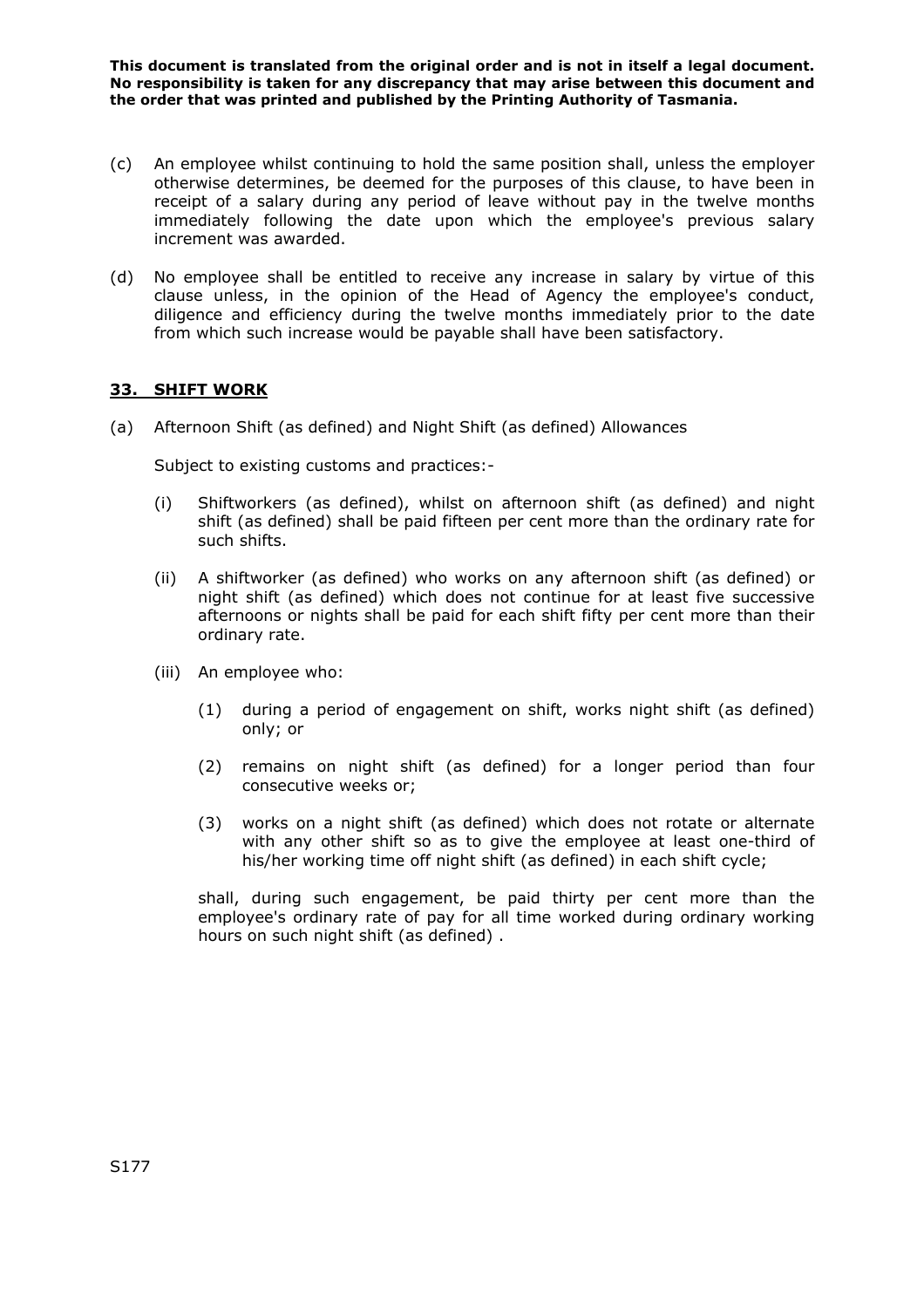(b) Broken Shifts

Subject to the proviso hereto broken shifts shall not be worked.

**PROVIDED** that in an emergency situation a broken shift may be worked by mutual agreement between the employer, the employee(s) and the appropriate union. All work performed in excess of a spread of nine hours shall be paid at the rate of double time.

(c) Daylight Saving

In accordance with the Daylight Saving Act 1968:

- (i) An employee who works the extra time at the commencement of Daylight Saving shall not be paid the extra time worked;
- (ii) An employee who works at the end of Daylight Saving shall not be penalised for such time not worked.
- (d) 48 Hours Notice of Transfer in Emergencies

To enable the services of a hospital to be carried on in cases of illness or emergency situations an employee working or likely to work as a shiftworker (as defined) may be transferred from a day worker (as defined) to a shiftworker (as defined), or vice versa, subject to a minimum period of 48 hours notice. Payment of the appropriate overtime rates shall be made in lieu of such notice.

- (e) Hours
	- (i) The ordinary hours of work for shift workers shall not exceed:
		- (1) eight in any one day; nor
		- (2) forty eight in any one week; nor
		- (3) eighty eight in any fourteen consecutive days; nor
		- (4) one hundred and fifty two in the twenty-eight day accounting period.

**PROVIDED** that an employee may be rostered to work one hundred and sixty hours in an accounting period but shall be paid for only one hundred and fifty two hours plus all additional payments due under subclause (a) - Afternoon and Night Shift Penalties and subclause (h) - Saturdays, Sundays and Holidays with Pay of this clause. The employee shall be given a day off in lieu of the additional 8 hours worked at a mutually convenient time and receive 8 hours pay therefor.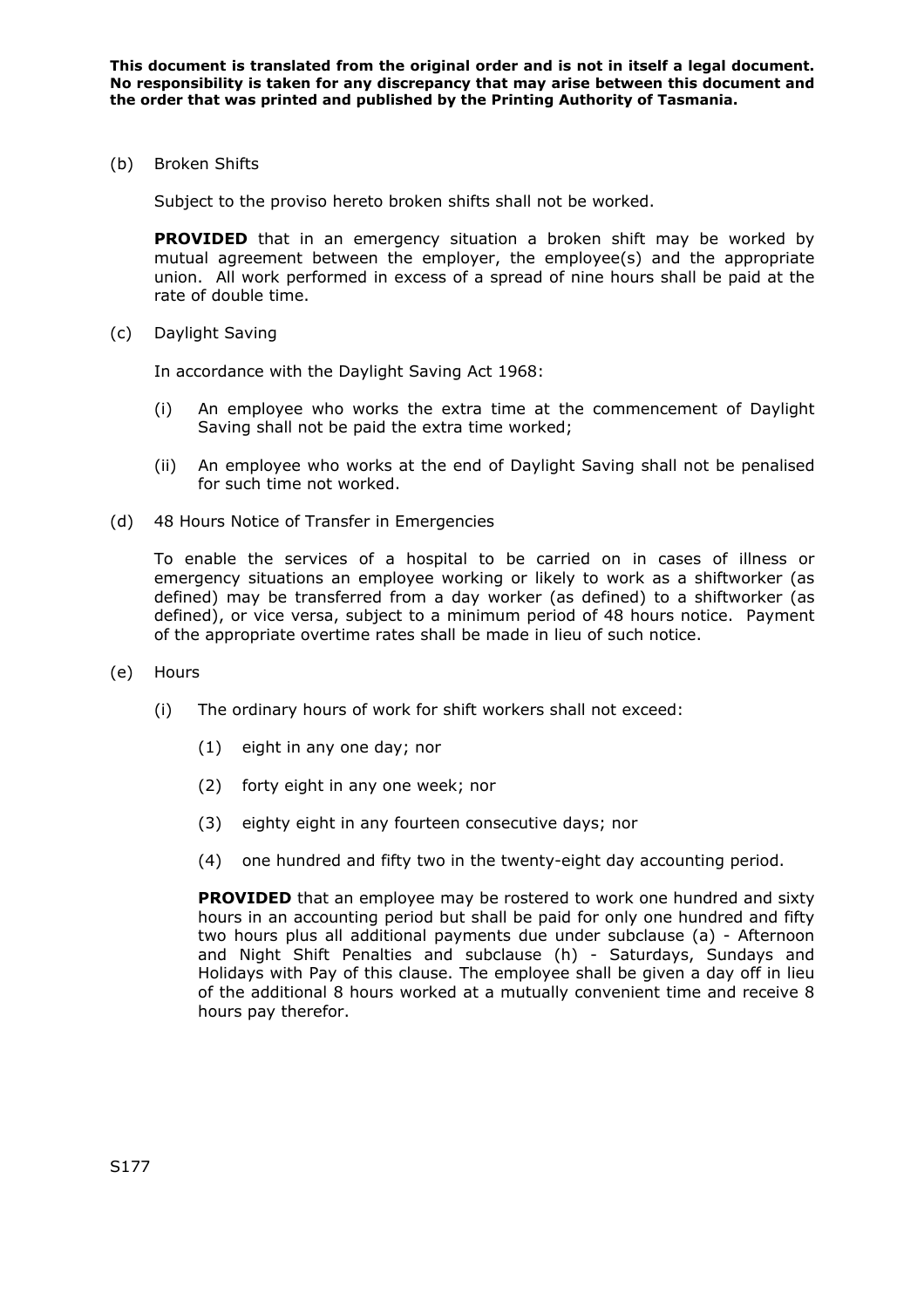- (ii) Subject to the following conditions shift workers (as defined) shall work such time as the employer may require:
	- (1) a shift shall consist of not more than eight hours, inclusive of a meal break;
	- (2) except at the regular change-over of shifts an employee shall not be required to work more than one shift in each twenty-four hours;
	- (3) twenty-five minutes shall be allowed to shift workers each shift for a meal break which shall be counted as time worked.

**PROVIDED** that subject to mutual agreement between the employer, the employees and the appropriate union (as defined), day shift (as defined) employees shall be allowed to extend their paid 25 minute meal break up to 1 hour each day, which shall not count as time worked and shall be unpaid.

(f) Overtime (as defined)

Work performed by a shiftworker (as defined) outside the ordinary hours of their shift, or on a shift other than a rostered shift (as defined), shall be paid at the rate of double time. But such payment shall not apply in those cases where arrangements have been made between the employees themselves or, in cases due to rotation of shifts, or, when the relieving employee does not attend for duty at the proper time. Where an employee has finished that employee's ordinary shift, such unrelieved employee shall be paid time and a half for the first eight hours, and double time thereafter.

**PROVIDED** that in cases where the employer has been given at least eight hours notice that an employee rostered to relieve a shiftworker (as defined) will not attend at the proper time, all time spent on duty by the unrelieved shiftworker after completion of his/her normal shift, shall be paid at the rate of double time.

(g) Rosters (as defined)

There shall be a roster (as defined) for shifts which shall:

- (i) provide for rotation unless all the employees concerned desire otherwise;
- (ii) provide for not more than eight shifts to be worked in any nine consecutive days;
- (iii) not be changed until after four weeks notice.

**PROVIDED** that an employee's place on such roster shall not be changed, except on one week's notice of such change or, payment of the penalty rates set or provided for. So far as employees present themselves for work in accordance therewith, shifts, shall be worked according to the roster, which shall -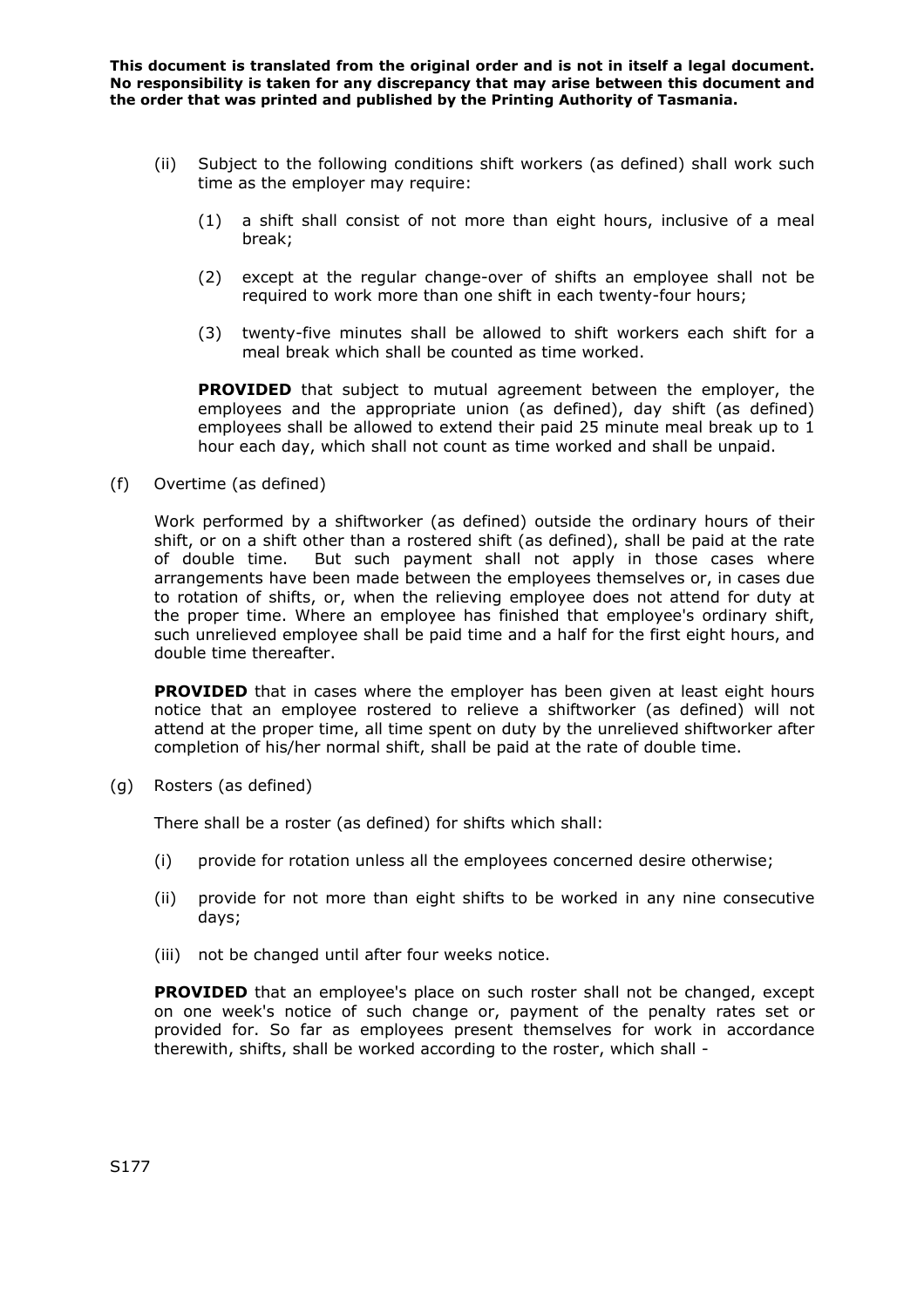- (i) provide for a minimum of two consecutive days off duty except where by mutual agreement between the employer, the employee(s) concerned, and the appropriate union alternative arrangements are made;
- (ii) clearly stipulate a 28 day accounting period which shall include a nominated day off in addition to eight rostered days off. Such day off will not be nominated where an employee is required to work 160 hours in the accounting period in accordance with the proviso to subclause (e) - Hours, paragraph (i) of this clause.

The nominated day off shall be rostered to fall on a day of the week other than Saturday or Sunday.

**PROVIDED ALWAYS** that staff engaged to provide relief on nominated days off pursuant to paragraph (ii) above while engaged in such capacity shall be regarded as shift workers (as defined) for all purposes of the award (except additional annual leave). Rosters covering such relief employees shall not be required to rotate.

- (h) Saturday, Sunday and Holidays With Pay
	- (i) Where the major portion of a shift falls on a Saturday, the employee shall be paid at the rate of time and one half of the employee's normal salary rate,
	- (ii) Where the major portion of which falls on a Sunday or holiday with pay, as prescribed in Clause 20 - Holidays with Pay, the employee shall be paid at the rate of double time,

**PROVIDED** that such rates shall be in substitution for and not cumulative upon the shift allowances more particularly set out in subclause (f) - Overtime of this clause. The provisions of this subclause shall not prejudice any right of an employee to obtain alternatively any higher rate in respect of that work by virtue of any provision of this award.

(iii) Where a shiftworker is required to work on a holiday with pay and is granted time off in lieu thereof, the above penalty rate shall not apply.

# **34. SICK LEAVE**

- (a) An employee who is absent from work on account of personal illness, or on account of injury or accident, shall be entitled to leave of absence on full pay (excluding shift or weekend allowances, overtime or penalties) subject to the following conditions and limitations:
	- (i) An employee shall not be entitled to paid leave of absence under this clause for any period in respect of which workers' compensation is being paid.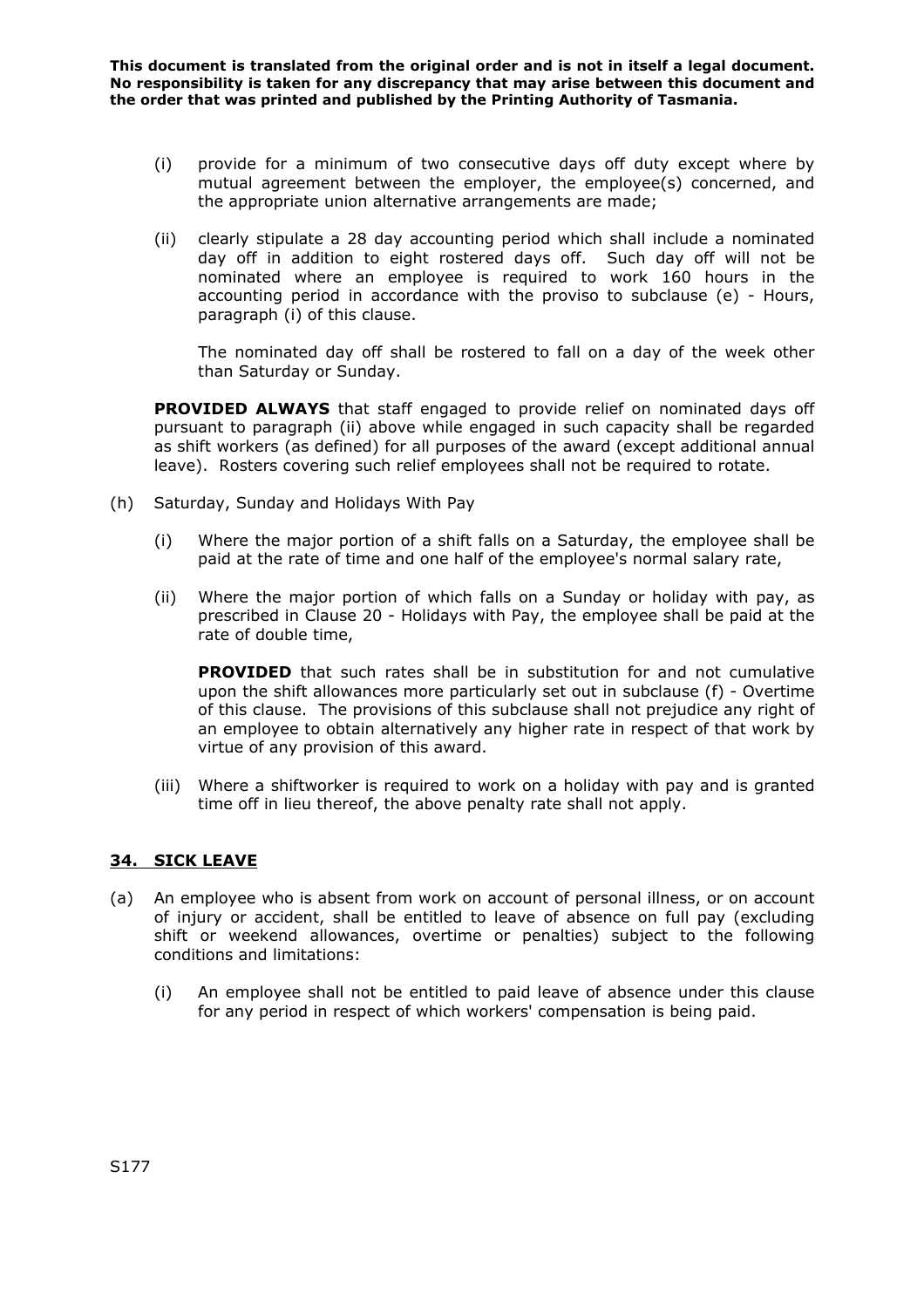- (ii) An employee (except in exceptional circumstances) shall within 2 hours of commencement time of normal duty on the day of the sick leave absence, inform the employer of his/her inability to attend for duty, and as far as practicable state the nature of the injury or illness and the estimated duration of the absence.
- (iii) The employee shall prove to the satisfaction of the employer that he/she was unable, on account of such personal illness, injury or accident to attend for duty on that day or days on which sick leave is claimed.
- (iv) The employee shall not except as prescribed in subclause (b) of this clause be entitled in any one sick leave year to accrue sick leave in excess of 152 hours.

**PROVIDED** that in the first year of service (as defined) an employee shall only be entitled to 12 hours 40 minutes for each completed month of service.

- (b) If the full period of sick leave as prescribed in subclause  $(a)(iv)$  of this clause is not taken in any sick leave year, such proportion as is not taken shall be cumulative from year to year without limitation.
- (c) If an employee is absent on sick leave on a day immediately proceeding or immediately following an accrued day off he/she shall provide a medical certificate in support of such absence.
- (d) (i) A medical certificate shall be required for each sick leave absence after an employee has taken an aggregate of 38 hours without medical certificates in any one sick leave year.
	- (ii) A medical certificate shall be required for any sick leave absence of three or more consecutive working days.
- (e) A sick leave year for the purposes of this clause shall mean 365 days employment including rostered days off, holidays with pay, paid annual leave and paid sick leave.

# **35. SPECIAL RATES**

Subject to subclause (a) of this clause in addition to the salary rates prescribed by Clause 8 - Salaries of this award the following special rates shall be paid to employees including apprentices and trainees.

(a) Cold Places

An employee working for an aggregate of more than one hour per shift in places where the temperature is reduced by artificial means below 0 Celsius shall be paid 30 cents per hour extra for the time so worked. Where the work continues for more than 2 hours, employees shall be entitled to a rest period of 20 minutes every 2 hours without loss of pay.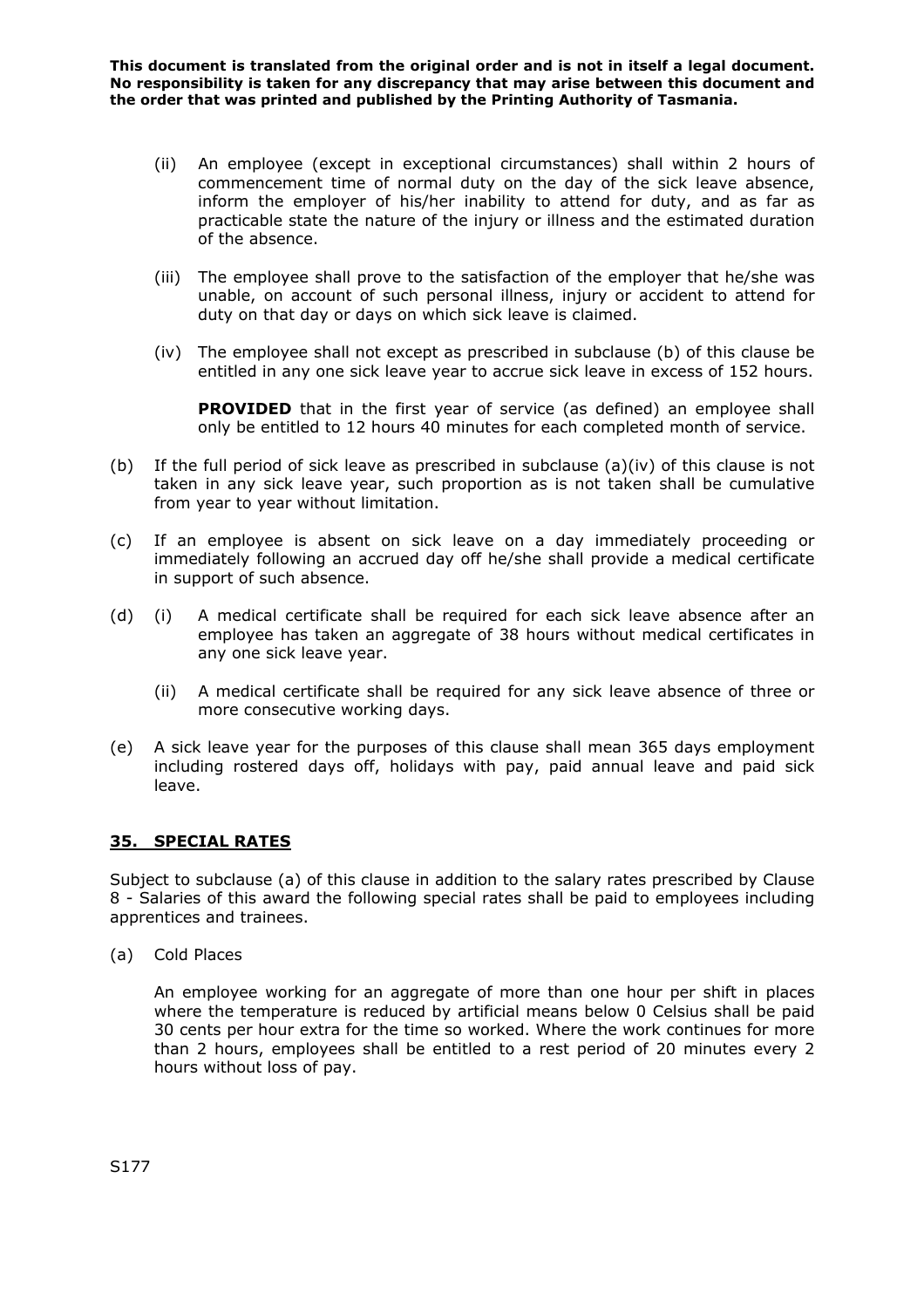### (b) Confined Spaces

An employee working in a confined space that is a compartment, space or place the dimensions of which necessitate such employee working in a stooped or otherwise cramped position or without proper ventilation, shall be paid 35 cents per hour extra.

(c) Dirty Work

An employee required to perform work which an authorised representative for the employer and the employee shall agree, is of an unusually dirty or offensive nature shall be paid 30 cents per hour extra. In case of a disagreement between the representative and the employee, the employee shall be entitled within twenty-four hours to ask for a decision on his/her claim by a representative responsible for the management or supervision of the work concerned. In such a case a decision shall be given on the employee's claim within forty-eight hours of it being asked for (unless that time expires on a non working day) or else the said allowance shall be paid. Any dispute arising under this subclause as to whether the work is of an unusually dirty or offensive nature shall be determined by the employer.

(d) Hot Places

An employee working for more than one hour in the shade in places where the temperature is raised by artificial means to between forty-six and fifty-four degrees Celsius, shall be paid 30 cents per hour extra. The temperature shall be decided by a representative of the employer of the hospital concerned after consultation with the employees who claim the extra rate.

(e) Rates not Subject to Penalty Additions

The special rates herein prescribed shall be paid irrespective of the times at which the work is performed and shall not be subject to any premium or penalty additions.

### **36. UNIFORMS**

- (a) Where the employer approves, sufficient suitable and serviceable uniforms shall be provided free of cost to all employees in any occupational group which is required to wear uniforms.
- (b) An employee on leaving their employment shall return any uniform or part thereof provided which is still being used prior to ceasing employment.
- (c) The employer shall, if requested to do so, arrange to have all uniforms (except attendants suits) laundered free of cost to the employee.